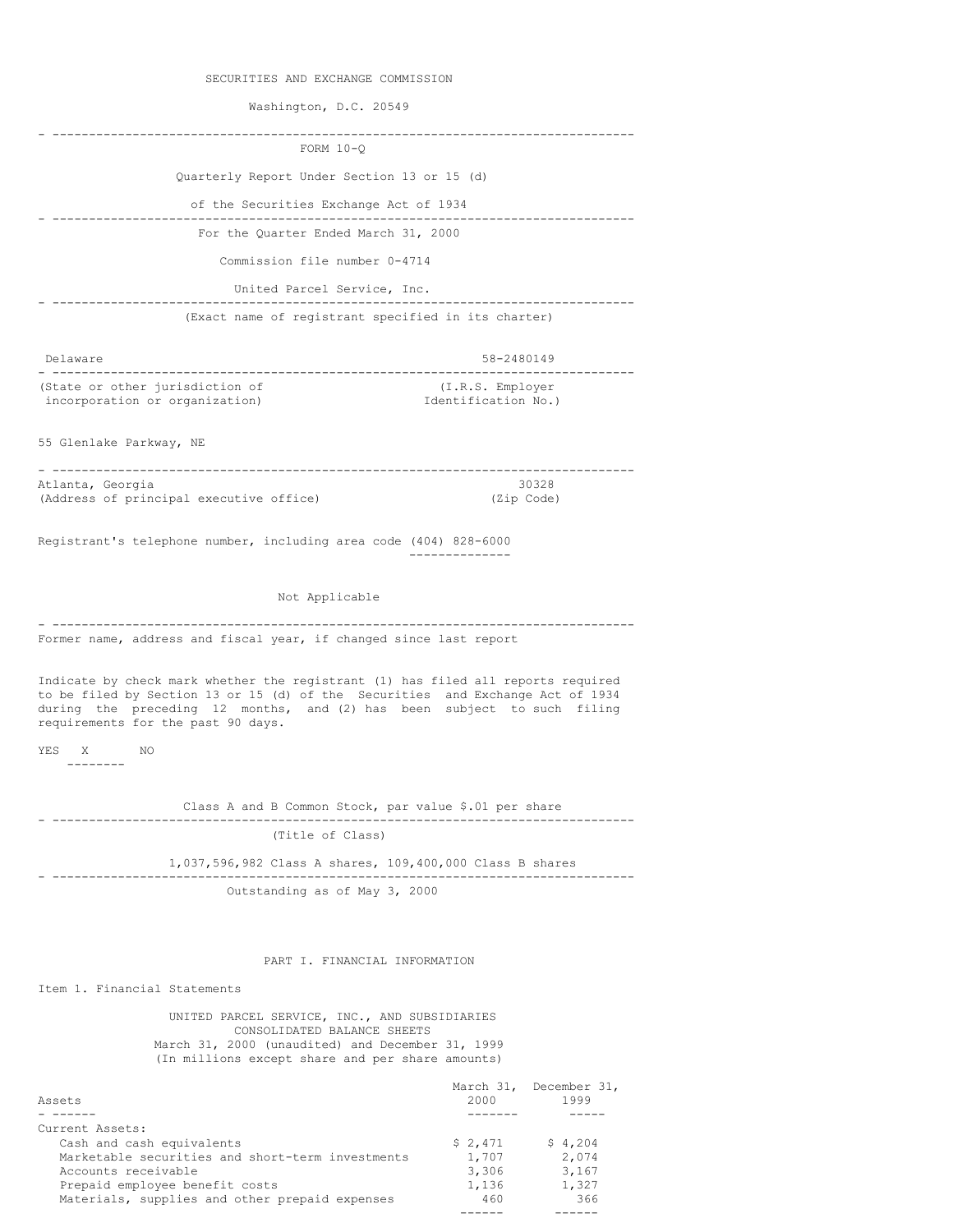| Total Current Assets                                                                                                                                                                                               | 9,080                                                                    | 11,138                                                                                                                                                                                                                                                                                                                                                                                                                                                                                                                                                                                                                                                                                                                                               |
|--------------------------------------------------------------------------------------------------------------------------------------------------------------------------------------------------------------------|--------------------------------------------------------------------------|------------------------------------------------------------------------------------------------------------------------------------------------------------------------------------------------------------------------------------------------------------------------------------------------------------------------------------------------------------------------------------------------------------------------------------------------------------------------------------------------------------------------------------------------------------------------------------------------------------------------------------------------------------------------------------------------------------------------------------------------------|
| Property, Plant and Equipment (including aircraft<br>under capitalized lease obligations) - at cost,<br>net of accumulated depreciation and amortization<br>of \$9,016 in 2000 and \$8,891 in 1999<br>Other Assets | 11,462<br>376                                                            | 11,579<br>326                                                                                                                                                                                                                                                                                                                                                                                                                                                                                                                                                                                                                                                                                                                                        |
|                                                                                                                                                                                                                    | -------<br>\$20,918<br>======                                            | \$23,043<br>$\qquad \qquad \Rightarrow \qquad \qquad \Rightarrow \qquad \qquad \Rightarrow \qquad \qquad \Rightarrow \qquad \qquad \Rightarrow \qquad \qquad \Rightarrow \qquad \qquad \Rightarrow \qquad \qquad \Rightarrow \qquad \qquad \Rightarrow \qquad \qquad \Rightarrow \qquad \qquad \Rightarrow \qquad \qquad \Rightarrow \qquad \qquad \Rightarrow \qquad \qquad \Rightarrow \qquad \qquad \Rightarrow \qquad \qquad \Rightarrow \qquad \qquad \Rightarrow \qquad \qquad \Rightarrow \qquad \qquad \Rightarrow \qquad \qquad \Rightarrow \qquad \qquad \Rightarrow \qquad \qquad \Rightarrow \qquad \qquad \Rightarrow \qquad \qquad \Rightarrow \qquad \qquad \Rightarrow \qquad \qquad \Rightarrow \qquad \qquad \Rightarrow \qquad \$ |
| Liabilities and Shareowners' Equity                                                                                                                                                                                |                                                                          |                                                                                                                                                                                                                                                                                                                                                                                                                                                                                                                                                                                                                                                                                                                                                      |
| Current Liabilities:                                                                                                                                                                                               |                                                                          |                                                                                                                                                                                                                                                                                                                                                                                                                                                                                                                                                                                                                                                                                                                                                      |
| Commercial paper<br>Accounts payable<br>Accrued wages and withholdings<br>Dividends payable<br>Tax assessment<br>Income taxes payable<br>Current maturities of long-term debt<br>Other current liabilities         | \$<br>898<br>1,568<br>1,337<br>$-$<br>146<br>430<br>346<br>735<br>------ | \$.<br>1,295<br>998<br>361<br>457<br>50<br>512<br>525<br>$- - - - -$                                                                                                                                                                                                                                                                                                                                                                                                                                                                                                                                                                                                                                                                                 |
| Total Current Liabilities                                                                                                                                                                                          | 5,460                                                                    | 4,198                                                                                                                                                                                                                                                                                                                                                                                                                                                                                                                                                                                                                                                                                                                                                |
| Long-Term Debt (including capitalized lease<br>obligations)                                                                                                                                                        | 1,952<br>$- - - - -$                                                     | 1,912<br>$\cdots \cdots \cdots$                                                                                                                                                                                                                                                                                                                                                                                                                                                                                                                                                                                                                                                                                                                      |
| Accumulated Postretirement Benefit<br>Obligation, Net                                                                                                                                                              | 1,021<br>$- - - - -$                                                     | 990<br>$\frac{1}{2}$                                                                                                                                                                                                                                                                                                                                                                                                                                                                                                                                                                                                                                                                                                                                 |
| Deferred Taxes, Credits and Other Liabilities                                                                                                                                                                      | 3,501<br>$\frac{1}{2}$                                                   | 3,469<br>$\frac{1}{2}$                                                                                                                                                                                                                                                                                                                                                                                                                                                                                                                                                                                                                                                                                                                               |
| Shareowners' Equity:<br>Preferred stock, no par value,<br>authorized 200,000,000 shares, none issued<br>Class A common stock, par value \$.01 per share,<br>authorized 4,600,000,000 shares, issued                |                                                                          |                                                                                                                                                                                                                                                                                                                                                                                                                                                                                                                                                                                                                                                                                                                                                      |
| 1,033,175,223 and 1,101,295,534 in 2000 and 1999<br>Class B common stock, par value \$.01 per share,<br>authorized 5,600,000,000 shares, issued                                                                    | 10                                                                       | 11                                                                                                                                                                                                                                                                                                                                                                                                                                                                                                                                                                                                                                                                                                                                                   |
| 109,400,000<br>Additional paid-in capital<br>Retained earnings<br>Accumulated other comprehensive loss                                                                                                             | $\mathbf{1}$<br>1,012<br>8,143<br>(182)                                  | 1<br>5,096<br>7,536<br>(170)                                                                                                                                                                                                                                                                                                                                                                                                                                                                                                                                                                                                                                                                                                                         |
|                                                                                                                                                                                                                    | ------<br>8,984                                                          | 12,474                                                                                                                                                                                                                                                                                                                                                                                                                                                                                                                                                                                                                                                                                                                                               |
|                                                                                                                                                                                                                    | ------<br>\$20,918<br>======                                             | \$23,043                                                                                                                                                                                                                                                                                                                                                                                                                                                                                                                                                                                                                                                                                                                                             |

See notes to unaudited consolidated financial statements.

### UNITED PARCEL SERVICE, INC., AND SUBSIDIARIES STATEMENTS OF CONSOLIDATED INCOME Three Months Ended March 31, 2000 and 1999 (In millions except per share amounts) (unaudited)

|                                                                                            | Three Months Ended<br>March 31,<br>2000 1999 |                 |
|--------------------------------------------------------------------------------------------|----------------------------------------------|-----------------|
| Revenue                                                                                    | $$7,220$ $$6,331$                            |                 |
| Operating Expenses:<br>Compensation and benefits<br>Other                                  | 4,075 3,652<br>2,062 1,813                   |                 |
| Operating Profit                                                                           | $6,137$ 5,465<br>1,083                       | 866             |
| Other Income and (Expense):<br>Investment income<br>Interest expense<br>Miscellaneous, net | 333<br>$(52)$ $(49)$<br>$(10)$ $(16)$        | $\overline{31}$ |
|                                                                                            | 271                                          | (34)            |
| Income Before Income Taxes                                                                 | 1,354                                        | 832             |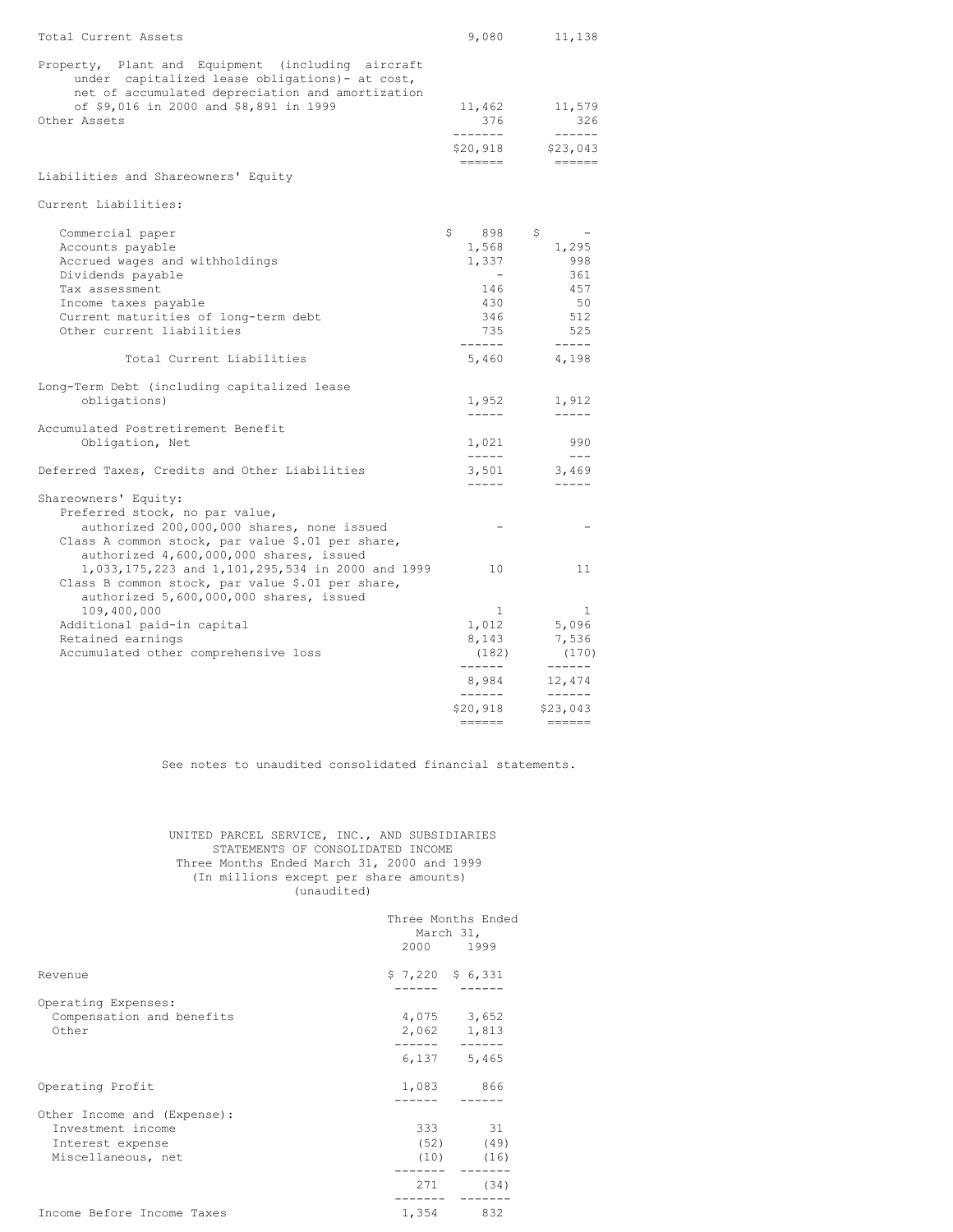|  | $$0.67$ $$0.44$                          |
|--|------------------------------------------|
|  |                                          |
|  |                                          |
|  |                                          |
|  |                                          |
|  |                                          |
|  |                                          |
|  | -333                                     |
|  | 541<br>$$813$ \$ 499<br>$$0.68$$ \$ 0.45 |

See notes to unaudited consolidated financial statements.

<TABLE>

<CAPTION>

### UNITED PARCEL SERVICE, INC., AND SUBSIDIARIES CONSOLIDATED STATEMENT OF SHAREOWNERS' EQUITY Three Months Ended March 31, 2000 (In millions except per share amounts) (unaudited)

| $<$ S $>$                                         | <<                                      |         | <<             |                                         | <<                         | $\langle C \rangle$      | <<                                             | <<                      |
|---------------------------------------------------|-----------------------------------------|---------|----------------|-----------------------------------------|----------------------------|--------------------------|------------------------------------------------|-------------------------|
|                                                   | Class A<br>Common Stock<br>------------ |         |                | Class B<br>Common Stock<br>------------ | Additional<br>Paid-In      |                          | Accumulated<br>Other<br>Retained Comprehensive | Total<br>Shareowners'   |
|                                                   | $- - - - - -$                           |         | ------- ------ | Shares Amount Shares Amount             | Capital<br>$- - - - - - -$ | Earnings<br>---------    | Loss<br>$- - - -$                              | Equity<br>$- - - - - -$ |
| Balance, January 1, 2000<br>Comprehensive income: | 1,101 \$11                              |         | 109            | \$1                                     | \$5,096                    | \$7,536                  | \$(170)                                        | \$12,474                |
| Net income<br>Foreign currency                    |                                         |         |                |                                         |                            | 813                      |                                                | 813                     |
| adjustments<br>Unrealized gain on                 |                                         |         |                |                                         |                            |                          | (16)                                           | (16)                    |
| marketable securities                             |                                         |         |                |                                         |                            |                          | $\overline{4}$                                 | 4<br>$---$              |
| Comprehensive income                              |                                         |         |                |                                         |                            |                          |                                                | 801<br>$- - -$          |
| Dividends (\$0.17 per share)                      |                                         |         |                |                                         | $\overline{\phantom{a}}$   | (206)                    | $\overline{\phantom{0}}$                       | (206)                   |
| Stock award plans<br>Common stock purchases:      |                                         |         |                |                                         | 15                         |                          |                                                | 15                      |
| Tender offer                                      | (68)                                    | (1)     |                | $\overline{\phantom{a}}$                | (4, 069)                   | $\overline{\phantom{0}}$ | -                                              | (4,070)                 |
| Other                                             | (1)                                     |         |                |                                         | (54)                       |                          |                                                | (54)                    |
| Common stock issuances                            | $\mathbf{1}$                            |         |                |                                         | 24                         |                          |                                                | 2.4                     |
| Balance, March 31, 2000                           | 1,033                                   | \$10    | 109            | 5 <sub>1</sub>                          | \$1,012                    | \$8,143                  | \$(182)                                        | \$8,984                 |
|                                                   | =====                                   | $= = =$ | $=$ $=$        | ===                                     | $=$ $=$ $=$ $=$ $=$        | ======                   | ======                                         | ======                  |

 $<$ /TABLE>

See notes to unaudited consolidated financial statements.

UNITED PARCEL SERVICE, INC., AND SUBSIDIARIES CONSOLIDATED STATEMENTS OF CASH FLOWS Three Months Ended March 31, 2000 and 1999 (In millions) (unaudited)

|                                            |           | Three Months Ended |
|--------------------------------------------|-----------|--------------------|
|                                            | March 31, |                    |
|                                            | 2000      | 1999               |
|                                            |           |                    |
| Cash flows from operating activities:      |           |                    |
| Net income                                 | \$813     | S.<br>499          |
| Adjustments to reconcile net income to net |           |                    |
| cash from operating activities:            |           |                    |
| Depreciation and amortization              | 283       | 283                |
| Postretirement benefits                    | 31        | 24                 |
| Deferred taxes, credits, and other         | 79        | 63                 |
| Stock award plans                          | 144       | 88                 |
| Gain on exchange of investments and sale   |           |                    |
| of business                                | (290)     |                    |
| Changes in assets and liabilities:         |           |                    |
| Accounts receivable                        | (139)     | 36                 |
| Prepaid employee benefit costs             | 191       | 2.42               |
| Materials, supplies and other              |           |                    |
| prepaid expenses                           | (94)      | (37)               |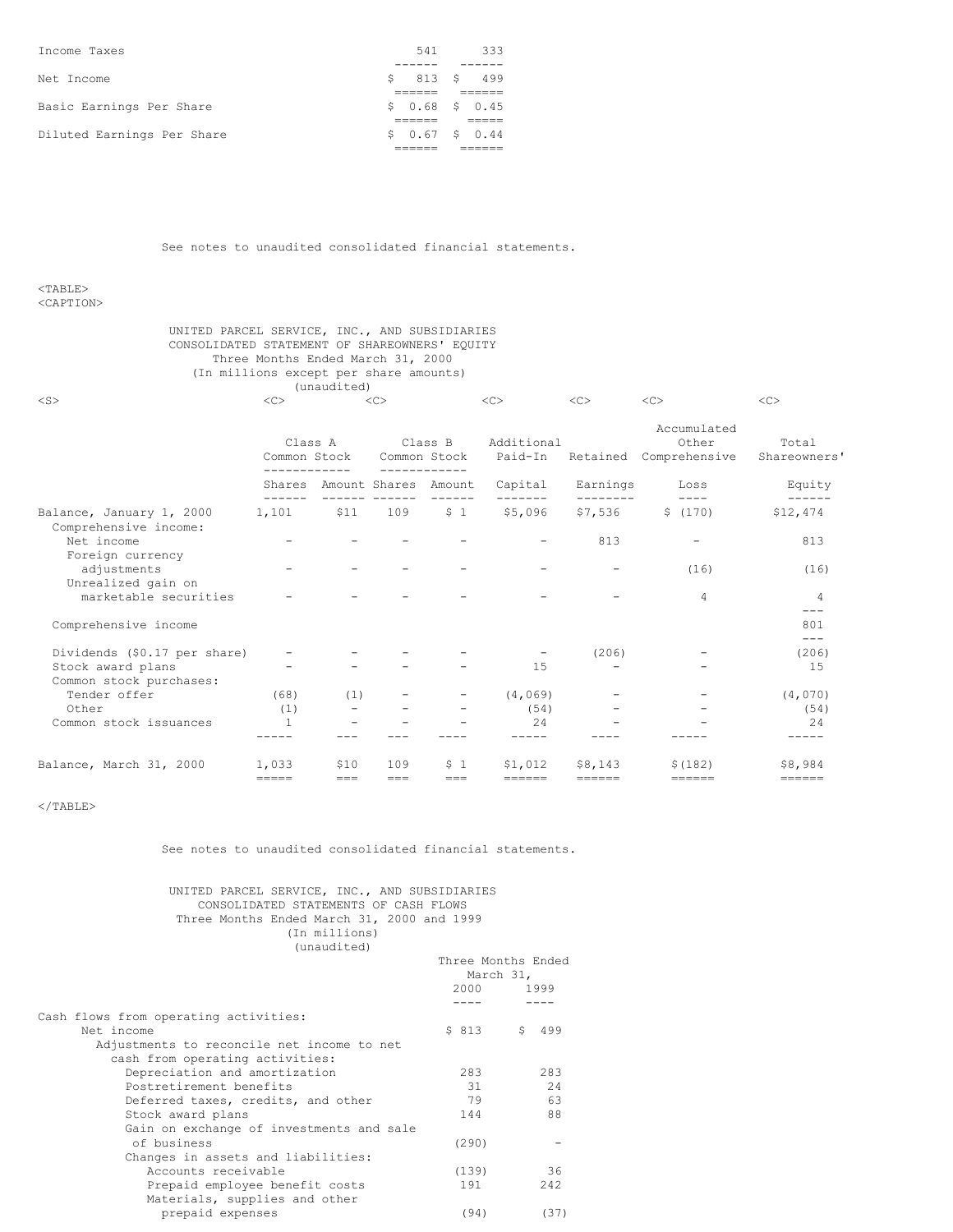| Accounts payable<br>Accrued wages and withholdings<br>Dividends payable<br>Tax assessment<br>Income taxes payable<br>Other current liabilities        | 273<br>210<br>(361)<br>(311)<br>380<br>151<br>$- - - - -$                                                                                                                                                                                                                                                                                                                                               | (175)<br>48<br>(247)<br>266<br>79<br>$- - - - - -$      |
|-------------------------------------------------------------------------------------------------------------------------------------------------------|---------------------------------------------------------------------------------------------------------------------------------------------------------------------------------------------------------------------------------------------------------------------------------------------------------------------------------------------------------------------------------------------------------|---------------------------------------------------------|
| Net cash from operating activities                                                                                                                    | 1,360<br>$- - - - -$                                                                                                                                                                                                                                                                                                                                                                                    | 1,169<br>$- - - - -$                                    |
| Cash flows from investing activities:<br>Capital expenditures<br>Disposals of property, plant and equipment<br>Purchases of marketable securities and | (315)<br>193                                                                                                                                                                                                                                                                                                                                                                                            | (214)<br>12                                             |
| short-term investments<br>Sales and maturities of marketable securities                                                                               | (766)                                                                                                                                                                                                                                                                                                                                                                                                   | (487)                                                   |
| and short-term investments                                                                                                                            | 1,385                                                                                                                                                                                                                                                                                                                                                                                                   | 399                                                     |
| Construction funds in escrow<br>Other asset receipts (payments)                                                                                       | (2)<br>(55)                                                                                                                                                                                                                                                                                                                                                                                             | (149)<br>$\mathcal{L}$                                  |
| Net cash from (used in) investing activities                                                                                                          | -----<br>440<br>$- - - - -$                                                                                                                                                                                                                                                                                                                                                                             | $- - - - -$<br>(437)<br>$- - - -$                       |
| Cash flows from financing activities:                                                                                                                 |                                                                                                                                                                                                                                                                                                                                                                                                         |                                                         |
| Proceeds from borrowings                                                                                                                              | 970                                                                                                                                                                                                                                                                                                                                                                                                     | 959                                                     |
| Repayments of borrowings                                                                                                                              | (196)                                                                                                                                                                                                                                                                                                                                                                                                   | (261)                                                   |
| Purchases of common stock via tender offer<br>Purchases of common stock                                                                               | (4, 070)<br>(54)                                                                                                                                                                                                                                                                                                                                                                                        | -<br>(216)                                              |
| Issuances of common stock pursuant to stock<br>awards and employee stock purchase plans<br>Dividends<br>Other transactions                            | 24<br>(206)<br>------                                                                                                                                                                                                                                                                                                                                                                                   | 333<br>31<br>$- - - - -$                                |
| Net cash from (used in) financing activities                                                                                                          | (3, 532)<br>-------                                                                                                                                                                                                                                                                                                                                                                                     | 846<br>$- - - - -$                                      |
| Effect of exchange rate changes on cash                                                                                                               | (1)<br>--------                                                                                                                                                                                                                                                                                                                                                                                         | (23)<br>$- - - - -$                                     |
| Net increase (decrease) in cash and cash equivalents                                                                                                  | (1, 733)                                                                                                                                                                                                                                                                                                                                                                                                | 1,555                                                   |
| Cash and cash equivalents:<br>Beginning of period                                                                                                     | 4,204<br>$- - - - -$                                                                                                                                                                                                                                                                                                                                                                                    | 1,240<br>$- - - - - -$                                  |
| End of period                                                                                                                                         | \$2,471<br>$\frac{1}{1} \frac{1}{1} \frac{1}{1} \frac{1}{1} \frac{1}{1} \frac{1}{1} \frac{1}{1} \frac{1}{1} \frac{1}{1} \frac{1}{1} \frac{1}{1} \frac{1}{1} \frac{1}{1} \frac{1}{1} \frac{1}{1} \frac{1}{1} \frac{1}{1} \frac{1}{1} \frac{1}{1} \frac{1}{1} \frac{1}{1} \frac{1}{1} \frac{1}{1} \frac{1}{1} \frac{1}{1} \frac{1}{1} \frac{1}{1} \frac{1}{1} \frac{1}{1} \frac{1}{1} \frac{1}{1} \frac{$ | \$2,795<br>$\qquad \qquad \displaystyle =\qquad \qquad$ |
| Cash paid during the period for:                                                                                                                      |                                                                                                                                                                                                                                                                                                                                                                                                         |                                                         |
| Interest (net of amount capitalized)                                                                                                                  | S.<br>130<br>$=$ $=$ $=$ $=$                                                                                                                                                                                                                                                                                                                                                                            | \$<br>35                                                |
| Income taxes                                                                                                                                          | 67<br>\$                                                                                                                                                                                                                                                                                                                                                                                                | \$<br>26                                                |

See notes to unaudited consolidated financial statements.

### UNITED PARCEL SERVICE, INC., AND SUBSIDIARIES NOTES TO UNAUDITED CONSOLIDATED FINANCIAL STATEMENTS

1. For interim consolidated financial statement purposes, we compute our tax provision on the basis of our estimated annual effective income tax rate, and provide for accruals under our various employee benefit plans for each three month period based on one quarter of the estimated annual expense.

2. In our opinion, the accompanying interim, unaudited, consolidated financial statements contain all adjustments (consisting of normal recurring accruals) necessary to present fairly the financial position as of March 31, 2000, the results of operations for the three months ended March 31, 2000 and 1999, and cash flows for the three months ended March 31, 2000 and 1999. The results reported in these consolidated financial statements should not be regarded as necessarily indicative of results that may be expected for the entire year.

3. The following table sets forth the computation of basic and diluted earnings per share (in millions except per share amounts):

|                                                                                     | Three Months Ended<br>March 31, |       |
|-------------------------------------------------------------------------------------|---------------------------------|-------|
|                                                                                     | 2000                            | 1999  |
| Numerator:<br>Numerator for basic and diluted<br>earnings per share -<br>Net Income | \$813                           | 499   |
| Denominator:                                                                        |                                 |       |
| Weighted-average shares -                                                           |                                 |       |
| Denominator for basic earnings                                                      |                                 |       |
| per share                                                                           | 1,189                           | 1,113 |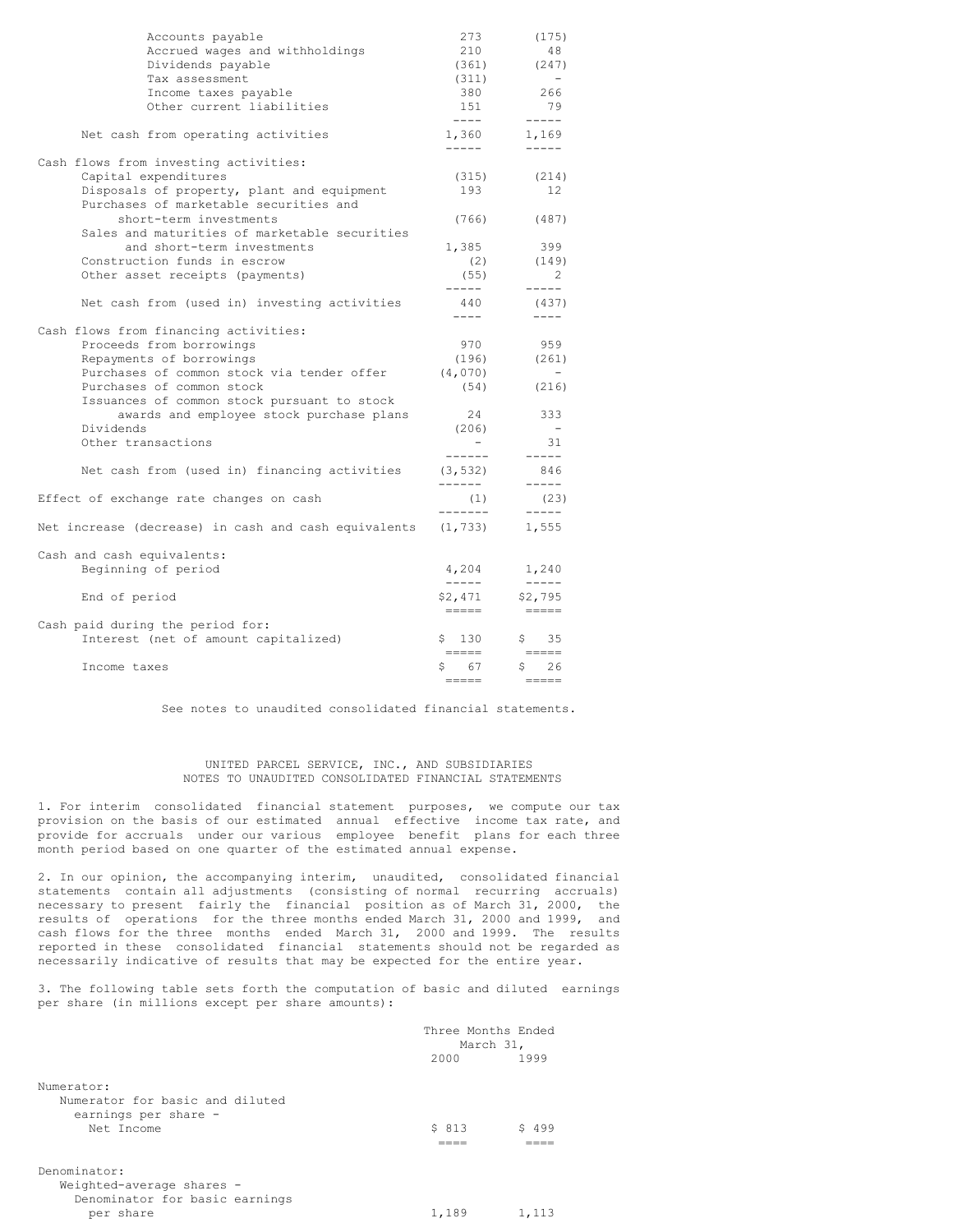| Effect of dilutive securities:   |        |        |
|----------------------------------|--------|--------|
| Contingent shares -              |        |        |
| Management Incentive Awards      | 4      | 8      |
| Stock option plans               | 20     | 8      |
|                                  |        |        |
| Denominator for diluted earnings |        |        |
| per share                        | 1,213  | 1,129  |
|                                  |        |        |
| Basic Earnings Per Share         | \$0.68 | \$0.45 |
|                                  |        |        |
| Diluted Earnings Per Share       | \$0.67 | SO.44  |
|                                  |        |        |

### UNITED PARCEL SERVICE, INC., AND SUBSIDIARIES NOTES TO UNAUDITED CONSOLIDATED FINANCIAL STATEMENTS (continued)

4. On August 9, 1999, the U.S. Tax Court issued an opinion unfavorable to UPS regarding a Notice of Deficiency asserting that we are liable for additional tax for the 1983 and 1984 tax years. The Court held that we are liable for tax on income of Overseas Partners Ltd. ("OPL"), a Bermuda company, which had reinsured excess value package insurance purchased by our customers beginning in 1984. The Court held that for the 1984 tax year we are liable for taxes of \$31 million on income reported by OPL, penalties and penalty interest of \$93 million and interest for a total after-tax exposure estimated at approximately \$246 million. In February 2000, the U.S. Tax Court entered a decision in accord with its opinion.

In addition, during the first quarter of 1999, the IRS issued two Notices of Deficiency asserting that we are liable for additional tax for the 1985 through 1987 tax years, and the 1988 through 1990 tax years. The primary assertions by the IRS relate to the reinsurance of excess value package insurance, the issue raised for the 1984 tax year. The IRS has based its assertions on the same theories included in the 1983-1984 Notice of Deficiency.

We anticipate that the IRS will take similar positions for tax years subsequent to 1990. Based on the Tax Court opinion, we currently estimate that our total after-tax exposure for the tax years 1984 through 1999 could be as high as \$2.353 billion. We believe that a number of aspects of the Tax Court decision are incorrect, and we intend to appeal the decision to the U.S. Court of Appeals for the Eleventh Circuit.

In the second quarter 1999 financial statements, we recorded a tax assessment charge of \$1.786 billion, which included an amount for related state tax liabilities. The charge included taxes of \$915 million and interest of \$871 million. This assessment resulted in a tax benefit of \$344 million related to the interest component of the assessment. As a result, our net charge to net income for the tax assessment was \$1.442 billion, increasing our total after-tax reserve at that time with respect to these matters to \$1.672 billion. The tax benefit of deductible interest is included in income taxes; however, since none of the income on which this tax assessment is based is our income, we have not classified the tax charge as income taxes.

We determined the size of our reserve with respect to these matters in accordance with generally accepted accounting principles based on our estimate of our most likely liability. In making this determination, we concluded that it was more likely that we would be required to pay taxes on income reported by OPL and interest, but that it was not probable that we would be required to pay any penalties and penalty interest. If penalties and penalty interest ultimately are determined to be payable, we would have to record an additional charge of up to \$681 million.

### UNITED PARCEL SERVICE, INC., AND SUBSIDIARIES NOTES TO UNAUDITED CONSOLIDATED FINANCIAL STATEMENTS (continued)

On August 31, 1999, we deposited \$1.349 billion with the IRS related to these matters for the 1984 through 1994 tax years. We included the profit of the excess value package insurance program, using the IRS's methodology for calculating these amounts, for both 1998 and 1999 in filings we made with the IRS in the fourth quarter of 1999. In February 2000, we deposited \$339 million with the IRS related to these matters for the 1995 through 1997 tax years. These deposits and filings were made in order to stop the accrual of interest, where applicable, on that amount of the IRS's claim, without conceding the IRS's position or giving up our right to appeal the Tax Court's decision.

Effective October 1, 1999, we implemented a new arrangement for providing excess value package insurance for our customers through UPS subsidiaries. This new arrangement results in including in our non-package operating segment the operations of the excess value package insurance program offered to our customers. This revised arrangement should eliminate the issues considered by the Tax Court in the Notices of Deficiency relating to OPL for periods after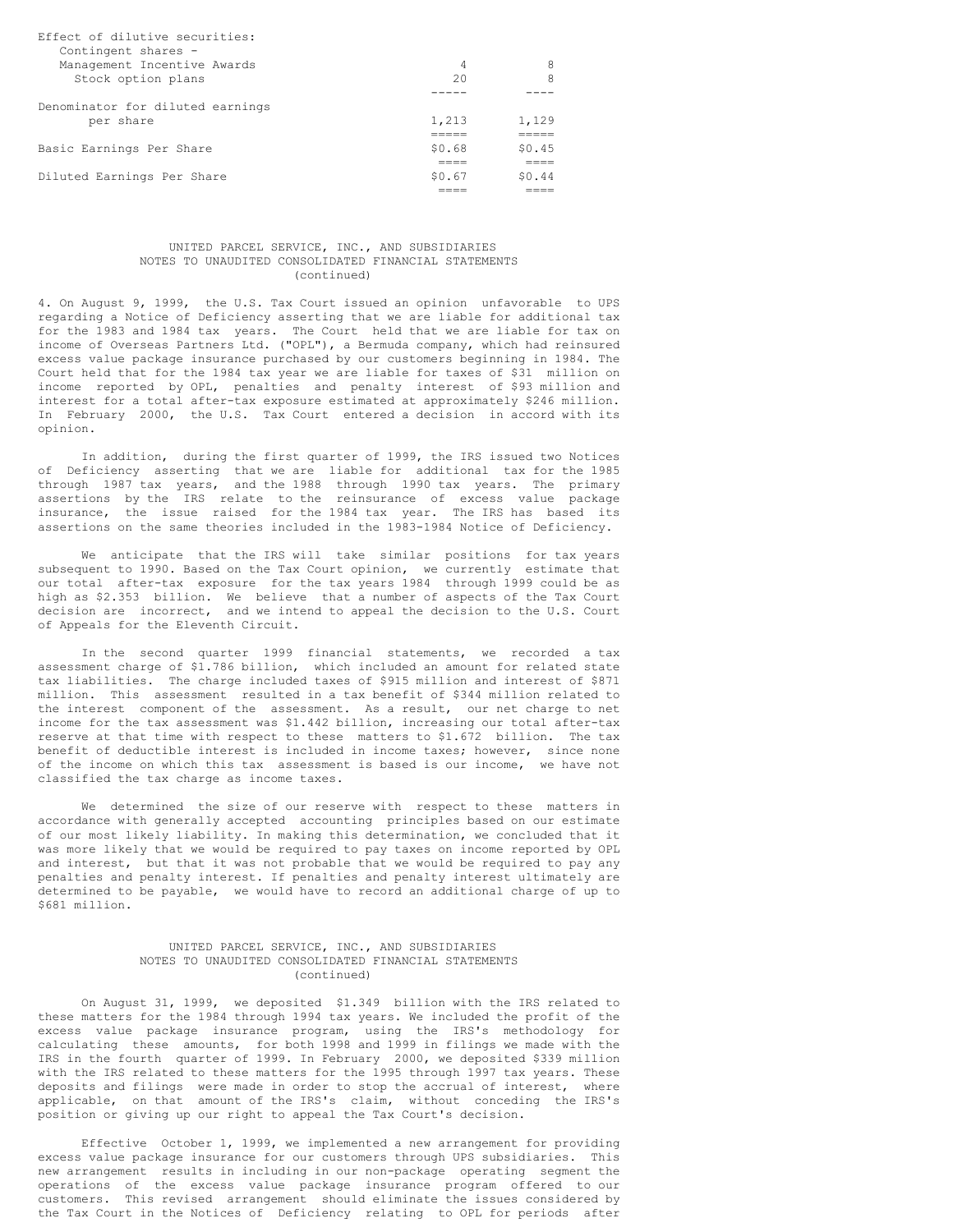The IRS has proposed adjustments, unrelated to the OPL matters discussed above, regarding the allowance of deductions and certain losses, the characterization of expenses as capital rather than ordinary, and our entitlement to the investment tax credit and the research tax credit in the 1985 through 1990 tax years. These proposed adjustments, if sustained, would result in \$82 million in additional income tax expense.

We expect that we will prevail on substantially all of these issues. We believe that our practice of expensing the items that the IRS alleges should have been capitalized is consistent with the practices of other industry participants. Should the IRS prevail, however, unpaid interest on these adjustments through 1999 could aggregate up to \$270 million, after the benefit of related tax deductions. The IRS's proposed adjustments include penalties and penalty interest. We believe that the possibility that such penalties and penalty interest will be sustained is remote. The IRS may take similar positions with respect to some of these issues for each of the years from 1991 through 1999. We believe the eventual resolution of these issues will not result in a material adverse effect upon our financial condition, results of operations or liquidity.

We are a defendant in various employment-related lawsuits. In one of these actions, which alleges employment discrimination by UPS, class action status has been granted, and the United States Equal Employment Opportunity Commission has been granted the right to intervene. In our opinion, none of these cases is expected to have a material effect upon our financial condition, results of operations or liquidity.

### UNITED PARCEL SERVICE, INC., AND SUBSIDIARIES NOTES TO UNAUDITED CONSOLIDATED FINANCIAL STATEMENTS (continued)

We have been named as a defendant in 11 lawsuits that seek to hold us (and in two cases, other defendants) liable for the collection of premiums for excess value package insurance in connection with package shipments since 1984. These cases generally claim that we acted as an insurer in violation of our shipping contract and without complying with state insurance laws and regulations, and that the price for excess value package insurance was excessive. Six of these cases have been consolidated for pre-trial purposes in a multi-district litigation proceeding before the United States District Court for the Southern District of New York. We are in the process of removing the remaining cases to federal court and having them consolidated into the multi-district litigation proceeding. These cases are in their initial stages, no discovery has commenced, and no class has been certified. These actions all developed after the August  $9$ , 1999 Tax Court opinion was rendered. We believe the allegations have no merit and intend to defend them vigorously. The ultimate resolution of these matters cannot presently be determined.

As part of our 1997-2002 collective bargaining agreement with the Teamsters, we agreed that we would create 2,000 new full-time jobs from existing part-time jobs during each year of the contract. There was a provision, however, which nullified this obligation if there was a reduction in volume that resulted in layoffs. At the end of the first contract year (July 31, 1998), our shipping volume was still below pre-strike levels and employees were laid off. Therefore, we believed that we were not obligated to create the 2,000 jobs for the first year of the contract. The Teamsters filed a grievance concerning this issue, and the case was submitted to an arbitrator.

In February 2000, the arbitrator ruled against us and ordered us to create the 2,000 new full-time jobs from existing part-time positions within 90 days of the arbitrator's decision, and to make whole the employees selected for the full-time positions for any lost wages or benefits. We have also agreed to create 2,000 full-time jobs from existing part-time jobs for the second year of the contract and to make the affected employees whole. We have conferred with the Teamsters on this issue and are now in the process of staffing the newly created jobs. In the first quarter of 2000, we recorded a pre-tax charge of \$59 million for the retroactive compensation and associated benefits that we expect to pay as a result of this matter. Our package volume surpassed pre-strike levels in 1999, and thus we are in the process of creating the 2,000 full-time jobs called for in the third year of the contract.

On November 22, 1999, the U.S. Occupational Safety and Health Administration proposed regulations to mandate an ergonomics standard that would require American industry to make significant changes in the workplace in order to reduce the incidence of musculoskeletal complaints such as low back pain. The exact changes in the workplace that might be required to comply with these standards are not specified in the proposal. If OSHA enforced these regulations by seeking the same ergonomic measures it has advocated in the past under its general authority to remedy "recognized hazards," however, it might demand extensive changes in the physical layout of our distribution centers as well as the hiring of significant numbers of additional full-time and part-time employees. Our competitors, as well as the remainder of American industry, also would incur proportionately comparable costs.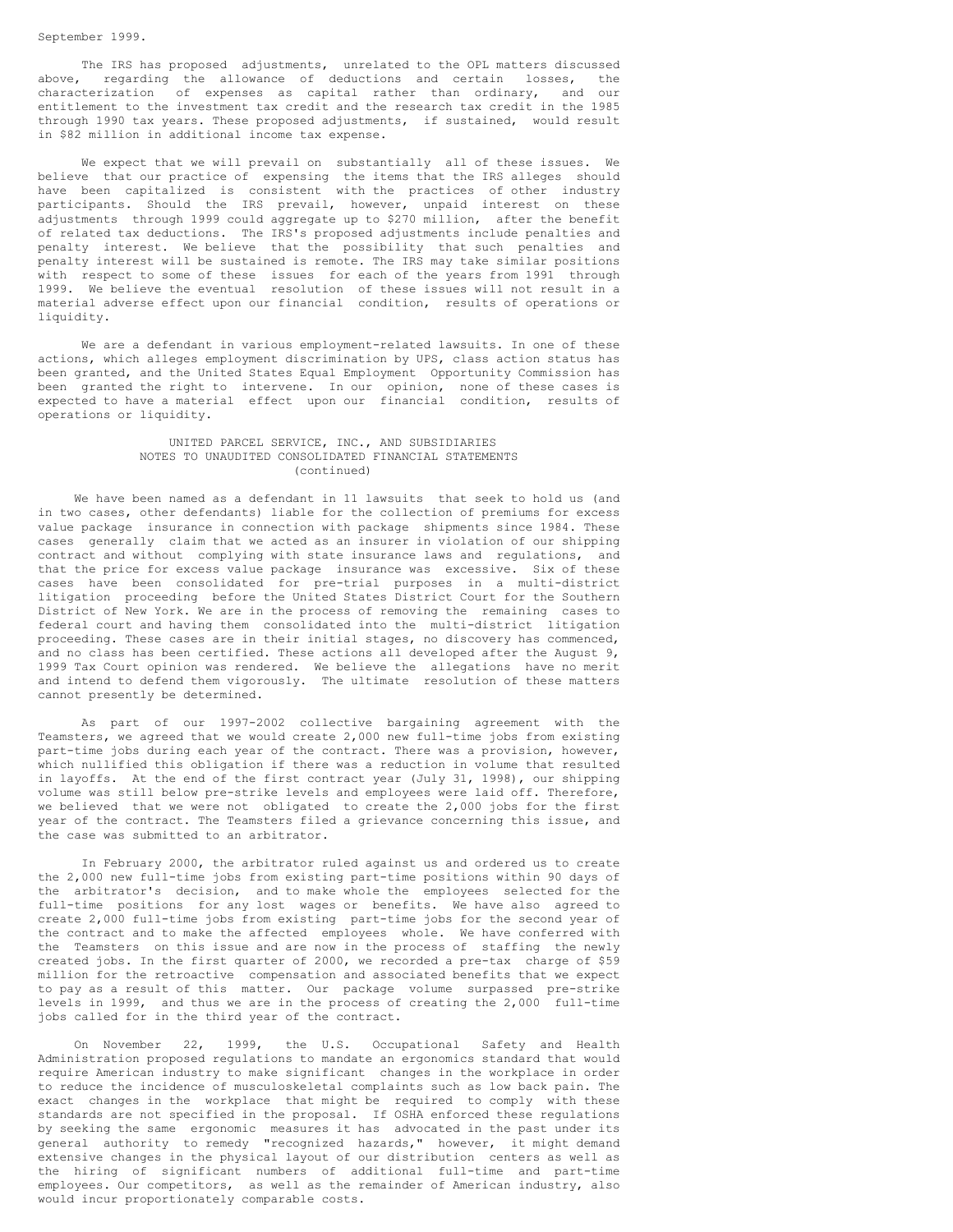### UNITED PARCEL SERVICE, INC., AND SUBSIDIARIES NOTES TO UNAUDITED CONSOLIDATED FINANCIAL STATEMENTS (continued)

We, our competitors and other affected parties have filed comments with OSHA challenging the medical support and economic and technical feasibility of the proposed regulations. We do not believe that OSHA has complied with the statutory mandate of establishing significant risk of material health impairment or has properly analyzed the costs and benefits of these proposed regulations. We and other affected parties have the right to file additional comments in opposition to the proposed regulations and to appeal any final ergonomics standard to an appropriate federal court of appeals. We anticipate that such a standard would be rejected by the reviewing court. If ergonomic regulations resembling the current proposal were sustained by a reviewing court, we believe that we would prevail in an enforcement proceeding based on substantial defenses including the vagueness of the standards and the technological and economic feasibility of costly abatement measures.

OSHA has taken the position that the cost of compliance with the proposed regulations will be only \$4.2 billion per year over a ten-year period for all of American industry. We believe that these estimates are unrealistic. We have attempted to estimate the costs of compliance if OSHA adopts the proposed regulations and applies them in the same way as it sought to apply its prior unsuccessful attempts to impose ergonomic measures under its general authority. Based on this experience and assuming that, contrary to our expectations, OSHA were able successfully to obtain court orders applying to all of our facilities that mandated compliance with these regulations, we estimate that the cost of compliance could be approximately \$20 billion in initial costs, which would be incurred over a period of years, and approximately \$5 billion in incremental annual costs. Such expenditures, if required to be incurred, would materially and adversely affect our results of operations, liquidity and financial condition.

In addition, we are a defendant in various other lawsuits that arose in the normal course of business. In our opinion, none of these cases is expected to have a material effect upon our financial condition, results of operations or liquidity.

5. We report our operations in three segments: U.S. domestic package operations, international package operations and non-package operations. Package operations represent our core business and are divided into regional operations around the world. Regional operations managers are responsible for both domestic and export operations within their geographic region. International package operations include shipments wholly outside the U.S. as well as shipments with either origin or distribution outside the U.S. Non-package operations, which include the UPS Logistics Group, are distinct from package operations and are thus managed and reported separately.

### UNITED PARCEL SERVICE, INC., AND SUBSIDIARIES NOTES TO UNAUDITED CONSOLIDATED FINANCIAL STATEMENTS (continued)

Segment information for the three months ended March 31 is as follows (in millions):

|                       | Three Months Ended<br>March 31, |           |
|-----------------------|---------------------------------|-----------|
|                       | 2000                            | 1999      |
| Revenue:              |                                 |           |
| U.S. domestic package | \$5,841                         | \$5,231   |
| International package | 1,023                           | 885       |
| Non-package           | 356                             | 215       |
|                       |                                 |           |
| Consolidated          | \$7,220                         | \$6,331   |
|                       |                                 |           |
| Operating profit:     |                                 |           |
| U.S. domestic package | Ŝ.<br>893                       | \$789     |
| International package | 64                              | 52        |
| Non-package           | 126                             | 2.5       |
|                       |                                 |           |
| Consolidated          | \$1,083                         | 866<br>Ŝ. |
|                       |                                 |           |

Non-package operating profit for the three months ended March 31, 2000 and 1999, respectively, included \$27 and \$29 million of intersegment profit with a corresponding amount of operating expense included in the U.S. domestic package segment.

6. The major components of other operating expenses for the three months ended March 31 are as follows (in millions):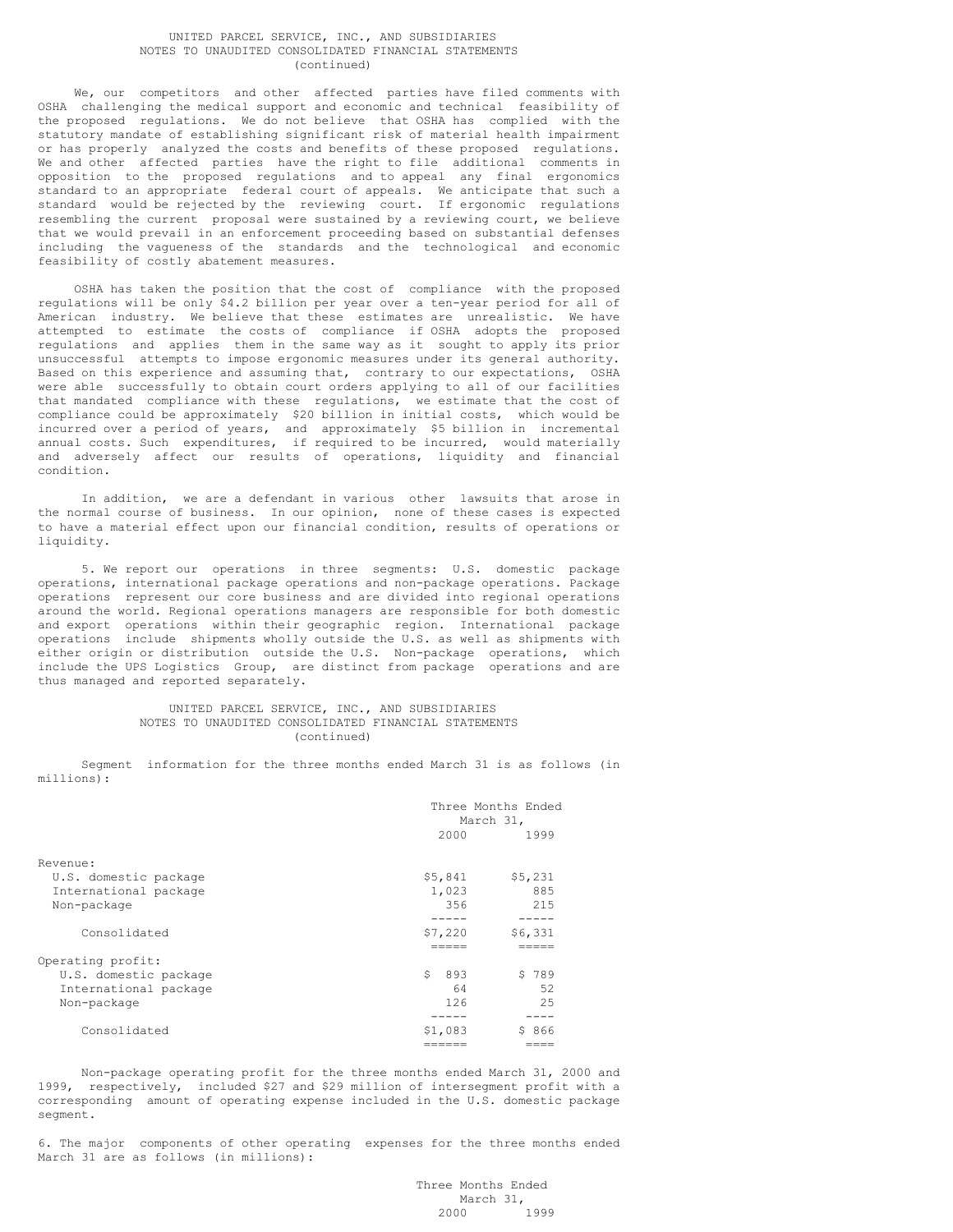| Repairs and maintenance       | -239<br>s | 217     |
|-------------------------------|-----------|---------|
| Depreciation and amortization | 283       | 283     |
| Purchased transportation      | 434       | 376     |
| Fuel                          | 238       | 142     |
| Other occupancy               | 107       | 101     |
| Other expenses                | 761       | 694     |
|                               |           |         |
| Consolidated                  | \$2,062   | \$1,813 |
|                               |           |         |

7. Certain prior period amounts have been reclassified to conform to the current period presentation.

Item 2. Management's Discussion and Analysis of Financial Condition and Results of Operations

#### Three Months Ended March 31, 2000 and 1999 - ------------------------------------------

The following tables set forth information showing the change in revenue, average daily package volume and average revenue per piece, both in dollars or amounts and in percentage terms:

|                                                  |                                                                        | Three Months Ended<br>March 31,                                                                                                                                                                                                                                                                                                                                                                                                                                                          | Change                      |                |  |
|--------------------------------------------------|------------------------------------------------------------------------|------------------------------------------------------------------------------------------------------------------------------------------------------------------------------------------------------------------------------------------------------------------------------------------------------------------------------------------------------------------------------------------------------------------------------------------------------------------------------------------|-----------------------------|----------------|--|
|                                                  | 2000                                                                   | 1999                                                                                                                                                                                                                                                                                                                                                                                                                                                                                     | \$                          | 옹              |  |
|                                                  | $- - - -$                                                              | $- - - -$                                                                                                                                                                                                                                                                                                                                                                                                                                                                                |                             |                |  |
| Revenue (in millions):<br>U.S. domestic package: |                                                                        |                                                                                                                                                                                                                                                                                                                                                                                                                                                                                          |                             |                |  |
| Next Day Air                                     | \$1,381                                                                | \$1,208                                                                                                                                                                                                                                                                                                                                                                                                                                                                                  | \$173                       | 14.3%          |  |
| Deferred                                         | 694                                                                    | 611                                                                                                                                                                                                                                                                                                                                                                                                                                                                                      | 83                          | 13.6           |  |
| Ground                                           | 3,766<br>$\begin{tabular}{cc} - & - & - \\ - & - & - \\ \end{tabular}$ | 3,412<br>$\begin{tabular}{cc} - & - & - \\ - & - & - \\ \end{tabular}$                                                                                                                                                                                                                                                                                                                                                                                                                   | 354<br>$--- -$              | 10.4           |  |
| Total U.S. domestic package                      | 5,841                                                                  | 5,231                                                                                                                                                                                                                                                                                                                                                                                                                                                                                    | 610                         | 11.7           |  |
| International package:                           |                                                                        |                                                                                                                                                                                                                                                                                                                                                                                                                                                                                          |                             |                |  |
| Domestic                                         | 233                                                                    | 235                                                                                                                                                                                                                                                                                                                                                                                                                                                                                      | (2)                         | (0.9)          |  |
| Export<br>Cargo                                  | 685<br>105                                                             | 574<br>76                                                                                                                                                                                                                                                                                                                                                                                                                                                                                | 111<br>29                   | 19.3<br>38.2   |  |
|                                                  | $- - - - -$                                                            | $-----$                                                                                                                                                                                                                                                                                                                                                                                                                                                                                  | $---$                       |                |  |
| Total International package                      | 1,023                                                                  | 885                                                                                                                                                                                                                                                                                                                                                                                                                                                                                      | 138                         | 15.6           |  |
| Non-package                                      | 356                                                                    | 215                                                                                                                                                                                                                                                                                                                                                                                                                                                                                      | 141                         | 65.6           |  |
|                                                  | ------                                                                 | $- - - - -$                                                                                                                                                                                                                                                                                                                                                                                                                                                                              | $- - - -$                   |                |  |
| Consolidated                                     | \$7,220<br>$\qquad \qquad \displaystyle =\!=\!=\!=\!=\!=$              | \$6,331<br>$\qquad \qquad \displaystyle =\!=\!=\!=\!=\!=$                                                                                                                                                                                                                                                                                                                                                                                                                                | \$889<br>$\qquad \qquad ==$ | 14.0%          |  |
| Average Daily Package Volume<br>(in thousands):  |                                                                        |                                                                                                                                                                                                                                                                                                                                                                                                                                                                                          | $\#$<br>Ξ.                  |                |  |
| U.S. domestic package:                           |                                                                        |                                                                                                                                                                                                                                                                                                                                                                                                                                                                                          |                             |                |  |
| Next Day Air                                     | 1,071                                                                  | 976                                                                                                                                                                                                                                                                                                                                                                                                                                                                                      | 95                          | 9.7%           |  |
| Deferred                                         | 856                                                                    | 787                                                                                                                                                                                                                                                                                                                                                                                                                                                                                      | 69                          | 8.8            |  |
| Ground                                           | 10,102<br>------                                                       | 9,664<br>$- - - - - -$                                                                                                                                                                                                                                                                                                                                                                                                                                                                   | 438<br>$\qquad \qquad - -$  | 4.5            |  |
| Total U.S. domestic package                      | 12,029                                                                 | 11,427                                                                                                                                                                                                                                                                                                                                                                                                                                                                                   | 602                         | 5.3            |  |
| International package:                           |                                                                        |                                                                                                                                                                                                                                                                                                                                                                                                                                                                                          |                             |                |  |
| Domestic<br>Export                               | 754<br>342                                                             | 699<br>279                                                                                                                                                                                                                                                                                                                                                                                                                                                                               | 55<br>63                    | 7.9<br>22.6    |  |
|                                                  | $- - - - - -$                                                          | ------                                                                                                                                                                                                                                                                                                                                                                                                                                                                                   | $---$                       |                |  |
| Total International package                      | 1,096<br>------                                                        | 978<br>$- - - - - -$                                                                                                                                                                                                                                                                                                                                                                                                                                                                     | 118<br>$---$                | 12.1           |  |
| Consolidated                                     | 13,125                                                                 | 12,405                                                                                                                                                                                                                                                                                                                                                                                                                                                                                   | 720                         | 5.8%           |  |
|                                                  | $=$ $=$ $=$ $=$ $=$                                                    | $\begin{tabular}{ll} \multicolumn{3}{l}{} & \multicolumn{3}{l}{} & \multicolumn{3}{l}{} \\ \multicolumn{3}{l}{} & \multicolumn{3}{l}{} & \multicolumn{3}{l}{} \\ \multicolumn{3}{l}{} & \multicolumn{3}{l}{} & \multicolumn{3}{l}{} \\ \multicolumn{3}{l}{} & \multicolumn{3}{l}{} & \multicolumn{3}{l}{} \\ \multicolumn{3}{l}{} & \multicolumn{3}{l}{} & \multicolumn{3}{l}{} \\ \multicolumn{3}{l}{} & \multicolumn{3}{l}{} & \multicolumn{3}{l}{} \\ \multicolumn{3}{l}{} & \multic$ | $= == =$                    |                |  |
| Operating days in period                         | 65                                                                     | 63                                                                                                                                                                                                                                                                                                                                                                                                                                                                                       |                             |                |  |
|                                                  |                                                                        |                                                                                                                                                                                                                                                                                                                                                                                                                                                                                          | \$                          |                |  |
| Average Revenue Per Piece:                       |                                                                        |                                                                                                                                                                                                                                                                                                                                                                                                                                                                                          |                             |                |  |
| U.S. domestic package:                           |                                                                        |                                                                                                                                                                                                                                                                                                                                                                                                                                                                                          |                             |                |  |
| Next Day Air<br>Deferred                         | \$19.84<br>12.47                                                       | \$19.65<br>12.32                                                                                                                                                                                                                                                                                                                                                                                                                                                                         | \$.19<br>.15                | 1.0%<br>1.2    |  |
| Ground                                           | 5.74                                                                   | 5.60                                                                                                                                                                                                                                                                                                                                                                                                                                                                                     | .14                         | 2.5            |  |
| Total U.S. domestic package                      | 7.47                                                                   | 7.27                                                                                                                                                                                                                                                                                                                                                                                                                                                                                     | .20                         | 2.8            |  |
| International:                                   |                                                                        |                                                                                                                                                                                                                                                                                                                                                                                                                                                                                          |                             |                |  |
| Domestic                                         | 4.75                                                                   | 5.34                                                                                                                                                                                                                                                                                                                                                                                                                                                                                     | (.59)                       | (11.0)         |  |
| Export                                           | 30.81<br>12.89                                                         | 32.66<br>13.13                                                                                                                                                                                                                                                                                                                                                                                                                                                                           | (1.85)<br>(.24)             | (5.7)<br>(1.8) |  |
| Total International package<br>Consolidated      | \$7.92                                                                 | \$7.73                                                                                                                                                                                                                                                                                                                                                                                                                                                                                   | \$.19                       | 2.5%           |  |
|                                                  | $=$ $=$ $=$ $=$                                                        | $\qquad \qquad \displaystyle =\qquad \qquad \qquad$                                                                                                                                                                                                                                                                                                                                                                                                                                      | $==-+$                      |                |  |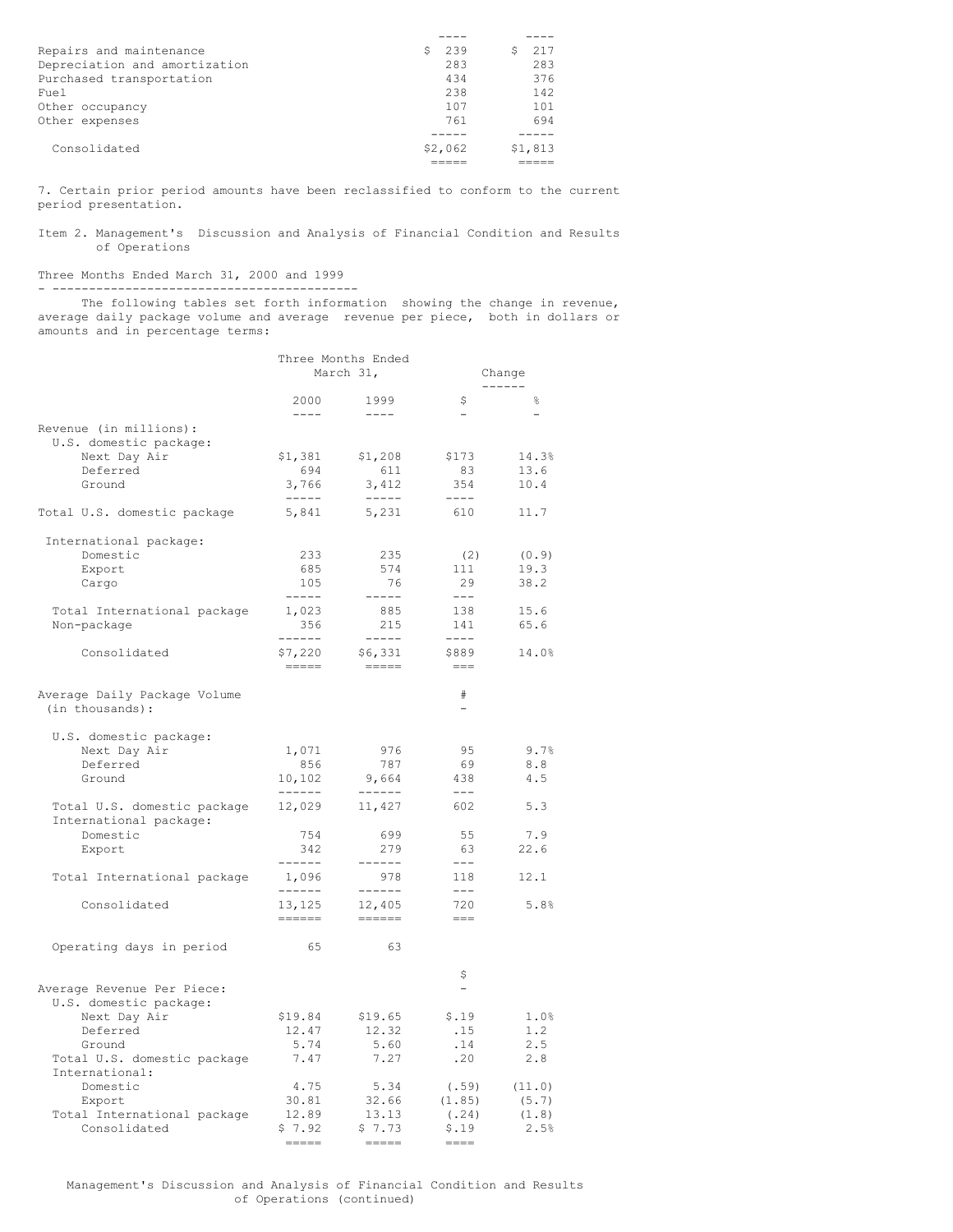U.S. domestic package revenue increased primarily due to volume gains across all product lines, continuing the trends reported during 1999. This increase was well balanced among our products. Our higher revenue per piece express (Next Day Air and Deferred) products continued to grow faster than our Ground products. However, our Ground products, which contributed over one-half of the revenue growth for this segment, grew at a 4.5% rate, increasing by an average of 438,000 packages per day. Also contributing to the revenue increase were the two extra operating days in the first quarter of 2000 compared to the first quarter of 1999. The average revenue increase for this segment on a per day basis was 8.2%.

During the first quarter of 2000, we increased rates for standard ground shipments an average of 3.1% for commercial deliveries. The ground residential charge continued to be \$1.00 over the commercial ground rate, with an additional delivery area surcharge of \$1.50 added to certain less accessible areas. In addition, we increased rates for UPS Next Day Air, UPS Next Day Air Saver and UPS 2nd Day Air an average of 3.5%. The surcharge for UPS Next Day Air Early A.M. did not change. Rates for international shipments originating in the United States (Worldwide Express, Worldwide Express Plus, UPS Worldwide Expedited and UPS International Standard service) increased by 2.9%. Rate changes for shipments originating outside the U.S. were made throughout the past year and varied by geographic market.

The increase in international package revenue was due to volume growth for both our domestic and export products, offset by a decline in the revenue per piece for these products. This decline was primarily due to currency fluctuations, particularly a decline in the value of the Euro relative to the U.S. dollar. Overall average daily package volume increased 12.1% for international operations, with our export products, which have the highest revenue per piece of any of our products, increasing at 22.6%. The average revenue increase for this segment on a per day basis was 12.0%.

The increase in non-package revenue resulted primarily from the new arrangement for providing excess value package insurance for our customers as well as continued growth of the UPS Logistics Group. Excluding the excess value business, which was not included in the segment during the same period last year, non-package revenue increased over 20%.

Operating expenses increased by \$672 million, or 12.3%, which was less than our revenue increase of 14.0%. Compensation and benefits expenses, the largest component of this increase, accounted for \$423 million and included a \$59 million charge relating to the creation of 4,000 new full-time hourly jobs resulting from the 1997 Teamsters contract. Other operating expenses increased \$249 million due to higher fuel costs, claims expense associated with the new arrangement for providing excess value package insurance for our customers, and higher purchased transportation costs. The increase in purchased transportation costs was primarily due to increased business for our international operations, while the \$96 million, or 67.6%, increase in fuel costs was due to the increase in fuel prices, the growth in our average daily volume, and the two extra operating days in the quarter, partially offset by the cost reductions generated by our hedging program. International operating expenses were favorably impacted by the decline in the value of the Euro relative to the U.S. dollar.

### UNITED PARCEL SERVICE, INC., AND SUBSIDIARIES NOTES TO UNAUDITED CONSOLIDATED FINANCIAL STATEMENTS (continued)

Our operating margin improved from 13.7 during the first quarter of 1999 to 15.0 during the first quarter of 2000. This improvement continues our recently reported trends and resulted primarily from product mix improvements along with better utilization of existing capacity.

The following table sets forth information showing the change in operating profit, both in dollars and in percentage terms:

|                               |           | Three Months Ended<br>March 31, |      |        | Change |
|-------------------------------|-----------|---------------------------------|------|--------|--------|
| Operating Segment             | 2000      |                                 | 1999 | \$     | 욲      |
|                               |           |                                 |      |        |        |
|                               |           | (dollars in millions)           |      |        |        |
| U.S. domestic package         | \$<br>893 | \$789                           |      | \$104  | 13.2%  |
| International package         | 64        |                                 | 52   | 12.    | 23.1   |
| Non-package                   | 126       |                                 | 2.5  | 101    | 404.0  |
|                               |           |                                 |      |        |        |
| Consolidated operating profit | \$1,083   | \$ 866                          |      | \$ 217 | 25.1%  |
|                               |           |                                 |      |        |        |

U.S. domestic package operating profit increased over \$100 million due to the volume and revenue improvements discussed previously.

The improvement in the operating profit of our international package operations of 23.1% resulted from volume gains and was realized despite significantly higher fuel costs for this segment. Europe continues to be a significant contributor to these results, and we also experienced improvement in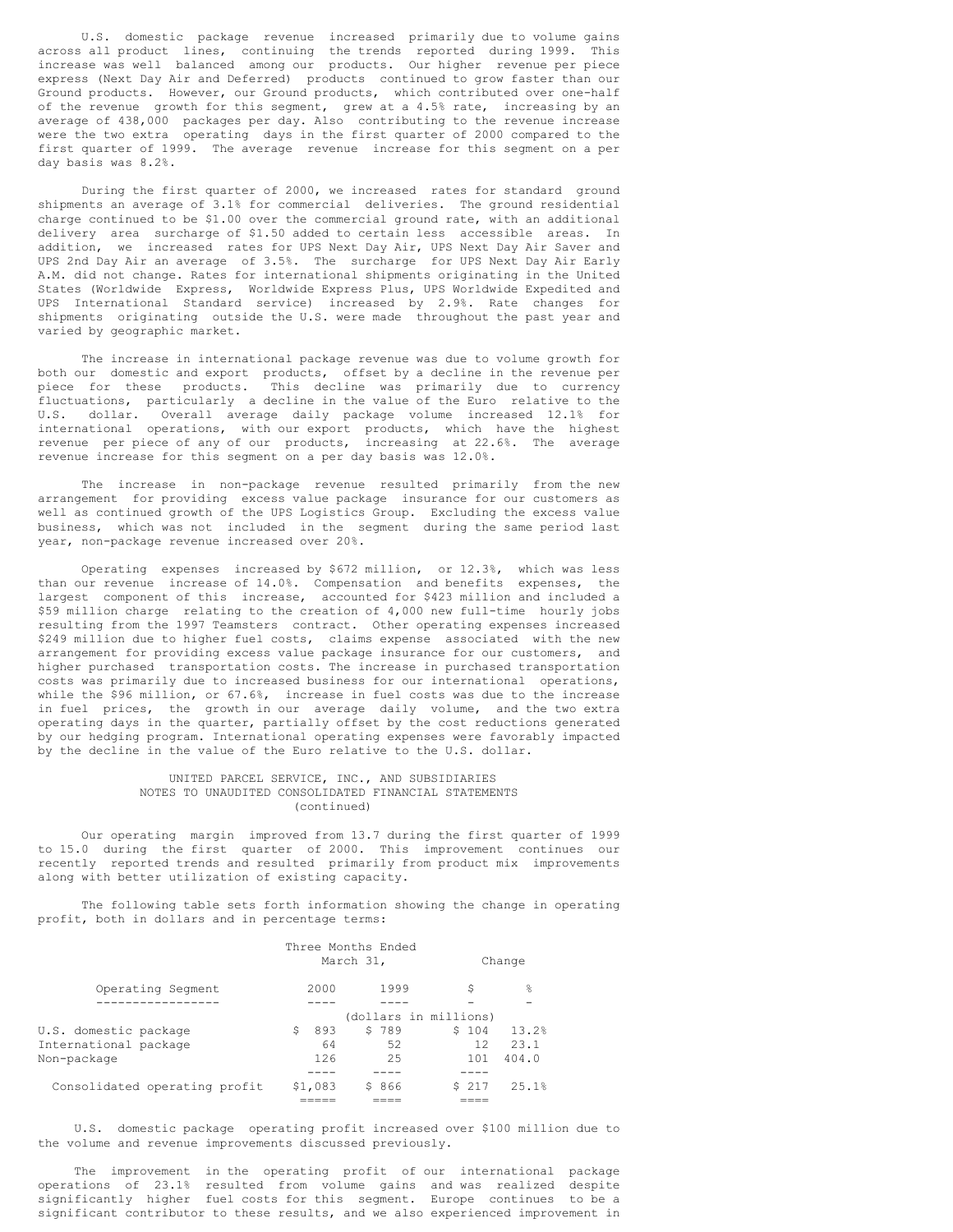#### our Canadian operations.

The increase in non-package operating profit is largely due to the new arrangement for providing excess value package insurance for our customers, which contributed \$58 million of additional operating profit for the quarter. Also contributing to the operating profit improvement was the \$49 million gain we recognized from the sale of our UPS Truck Leasing subsidiary. These improvements were offset somewhat by start-up costs associated with both Service Parts Logistics and e-commerce initiatives.

The increase in investment income of \$302 million for the quarter is due to two factors. First, we recognized a \$241 million gain on two investments held by our Strategic Enterprise Fund that were acquired by other companies. In addition, we earned income on the \$5.3 billion in net IPO proceeds available for investment prior to the tender offer that occurred in early March 2000, and the \$1.2 billion in IPO proceeds that were not utilized for the tender offer and were still available for investment during March.

#### Management's Discussion and Analysis of Financial Condition and Results of Operations (continued)

Net income for the first quarter of 2000 increased by \$314 million from the first quarter of 1999, resulting in an increase in diluted earnings per share from \$0.44 in 1999 to \$0.67 in 2000. These results reflect the non-recurring items discussed above, which include the gains on our Strategic Enterprise Fund investments and sale of our Truck Leasing subsidiary, offset partially by the charge for retroactive costs associated with creating new full-time jobs from existing part-time Teamster jobs. Excluding the net after-tax impact of these non-recurring items of \$139 million, our net income for the first quarter of 2000 would have been \$674 million, with an associated diluted earnings per share of \$0.56.

### Management's Discussion and Analysis of Financial Condition and Results of Operations (continued)

### Liquidity and Capital Resources

Our primary source of liquidity is our cash flow from operations. We maintain significant cash, cash equivalents, marketable securities and short-term investments, amounting to \$4.2 billion at March 31, 2000. Of this amount, approximately \$1.2 billion represents the net proceeds remaining from our initial public offering, which was completed in November 1999. We used the majority of the IPO proceeds to fund a cash tender offer to purchase Class A-1 shares from shareowners. The tender offer, which was announced on February 4, 2000 and expired on March 3, 2000, was for up to 100,893,277 shares at a price of \$60 per share. The actual number of shares validly tendered and accepted for purchase by us was 67,834,815, which resulted in a cash expenditure of approximately \$4.1 billion and reduced our outstanding Class A shares accordingly. The remaining IPO proceeds are available for a share repurchase program that was announced on April 20, 2000.

We maintain a commercial paper program under which we are authorized to borrow up to \$2.0 billion. Approximately \$998 million was outstanding as of March 31, 2000. Since we do not intend to refinance the full commercial paper balance outstanding at March 31, 2000, \$898 million has been classified as a current liability in our balance sheet. The average interest rate on the amount outstanding at March 31, 2000 was 6.0%.

We maintain two credit agreements with a consortium of banks. These agreements provide revolving credit facilities of \$1.25 billion each, with one expiring in April 2001 and the other expiring in April 2005. Interest on any amounts we borrow under these facilities would be charged at 90-day LIBOR plus 15 basis points. There were no borrowings under either of these agreements as of March 31, 2000.

We also maintain a European medium-term note program with a borrowing capacity of \$1.0 billion. Under this program, we may issue notes from time to time denominated in a variety of currencies. At March 31, 2000, \$500 million was available under this program. Of the amount outstanding at March 31, 2000, \$200 million bears interest at a stated interest rate of 6.625% and \$300 million bears interest at a stated interest rate of 6.25%.

In January 1999, we filed a shelf registration statement with the SEC, under which we may issue debt securities in the U.S. marketplace of up to \$2.0 billion. The debt may be denominated in a variety of currencies. There was approximately \$105 million issued under this shelf registration statement at March 31, 2000.

Management's Discussion and Analysis of Financial Condition and Results of Operations (continued)

On November 22, 1999, the U.S. Occupational Safety and Health Administration proposed regulations to mandate an ergonomics standard that would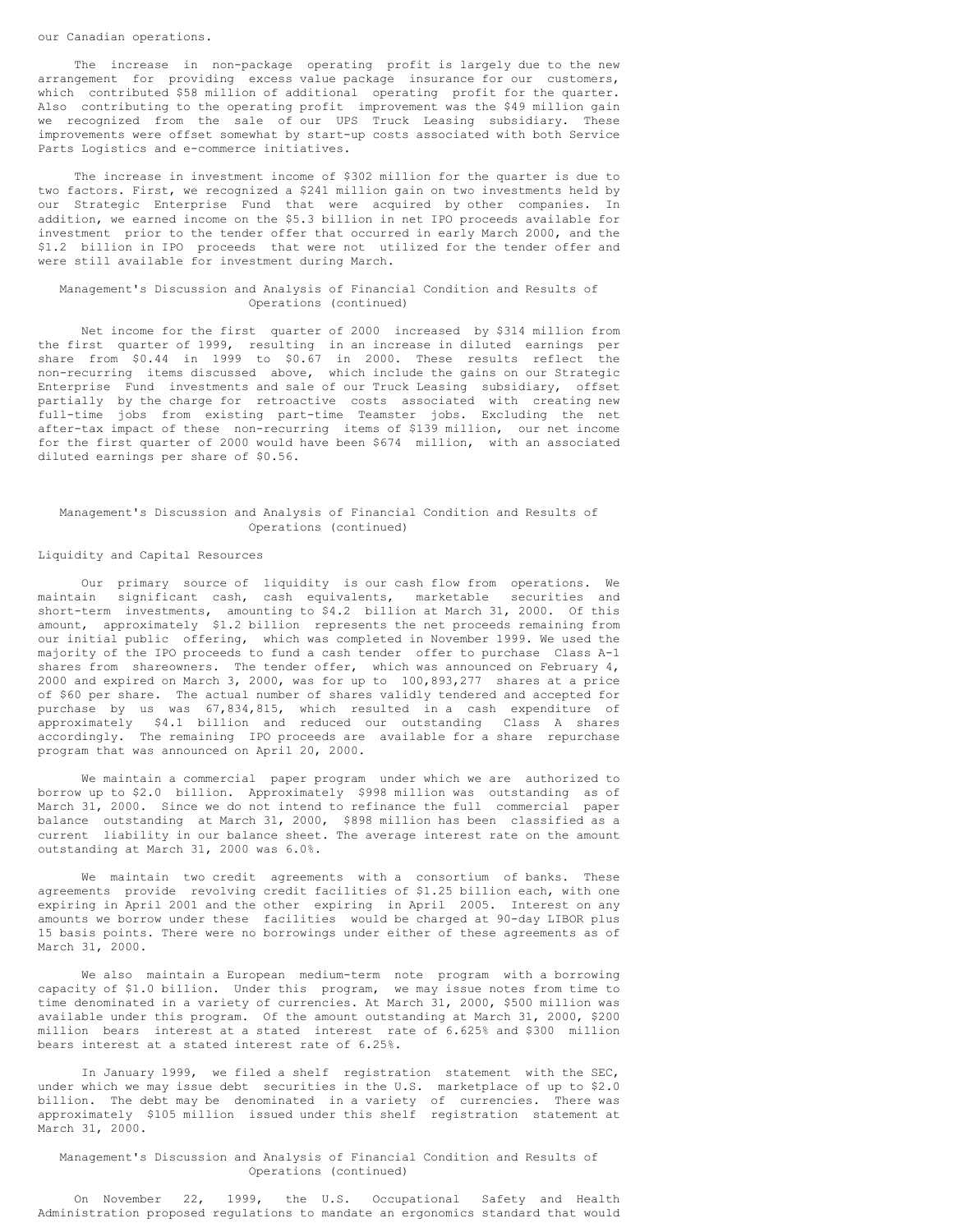require American industry to make significant changes in the workplace in order to reduce the incidence of musculoskeletal complaints such as low back pain. The exact changes in the workplace that might be required to comply with these standards are not specified in the proposal. If OSHA enforced these regulations by seeking the same ergonomic measures it has advocated in the past under its general authority to remedy "recognized hazards," however, it might demand extensive changes in the physical layout of our distribution centers as well as the hiring of significant numbers of additional full-time and part-time employees. Our competitors, as well as the remainder of American industry, also would incur proportionately comparable costs.

We, our competitors and other affected parties have filed comments with OSHA challenging the medical support and economic and technical feasibility of the proposed regulations. We do not believe that OSHA has complied with the statutory mandate of establishing significant risk of material health impairment or has properly analyzed the costs and benefits of these proposed regulations. We and other affected parties have the right to file additional comments in opposition to the proposed regulations and to appeal any final ergonomics standard to an appropriate federal court of appeals. We anticipate that such a standard would be rejected by the reviewing court. If ergonomic regulations resembling the current proposal were sustained by a reviewing court, we believe that we would prevail in an enforcement proceeding based on substantial defenses including the vagueness of the standards and the technological and economic feasibility of costly abatement measures.

OSHA has taken the position that the cost of compliance with the proposed regulations will be only \$4.2 billion per year over a ten-year period for all of American industry. We believe that these estimates are unrealistic. We have attempted to estimate the costs of compliance if OSHA adopts the proposed regulations and applies them in the same way as it sought to apply its prior unsuccessful attempts to impose ergonomic measures under its general authority. Based on this experience and assuming that, contrary to our expectations, OSHA were able successfully to obtain court orders applying to all of our facilities that mandated compliance with these regulations, we estimate that the cost of compliance could be approximately \$20 billion in initial costs, which would be incurred over a period of years, and approximately \$5 billion in incremental annual costs. Such expenditures, if required to be incurred, would materially and adversely affect our results of operations, liquidity and financial condition.

#### Market Risk

#### - -----------

We are exposed to a number of market risks in the ordinary course of business. These risks, which include interest rate risk, foreign currency exchange risk and commodity price risk, arise in the normal course of business rather than from trading. We have examined our exposures to these risks and concluded that none of our exposures in these areas is material to fair values, cash flows or earnings. We have engaged in several strategies to manage these market risks.

### Management's Discussion and Analysis of Financial Condition and Results of Operations (continued)

Our indebtedness under our various financing arrangements creates interest rate risk. In connection with each debt issuance and as a result of continual monitoring of interest rates, we may enter into interest rate swap agreements for purposes of managing our borrowing costs.

For all foreign currency-denominated borrowing and certain lease transactions, we simultaneously entered into currency exchange agreements to lock in the price of the currency needed to pay the obligations and to hedge the foreign currency exchange risk associated with such transactions. We are exposed to other foreign currency exchange risks in the ordinary course of our business operations due to the fact that we provide our services in more than 200 countries and territories and collection of revenue and payment of certain expenses may give rise to currency exposure.

We require significant quantities of gasoline, diesel fuel and jet fuel for our aircraft and delivery vehicles. We therefore are exposed to commodity price risk associated with variations in the market price for energy products. We manage this risk with a hedging strategy designed to minimize the impact of sudden, catastrophic increases in the prices of energy products, while allowing us to benefit if fuel prices decline. Our hedging program is designed to moderate the impact of fluctuating crude oil prices and maintain our competitive position relative to our industry peers.

#### Year 2000 Update - ----------------

In 1995, we created a Year 2000 Committee to evaluate the year 2000 issue and to take appropriate action to address its implications for us. Since entering the year 2000, we have not experienced any significant disruptions related to the year 2000 issue, nor are we aware of any significant year 2000-related disruptions impacting our customers and suppliers. While we will continue to monitor our business critical information technology assets, we do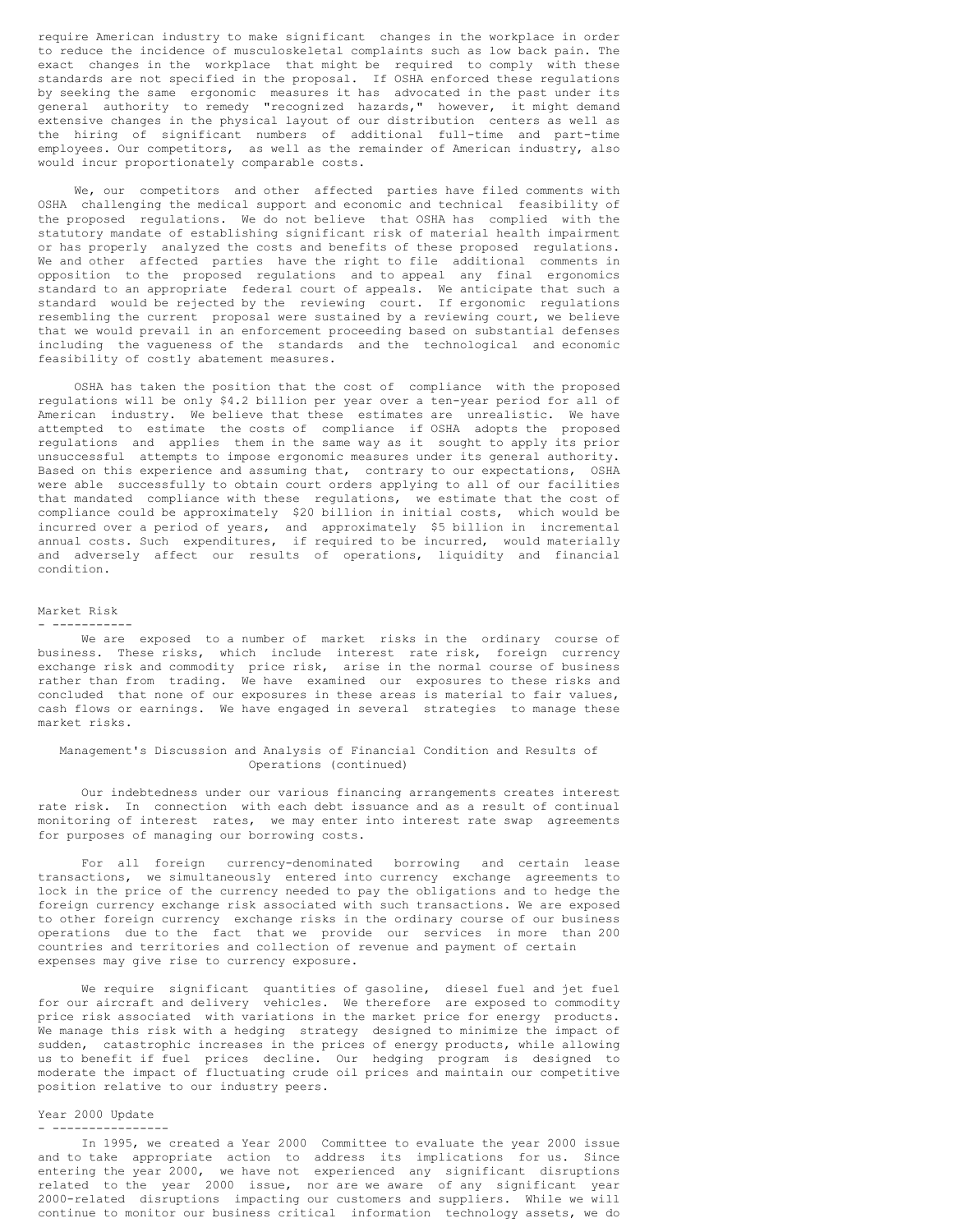not anticipate that we will experience any significant year 2000-related disruptions to our systems, nor to those of our customers and suppliers.

Costs incurred to achieve year 2000 readiness, which include both internal and external resources, were charged to expense as incurred. Such costs totaled approximately \$104 million, substantially all of which were incurred prior to December 31, 1999.

## Management's Discussion and Analysis of Financial Condition and Results of Operations (continued)

"Management's Discussion and Analysis of Financial Condition and Results of Operations," "Liquidity and Capital Resources" and other parts of this report contain "forward-looking" statements about matters that are inherently difficult to predict. These statements include statements regarding our intent, belief and current expectations. We have described some of the important factors that affect these statements as we discussed each subject. Forward-looking statements involve risks and uncertainties that may affect future developments. These risks include, for example, our continued ability to successfully compete, especially with foreign competition, the reliability and availability of rail transportation, the growth rate of e-commerce in relation to our expectations, adverse weather conditions and changing fuel prices. Additional information concerning these risks and uncertainties, and other factors you may wish to consider, are provided in the "Risk Factors" section of our prospectus dated November 9, 1999, as filed with the Securities and Exchange Commission.

Item 3. Quantitative and Qualitative Disclosures About Market Risk

See Item 2.

### PART II. OTHER INFORMATION

#### Item 1. Legal Proceedings

We have been named as a defendant in 11 lawsuits that seek to hold us (and in two cases, other defendants) liable for the collection of premiums for excess value package insurance in connection with package shipments since 1984. These cases generally claim that we acted as an insurer in violation of our shipping contract and without complying with state insurance laws and regulations, and that the price for excess value package insurance was excessive. Six of these cases have been consolidated for pre-trial purposes in a multi-district litigation proceeding before the United States District Court for the Southern District of New York. We are in the process of removing the remaining cases to federal court and having them consolidated into the multi-district litigation proceeding. These cases are in their initial stages, no discovery has commenced, and no class has been certified. These actions all developed after the August 9, 1999 Tax Court opinion was rendered. We believe the allegations have no merit and intend to defend them vigorously. The ultimate resolution of these matters cannot presently be determined.

As part of our 1997-2002 collective bargaining agreement with the Teamsters, we agreed that we would create 2,000 new full-time jobs from existing part-time jobs during each year of the contract. There was a provision, however, which nullified this obligation if there was a reduction in volume that resulted in layoffs. At the end of the first contract year (July 31, 1998), our shipping volume was still below pre-strike levels and employees were laid off. Therefore, we believed that we were not obligated to create the 2,000 jobs for the first year of the contract. The Teamsters filed a grievance concerning this issue, and the case was submitted to an arbitrator.

In February 2000, the arbitrator ruled against us and ordered us to create the 2,000 new full-time jobs from existing part-time positions within 90 days of the arbitrator's decision, and to make whole the employees selected for the full-time positions for any lost wages or benefits. We have also agreed to create 2,000 full-time jobs from existing part-time jobs for the second year of the contract and to make the affected employees whole. We have conferred with the Teamsters on this issue and are now in the process of staffing the newly created jobs. In the first quarter of 2000, we recorded a pre-tax charge of \$59 million for the retroactive compensation and associated benefits that we expect to pay as a result of this matter. Our package volume surpassed pre-strike levels in 1999, and thus we are in the process of creating the 2,000 full-time jobs called for in the third year of the contract.

Item 6. Exhibits and Reports on Form 8-K

#### A) Exhibits:

#### (10) Material Contracts

(a) Credit Agreement (364-Day Facility) dated April 27, 2000 among United Parcel Service of America, Inc., the initial lenders named therein, Salomon Smith Barney Inc. as Co-Arranger and Bank of America Securities, LLC, as Co-Arranger and Bank of America N.A. as Documentation Agent and Citibank,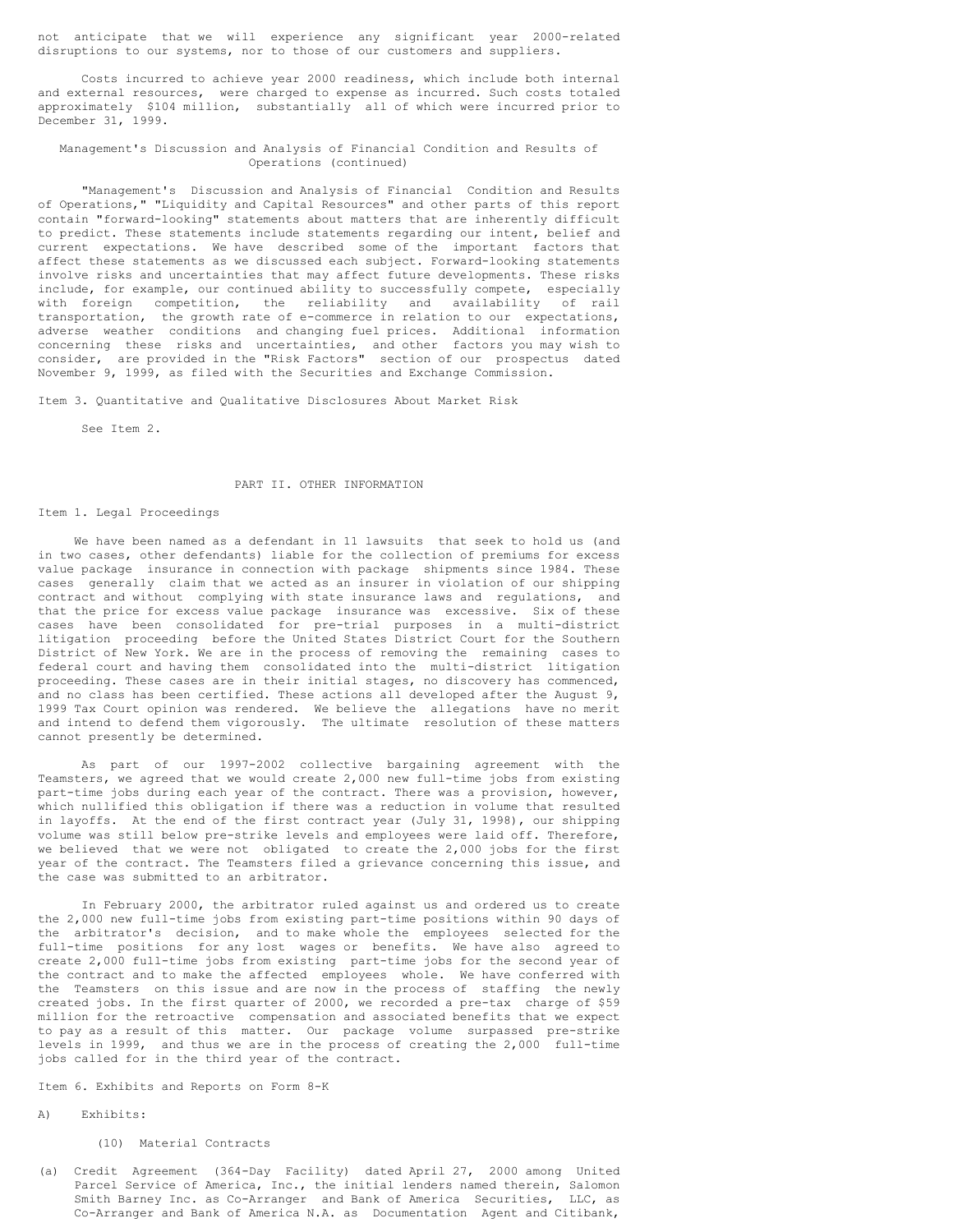N.A. as Administrative and Syndication Agent.

- (b) Credit Agreement (Five-Year Facility) dated April 27, 2000 among United Parcel Service of America, Inc., the initial lenders named therein, Salomon Smith Barney Inc. as Co-Arranger and Bank of America Securities, LLC, as Co-Arranger and Bank of America N.A. as Documentation Agent and Citibank, N.A. as Administrative and Syndication Agent.
	- (27) Financial Data Schedule (for SEC filing purposes only)
- (B) Reports on Form 8-K:

During the quarter ended March 31, 2000, we filed one Current Report on Form 8-K, dated February 23, 2000.

#### EXHIBIT INDEX

(10) Material Contracts

- (a) Credit Agreement (364-Day Facility) dated April 27, 2000 among United Parcel Service of America, Inc., the initial lenders named therein, Salomon Smith Barney Inc. as Co-Arranger and Bank of America Securities, LLC, as Co-Arranger and Bank of America N.A. as Documentation Agent and Citibank, N.A. as Administrative and Syndication Agent.
- (b) Credit Agreement (Five-Year Facility) dated April 27, 2000 among United Parcel Service of America, Inc., the initial lenders named therein, Salomon Smith Barney Inc. as Co-Arranger and Bank of America Securities, LLC, as Co-Arranger and Bank of America N.A. as Documentation Agent and Citibank, N.A. as Administrative and Syndication Agent.

#### SIGNATURES

Pursuant to the requirements of the Securities Exchange Act of 1934, the registrant has duly caused this report to be signed on its behalf by the undersigned thereunto duly authorized.

> UNITED PARCEL SERVICE, INC. --------------------------- (Registrant)

Date: May 15, 2000 By: /S/ Robert J. Clanin ---------------------- Robert J. Clanin

> Senior Vice President, Treasurer and Chief Financial Officer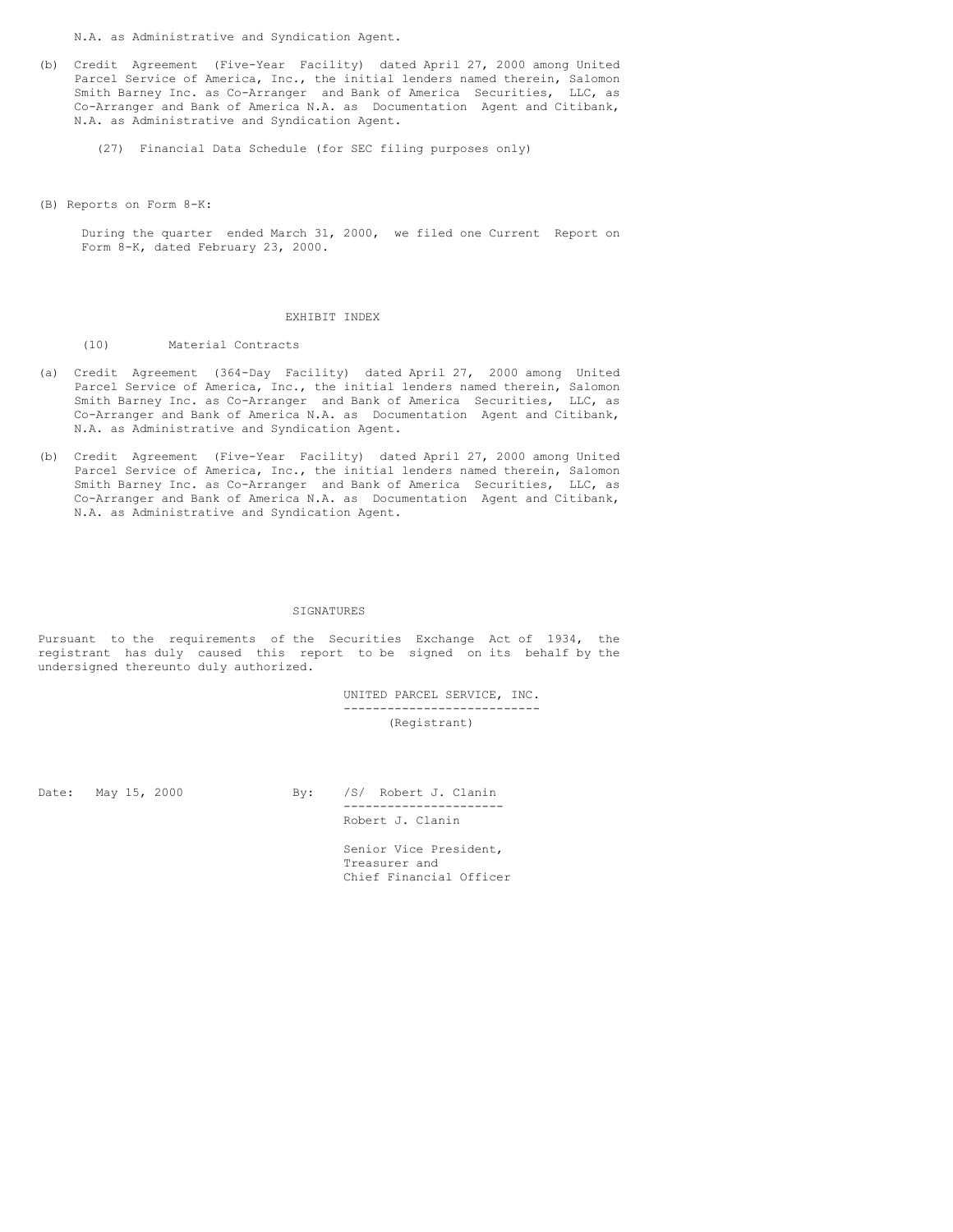| <article></article>                                       | 5 |               |                             |  |
|-----------------------------------------------------------|---|---------------|-----------------------------|--|
| <legend></legend>                                         |   |               |                             |  |
|                                                           |   |               |                             |  |
| $\langle$ /LEGEND>                                        |   |               |                             |  |
| $<$ CIK $>$                                               |   |               | 0001090727                  |  |
| $<$ NAME $>$                                              |   |               | United Parcel Service, Inc. |  |
| <multiplier></multiplier>                                 |   |               | 1,000,000                   |  |
| <currency></currency>                                     |   |               | US\$                        |  |
|                                                           |   |               |                             |  |
| $<$ S $>$                                                 |   | < <sub></sub> |                             |  |
| <period-type></period-type>                               |   |               | $3 - MOS$                   |  |
| <fiscal-year-end></fiscal-year-end>                       |   |               | $Dec-31-2000$               |  |
| <period-start></period-start>                             |   |               | $Jan-01-2000$               |  |
| <period-end></period-end>                                 |   |               | $Mar-31-2000$               |  |
| <exchange-rate></exchange-rate>                           |   |               | $\mathbf{1}$                |  |
| $<$ CASH $>$                                              |   |               | 2,471                       |  |
| <securities></securities>                                 |   |               | 1,707                       |  |
| <receivables></receivables>                               |   |               | 3,306                       |  |
| <allowances></allowances>                                 |   |               | 0                           |  |
| <inventory></inventory>                                   |   |               | $\Omega$                    |  |
| <current-assets></current-assets>                         |   |               | 9,080                       |  |
| $<$ PP&E>                                                 |   |               | 20,478                      |  |
| <depreciation></depreciation>                             |   |               | 9,016                       |  |
| <total-assets></total-assets>                             |   |               | 20,918                      |  |
| <current-liabilities></current-liabilities>               |   |               | 5,460                       |  |
| <bonds></bonds>                                           |   |               | 1,952                       |  |
| <preferred-mandatory></preferred-mandatory>               |   |               | 0                           |  |
| <preferred></preferred>                                   |   |               | $\circ$                     |  |
| <common></common>                                         |   |               | 11                          |  |
| <other-se></other-se>                                     |   |               | 8,973                       |  |
| <total-liability-and-equity></total-liability-and-equity> |   |               | 20,918                      |  |
| $<$ SALES $>$                                             |   |               | 7,220                       |  |
| <total-revenues></total-revenues>                         |   |               | 7,220                       |  |
| $<$ CGS $>$                                               |   |               | 0                           |  |
| <total-costs></total-costs>                               |   |               | 6,137                       |  |
| <other-expenses></other-expenses>                         |   |               | 10                          |  |
| <loss-provision></loss-provision>                         |   |               | 0                           |  |
| <interest-expense></interest-expense>                     |   |               | 52                          |  |
| <income-pretax></income-pretax>                           |   |               | 1,354                       |  |
| <income-tax></income-tax>                                 |   |               | 541                         |  |
| <income-continuing></income-continuing>                   |   |               | 813                         |  |
| <discontinued></discontinued>                             |   |               | 0                           |  |
| <extraordinary></extraordinary>                           |   |               | 0                           |  |
| $<$ CHANGES $>$                                           |   |               | $\Omega$                    |  |
| <net-income></net-income>                                 |   |               | 813                         |  |
| <eps-basic></eps-basic>                                   |   |               | .68                         |  |
| <eps-diluted></eps-diluted>                               |   |               | .67                         |  |

 $\rm <$  /TABLE>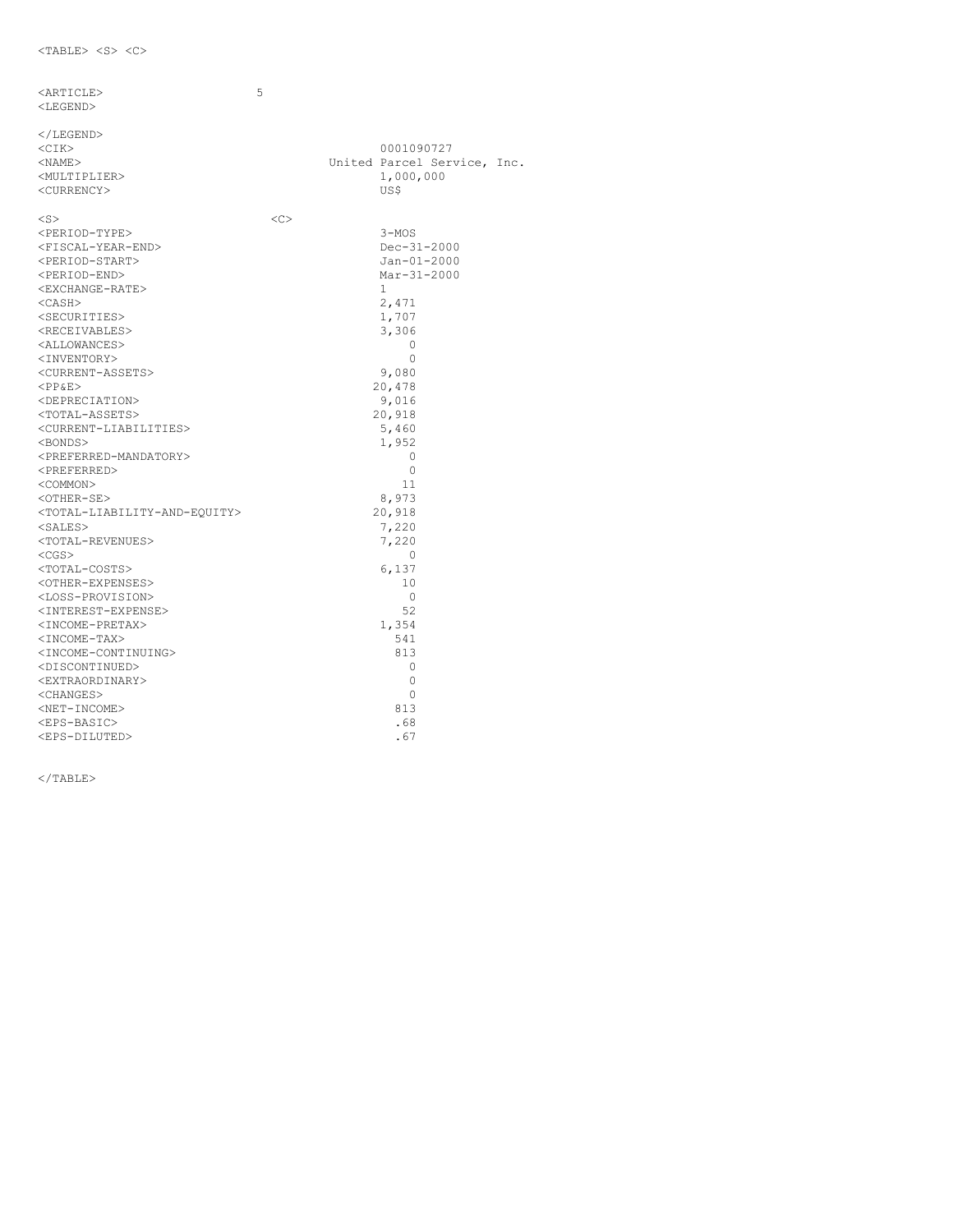Fourth Amended and Restated Credit Agreement (364-Day Facility)

#### FOURTH AMENDED AND RESTATED CREDIT AGREEMENT (364-DAY FACILITY)

# Dated as of April 27, 2000

UNITED PARCEL SERVICE OF AMERICA, INC., a Delaware corporation (the "Borrower"), the banks, financial institutions and other institutional lenders (collectively, the "Initial Lenders") party hereto, Citibank, N.A., as administrative agent (together with any successor thereto appointed pursuant to Article VII of the Existing Credit Agreement referred to below, in such capacity, the "Administrative Agent") and as syndication agent (in such capacity, the "Syndication Agent") for the Lenders (as defined in the Existing Credit Agreement referred to below), Bank of America, N.A., as documentation agent (in such capacity, the "Documentation Agent") for such Lenders, and Salomon Smith Barney Inc. and Banc of America Securities LLC, as co-arrangers (in such capacity, the "Co-Arrangers") under the Loan Documents (as defined in the Existing Credit Agreement described below), hereby agree as follows:

### PRELIMINARY STATEMENTS

(1) The Borrower is party to a Third Amended and Restated Credit Agreement (364-Day Facility) dated as of April 29, 1999 (as amended, supplemented or otherwise modified from time to time to, but not including, the date hereof, the "Existing Credit Agreement") with the banks, financial institutions and other institutional lenders party thereto (the "Existing Lenders"), Citibank, N.A., as Administrative Agent and Syndication Agent for the Existing Lenders, and Salomon Smith Barney Inc. and NationsBanc Montgomery Securities, LLC, as Co-Arrangers for the Existing Lenders. Capitalized terms not otherwise defined in this Fourth Amended and Restated Credit Agreement (364-Day Facility) (the "Amendment and Restatement") shall have the same meanings as specified in the Existing Credit Agreement.

(2) The Borrower has requested that the Lenders agree to extend credit to it from time to time in an aggregate principal amount of up to \$ 1,250,000,000 for general corporate purposes of the Borrower and its Subsidiaries not otherwise prohibited under the terms of this Amendment and Restatement. The Lenders have indicated their willingness to agree to extend credit to the Borrower from time to time in such amount on the terms and conditions of this Amendment and Restatement.

(3) The parties to this Amendment and Restatement desire to amend the Existing Credit Agreement as set forth herein and to restate the Existing Credit Agreement in its entirety to read as set forth in the Existing Credit Agreement with the following amendments.

SECTION 1. Amendments to the Existing Credit Agreement. Effective as of the date of this Amendment and Restatement and subject to the satisfaction of the conditions precedent set forth in Section 2 hereof:

(a) Section 1.01 of the Existing Credit Agreement is hereby amended by (i) deleting the definitions of "BARS", "Citicorp Securities", "Existing Credit Facilities", "Information Memorandum", and "Termination Date" set forth therein and (ii) replacing them with the following new definitions:

"Banc of America Securities LLC" has the meaning specified in the recital of parties to this Agreement.

"Existing Credit Facilities" means the credit facilities provided pursuant to (a) the Existing Credit Agreement, and (b) the Amended and Restated Credit Agreement (Five-Year Facility) dated as of April 30,1998, as amended, supplemented or otherwise modified from time to time prior to the date hereof, among the Borrower, the banks, financial institutions and other institutional lenders parties thereto, Citibank, as administrative agent, Bank of America, NT & SA., as documentation agent, and Citicorp Securities, Inc. and BancAmerica Robertson Stephens, as co-arrangers thereunder.

"Information Memorandum" means the information memorandum dated April 2000 and used by the Agents and the Co-Arrangers in connection with the syndication of the Commitments.

"Parent" means United Parcel Service, Inc., a Delaware corporation, which owns 100% of capital stock of the Borrower.

"Salomon Smith Barney Inc." has the meaning specified in the recital of parties to this Agreement.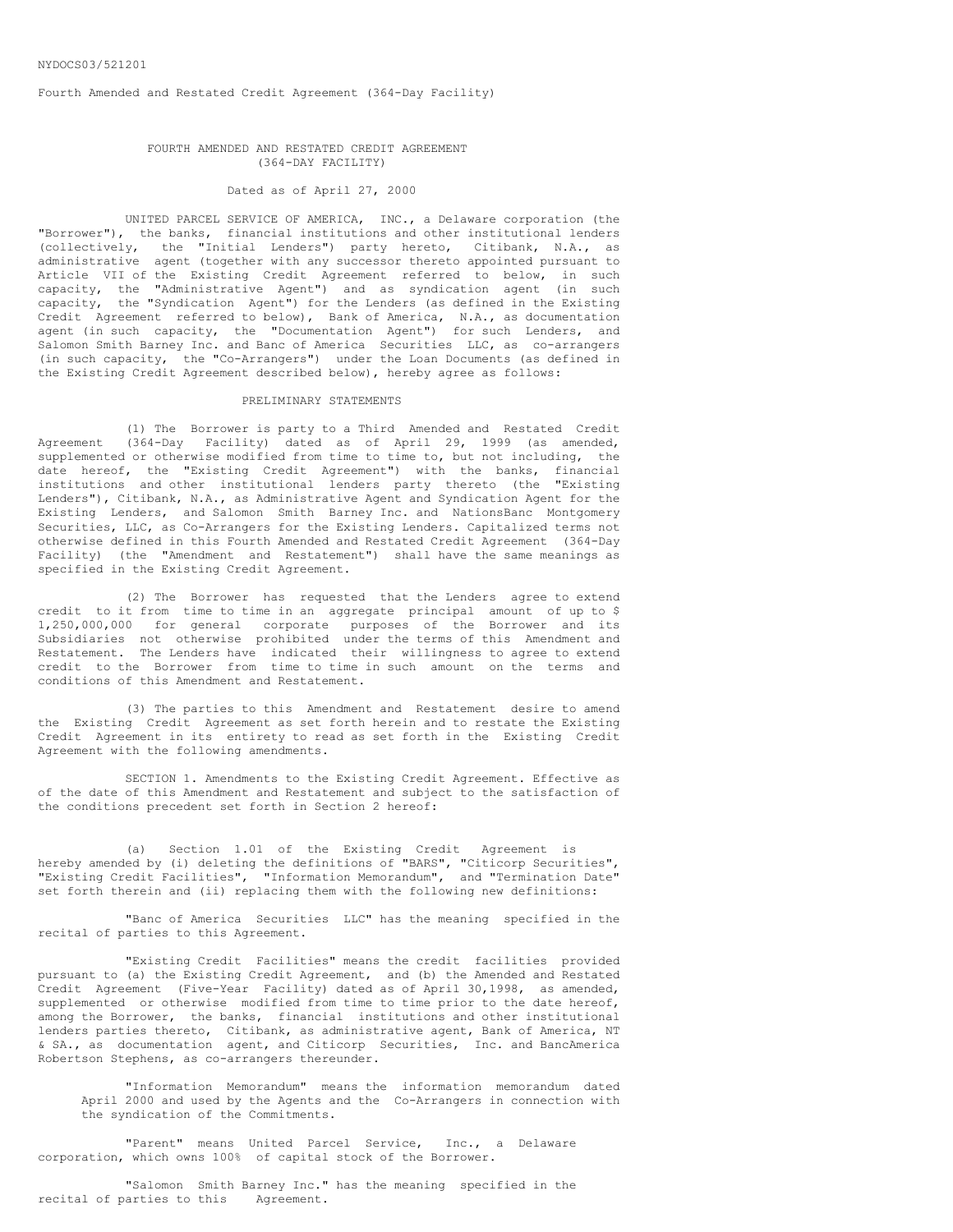"Termination Date" means the earlier of (i) April 26, 2001 or, if extended pursuant to Section 2.16(a), the date that is 364 days after the Termination Date then in effect, and (ii) the date of termination in whole of the Commitments pursuant to Section 2.05 or 6.01.

(b) Section 2.14 of the Existing Credit Agreement is amended by adding the phrase "measured by income" immediately after the phrase "and franchise taxes" in the fifth and eighth lines thereof.

(c) Section 4.01(e) of the Existing Credit Agreement is amended in full to read as follows:

"(e) The Consolidated balance sheet of the Parent and its Subsidiaries as at December 31, 1999, and the related Consolidated statements of income and cash flows of the Parent and its Subsidiaries for the Fiscal Year then ended, all audited and certified by Deloitte & Touche LLP, independent public accountants, copies of which have been furnished to each Lender, fairly present the Consolidated financial condition of the Parent and its Subsidiaries at such dates and the Consolidated results of the operations of the Parent and its Subsidiaries for the periods ended on such dates, all in accordance with GAAP consistently applied. Such balance sheets and the notes thereto disclose all material liabilities, direct or contingent, of the Parent and its Subsidiaries on a Consolidated basis as of the dates thereof."

(e) Section 4.01(f) of the Existing Credit Agreement is amended by replacing the words "December 31, 1998" with the words "December 31, 1999."

(f) Section 4.01 of the Existing Credit Agreement is amended by deleting Section 4.01(q) in its entirety.

(g) Section 5.01(h)(i) is amended in full to read as follows:

"(i) within 120 days after the end of each Fiscal Year of the Parent, Consolidated balance sheets of the Parent and its Subsidiaries showing the financial condition of the Parent and its Subsidiaries as of the close of such Fiscal Year and the related statements of Consolidated income and statements of Consolidated cash flow as of and for such Fiscal Year, all such Consolidated financial statements of the Parent and its Subsidiaries to be reported on by Deloitte & Touche or other independent accountants acceptable to the Required Lenders, and to be in form reasonably acceptable to the Required Lenders;"

(h) Schedule I to the Existing Credit Agreement is deleted in its entirety and replaced with Schedule I to this Amendment and Restatement.

SECTION 2. Conditions of Effectiveness of this Amendment and Restatement. This Amendment and Restatement shall become effective as of the date first above written (the "Restatement Effective Date") when and only if:

(a) The Administrative Agent shall have received counterparts of this Amendment and Restatement executed by the Borrower and all of the Initial Lenders or, as to any of the Initial Lenders, advice satisfactory to the Administrative Agent that such Initial Lender has executed this Amendment and Restatement.

(b) The Administrative Agent shall have received on or before the Restatement Effective Date the following, each dated such date and (unless otherwise specified below) in form and substance satisfactory to the Administrative Agent and (except for the Revolving Credit Notes) in sufficient copies for each Initial Lender:

(i) The new Revolving Credit Notes issued in connection with this Amendment and Restatement to the order of each of the Lenders which has a Commitment in a different amount from that, if any, with respect to the Existing Credit Agreement.

(ii) A certificate of the Secretary or an Assistant Secretary of the Borrower certifying (A) that there are no amendments to the charter of the Borrower since the Effective Date of the Existing Credit Agreement and (B) the names and true signatures of the officers of the Borrower authorized to sign this Amendment and Restatement and the Notes, if any, and the other documents to be delivered hereunder by the Borrower.

(iii) A favorable opinion of King & Spalding, counsel for the Borrower, in substantially the form of Exhibit G to the Existing Credit Agreement, but with such modifications as are required to address the Existing Credit Agreement, as amended by this Amendment and Restatement, in each such case in form and substance reasonably satisfactory to the Initial Lenders.

(iv) A favorable opinion of Shearman & Sterling, counsel for the Administrative Agent, in form and substance reasonably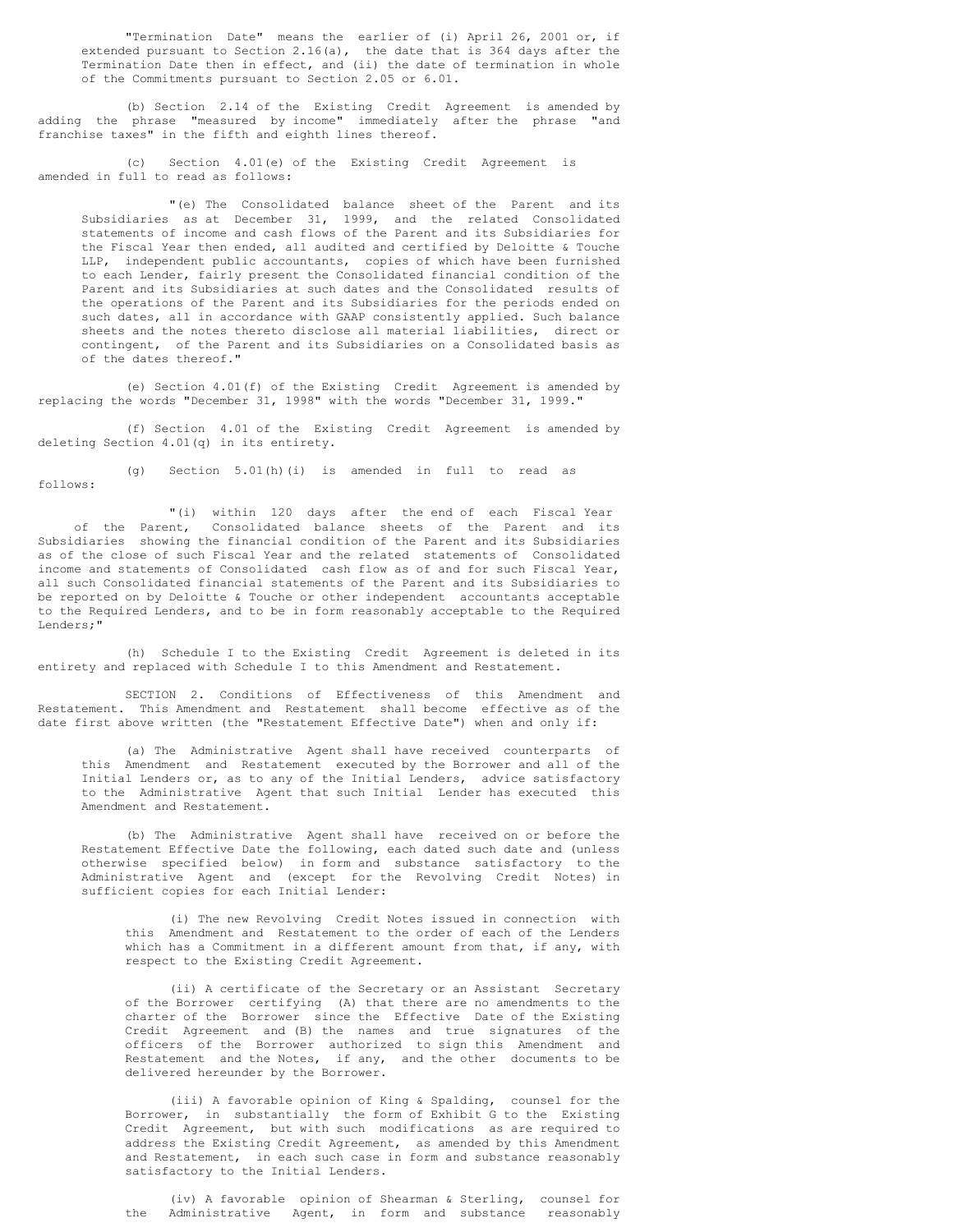satisfactory to the Administrative Agent.

(c) The representations and warranties contained in Section 4.01 of the Existing Credit Agreement shall be correct on and as of the Restatement Effective Date, before and after giving effect to the Restatement Effective Date, as though made on and as of such date.

(d) No event shall have occurred and be continuing, or shall occur as a result of the occurrence of the Restatement Effective Date, that constitutes a Default.

SECTION 3. Reference to and Effect on the Existing Credit Agreement and the Notes. (a) On and after the effectiveness of this Amendment and Restatement, each reference in the Existing Credit Agreement to "this Agreement", "hereunder", "hereof" or words of like import referring to the Existing Credit Agreement, and each reference in the Notes to "the Credit Agreement", "thereunder", "thereof" or words of like import referring to the Existing Credit Agreement, shall mean and be a reference to the Existing Credit Agreement, as amended by this Amendment and Restatement.

(b) The Existing Credit Agreement and the Notes, as specifically amended by this Amendment and Restatement, are and shall continue to be in full force and effect and are hereby in all respects ratified and confirmed.

(c) Without limiting any of the other provisions of the Existing Credit Agreement, as amended by this Amendment and Restatement, any references in the Existing Credit Agreement to the phrases "on the date hereof", "on the date of this Agreement" or words of similar import shall mean and be a reference to the date of the Existing Credit Agreement (which is April 29, 1999).

SECTION 4. Costs and Expenses. The Borrower agrees to pay on demand all reasonable out-of-pocket costs and expenses of the Administrative Agent in connection with the preparation, execution, delivery and administration, modification and amendment of this Amendment and Restatement, the Notes and the other documents to be delivered hereunder (including, without limitation, the reasonable and documented fees and expenses of counsel for the Administrative Agent with respect hereto and thereto) in accordance with the terms of Section 8.04 of the Existing Credit Agreement.

SECTION 5. Execution in Counterparts. This Amendment and Restatement may be executed in any number of counterparts and by different parties hereto in separate counterparts, each of which when so executed shall be deemed to be an original and all of which taken together shall constitute one and the same agreement. Delivery of an executed counterpart of a signature page to this Amendment and Restatement by telecopier shall be effective as delivery of an original executed counterpart of such signature page.

SECTION 6. Governing Law. This Amendment and Restatement shall be governed by, and construed in accordance with, the laws of the State of New York.

### NYDOCS03/521201

Fourth Amended and Restated Credit Agreement (364-Day Facility)

IN WITNESS WHEREOF, the parties hereto have caused this Amendment and Restatement to be executed by their respective officers thereunto duly authorized, as of the date first above written.

THE BORROWER

UNITED PARCEL SERVICE OF AMERICA, INC., as Borrower

By

Name:

Title:

## THE AGENTS

CITIBANK, N.A., as Administrative Agent and

Syndication Agent

By

# Name: Title: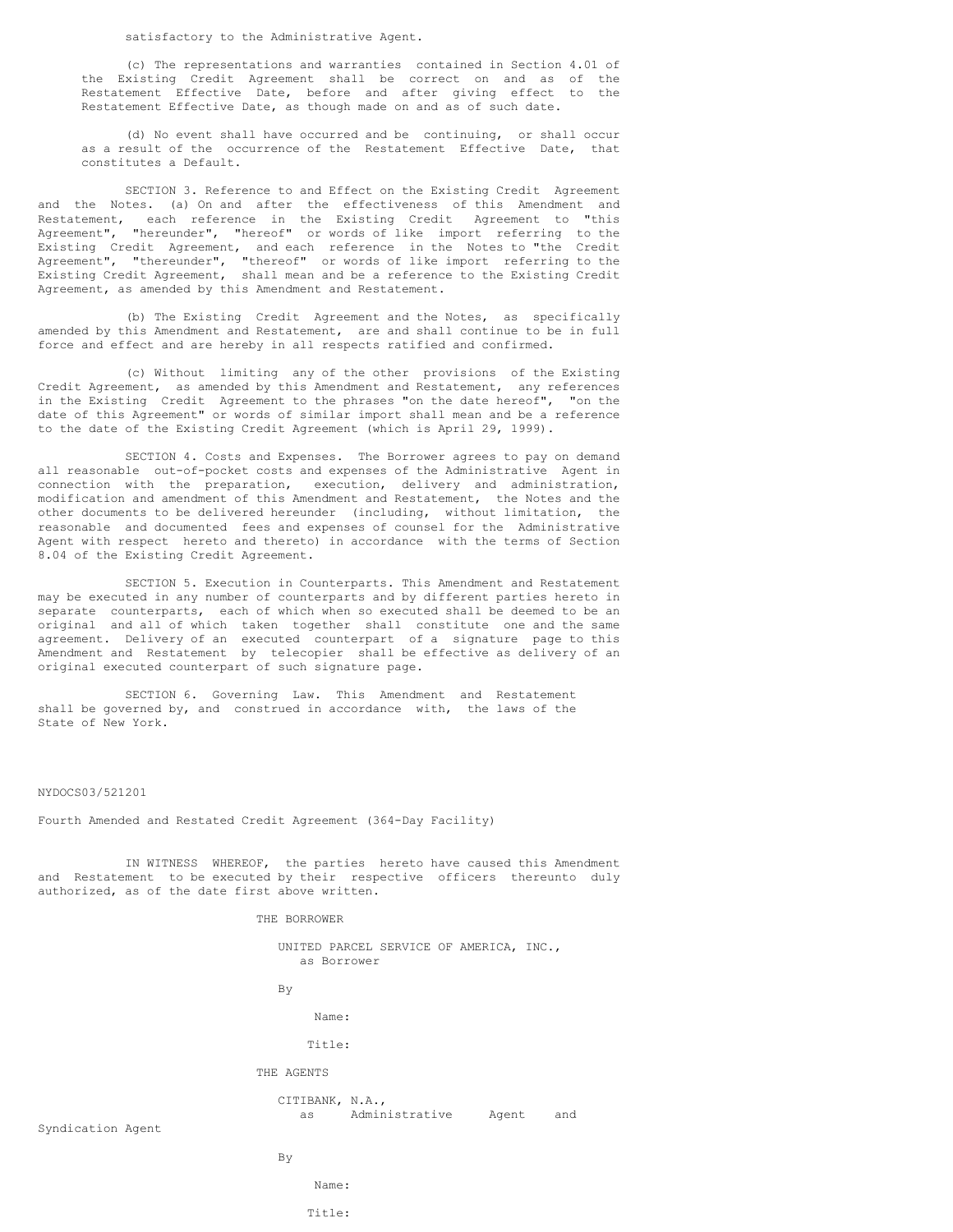By Name: Title:

NYDOCS03/521201

Fourth Amended and Restated Credit Agreement (364-Day Facility)

SALOMON SMITH BARNEY INC., as Co-Arranger

By

Name:

Title:

BANC OF AMERICA SECURITIES LLC, as Co-Arranger

By

Name: Title:

FIRST UNION NATIONAL BANK

as Co-Agent

By Name: Title:

WACHOVIA BANK, N.A. as Co-Agent

 $By$ Name:

Title:

ROYAL BANK OF CANADA as Co-Agent

 $By$ Name: Title:

NYDOCS03/521201

Fourth Amended and Restated Credit Agreement (364-Day Facility)

THE CHASE MANHATTAN BANK

as Co-Agent

 $By$ Name Title: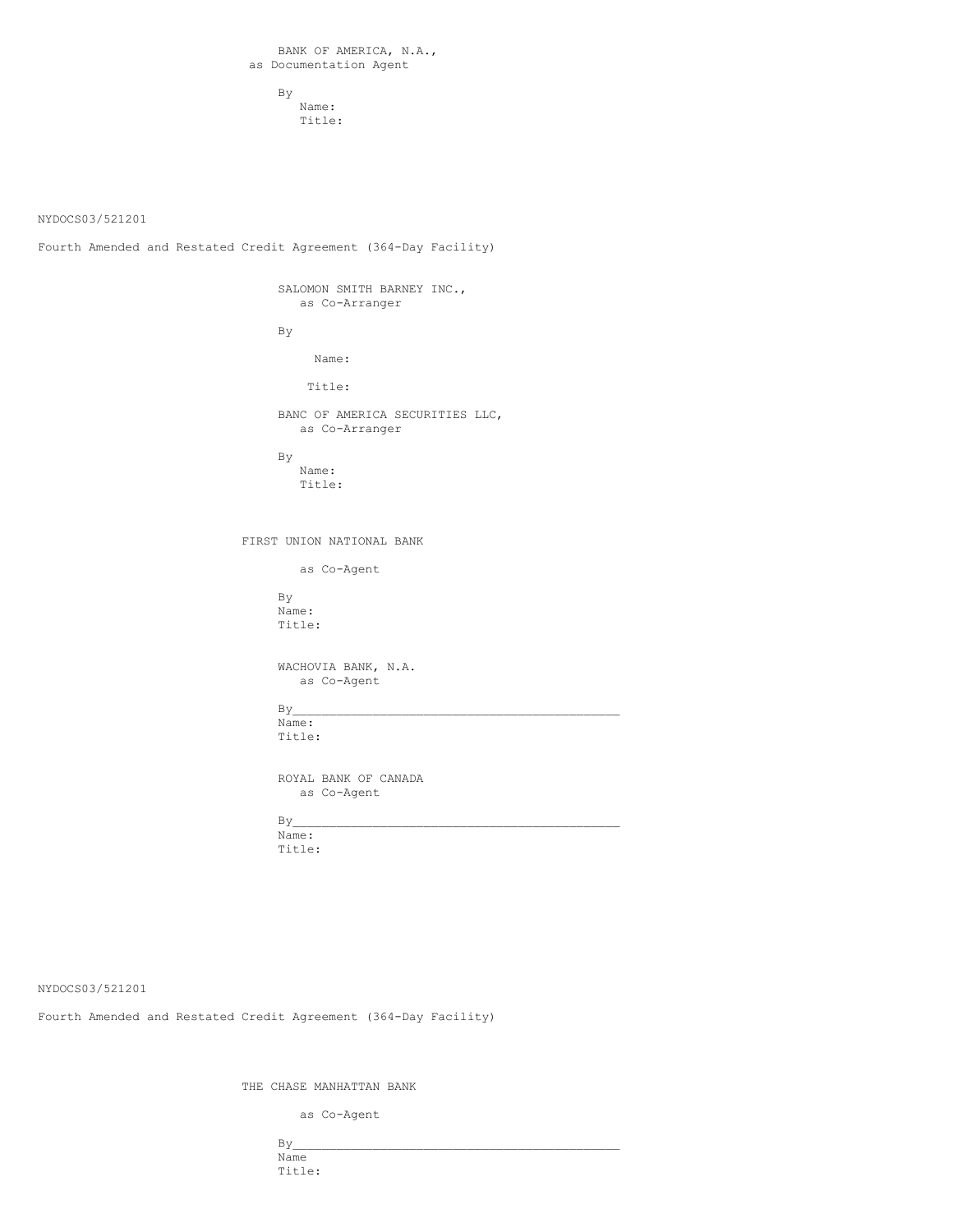### NYDOCS03/521201

Fourth Amended and Restated Credit Agreement (364-Day Facility)

THE INITIAL LENDERS CITIBANK, N.A. By ---------------------------------------------- Name: Title:

NYDOCS03/521201

Fourth Amended and Restated Credit Agreement (364-Day Facility)

BANK OF AMERICA, N.A.

By

Name:

--------------------------- Title:

NYDOCS03/521201

Fourth Amended and Restated Credit Agreement (364-Day Facility)

FIRST UNION NATIONAL BANK

By

Name: --------------------------- Title:

NYDOCS03/521201

Fourth Amended and Restated Credit Agreement (364-Day Facility)

PNC BANK, NATIONAL ASSOCIATION

By

Name:

Name:

--------------------------- Title:

NYDOCS03/521201

Fourth Amended and Restated Credit Agreement (364-Day Facility)

ROYAL BANK OF CANADA

By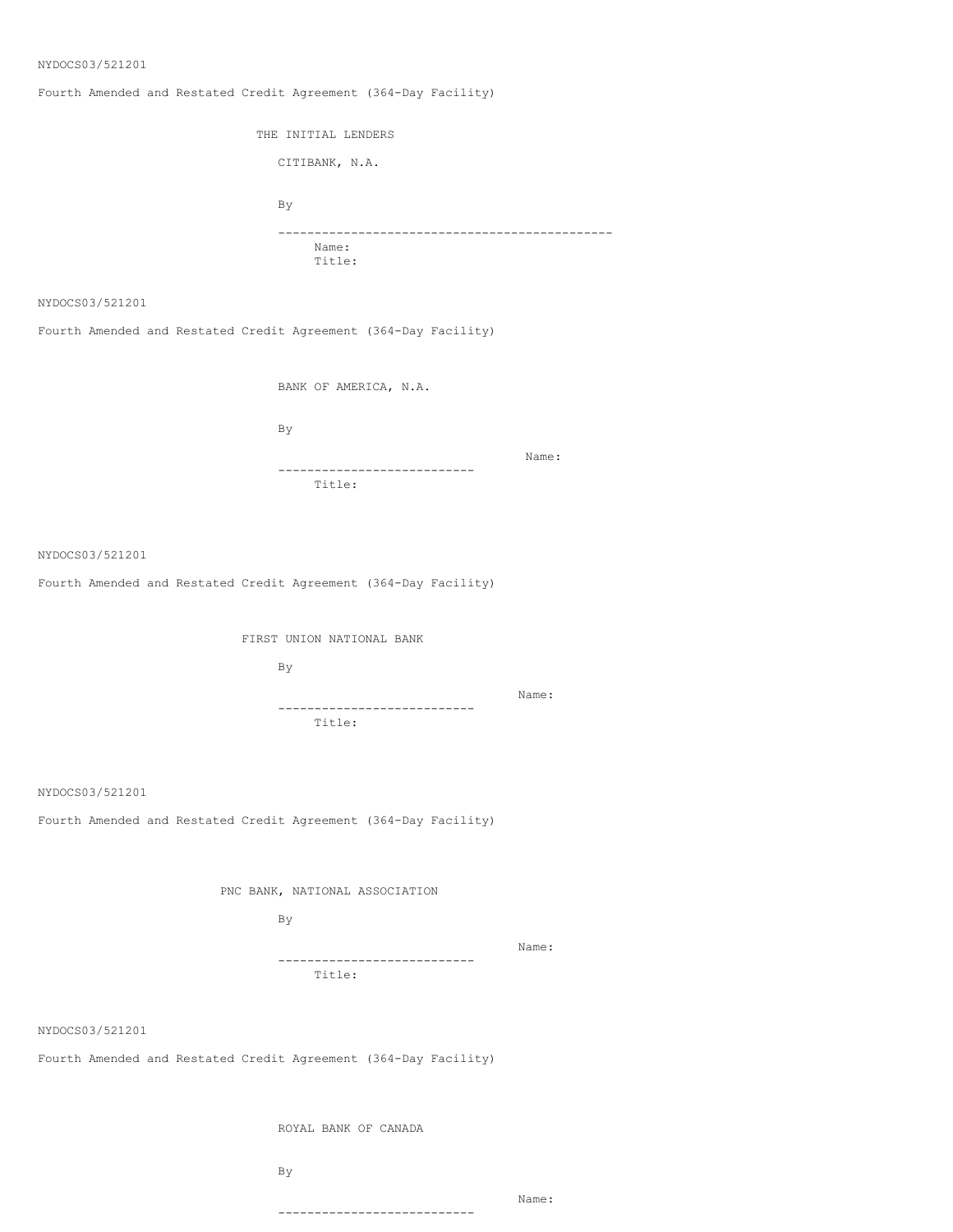Title:

# NYDOCS03/521201

Fourth Amended and Restated Credit Agreement (364-Day Facility)

THE CHASE MANHATTAN BANK

By Name: Title:

NYDOCS03/521201

Fourth Amended and Restated Credit Agreement (364-Day Facility)

CREDIT SUISSE FIRST BOSTON

By

Name: Title:

By

Name: Title:

NYDOCS03/521201

Fourth Amended and Restated Credit Agreement (364-Day Facility)

DRESDNER BANK AG, NEW YORK AND GRAND CAYMAN BRANCHES

By

Name: Title:

NYDOCS03/521201

Fourth Amended and Restated Credit Agreement (364-Day Facility)

MORGAN GUARANTY TRUST COMPANY

OF NEW YORK

By

Name: Title:

NYDOCS03/521201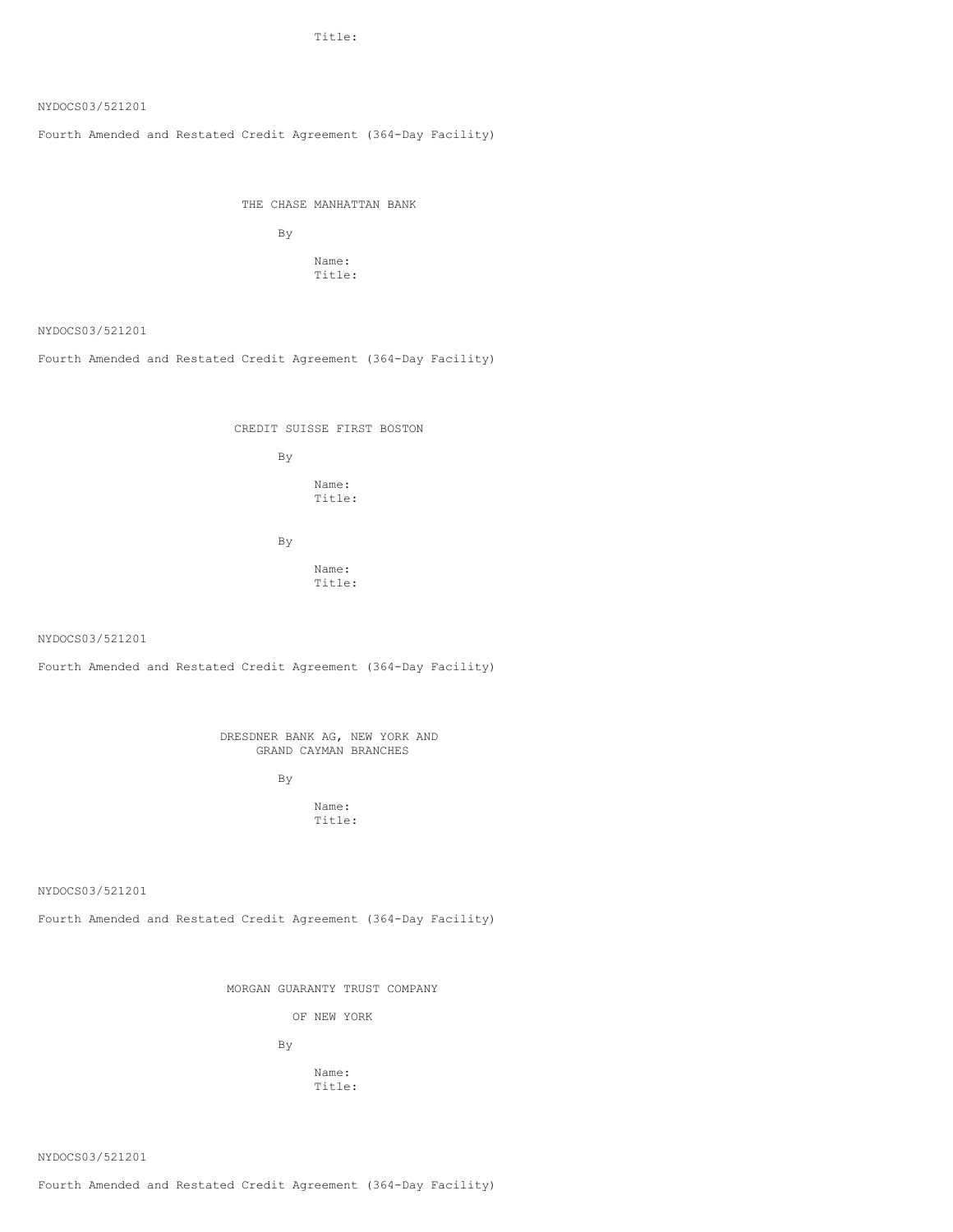WELLS FARGO BANK, N.A.

By

Name: Title:

NYDOCS03/521201

Fourth Amended and Restated Credit Agreement (364-Day Facility)

WACHOVIA BANK, N.A.

By

Name: Title:

NYDOCS03/521201

Fourth Amended and Restated Credit Agreement (364-Day Facility)

ABN AMRO BANK N.V. By Name: Title: By Name: Title:

NYDOCS03/521201

Fourth Amended and Restated Credit Agreement (364-Day Facility)

BARCLAYS BANK PLC

By

Name: Title:

NYDOCS03/521201

Fourth Amended and Restated Credit Agreement (364-Day Facility)

THE FUJI BANK, LTD-- NEW YORK BRANCH

By

Name: Title: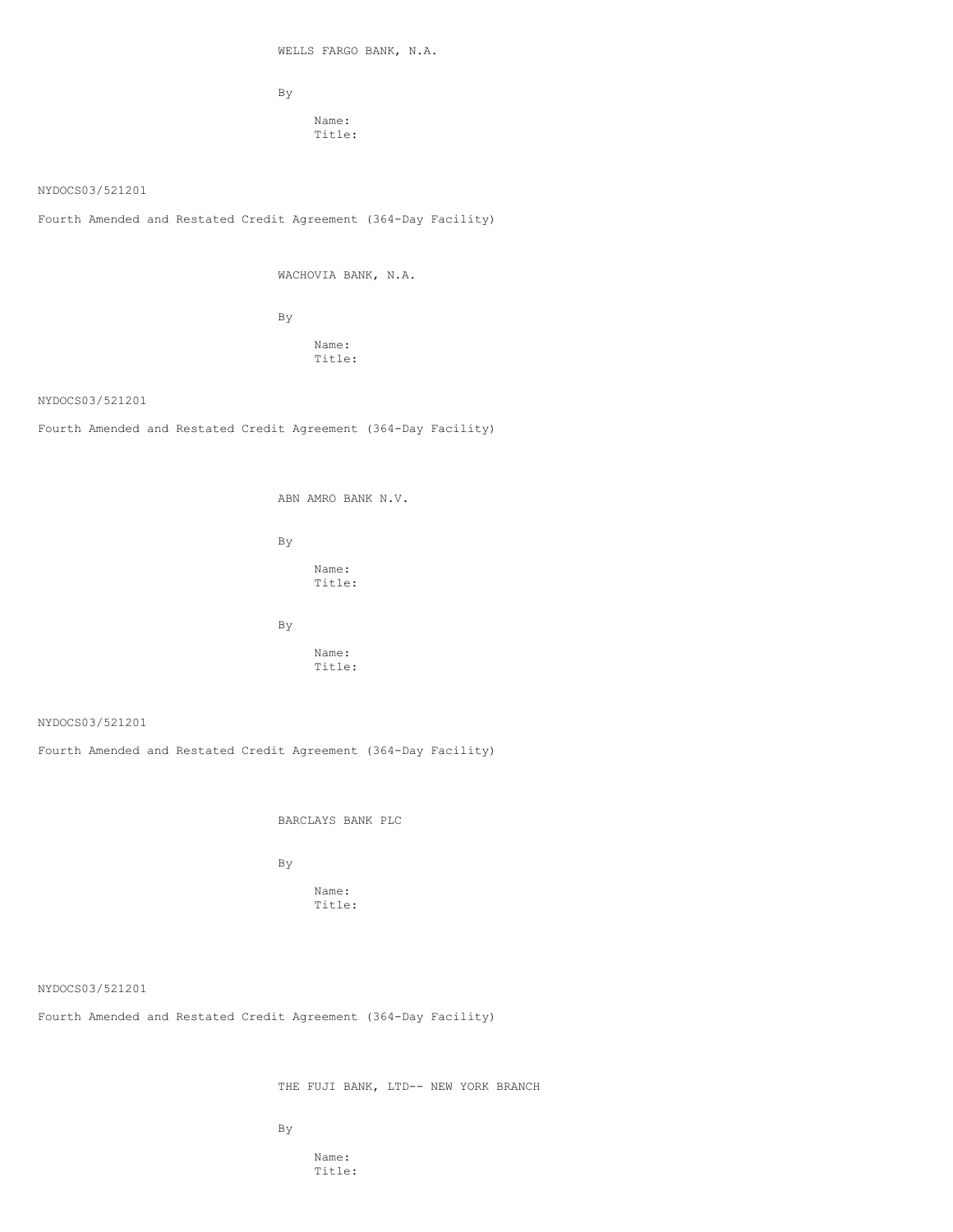### NYDOCS03/521201

Fourth Amended and Restated Credit Agreement (364-Day Facility)

STATE STREET BANK AND TRUST COMPANY

By

Name: Title:

NYDOCS03/521201

Fourth Amended and Restated Credit Agreement (364-Day Facility)

BANK ONE, NA

By

Name: Title:

NYDOCS03/521201

Fourth Amended and Restated Credit Agreement (364-Day Facility)

MERRILL LYNCH BANK USA

By

Name: Title:

NYDOCS03/521201

Fourth Amended and Restated Credit Agreement (364-Day Facility)

SAN PAOLO IMI BANK

By

Name: Title:

NYDOCS03/521201

Fourth Amended and Restated Credit Agreement (364-Day Facility)

STANDARD CHARTERED BANK

By

Name: Title:

NYDOCS03/521201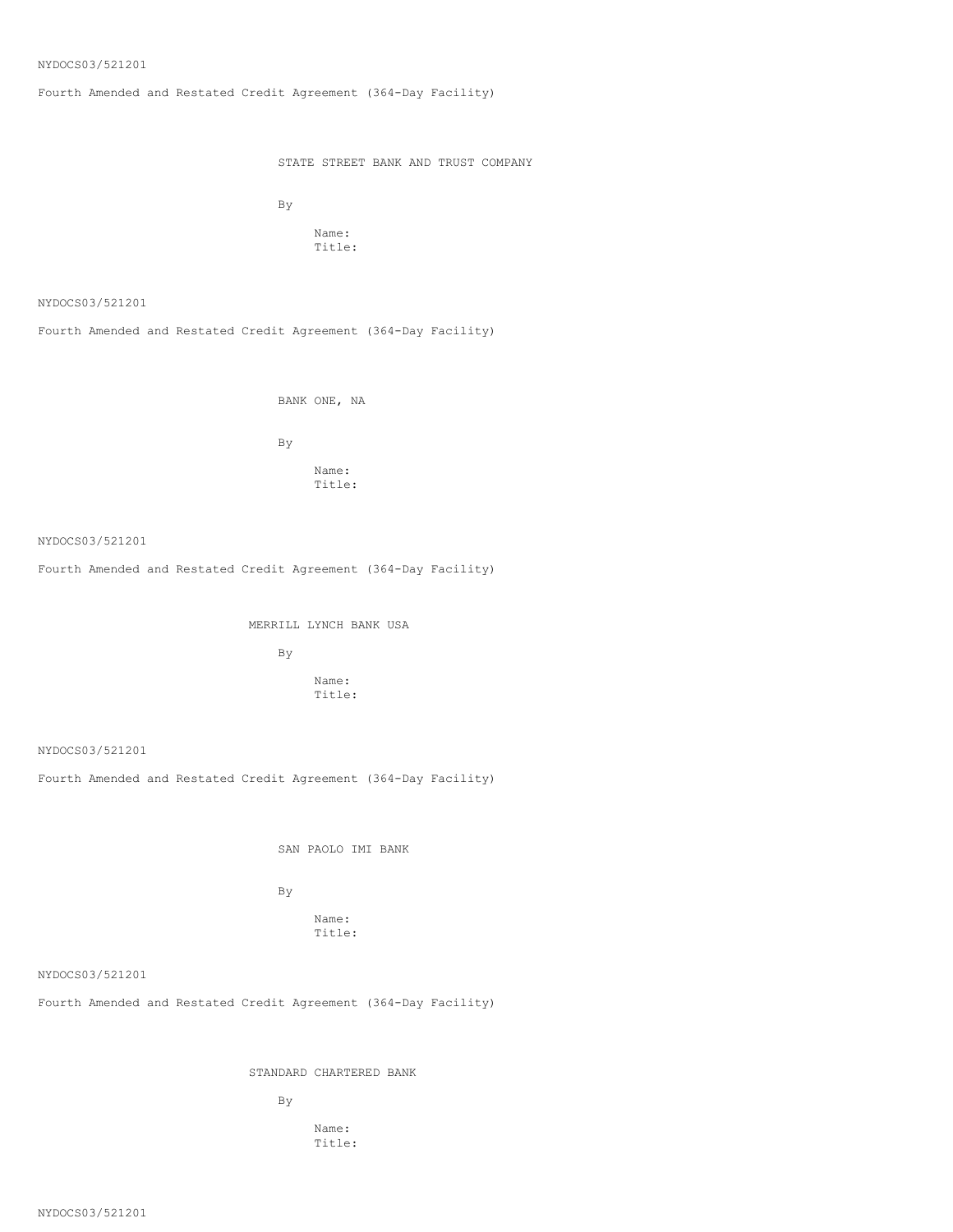MELLON BANK

By Name: Title:

NYDOCS03/521201

Fourth Amended and Restated Credit Agreement (364-Day Facility)

UBS AG, STAMFORD BRANCH By Name: Title: By Name: Title:

# NYDOCS03/521201

Fourth Amended and Restated Credit Agreement (364-Day Facility)

BANCA COMMERCIALE ITALIANA, NEW YORK BRANCH

By Name: Title:

By Name: Title:

### SCHEDULE I TO THE AMENDMENT AND RESTATEMENT

# COMMITMENTS AND APPLICABLE LENDING OFFICES

|      | Name of Lender Commitment Domestic Lending Eurodollar Lending<br>Office                                                                                                                                              | Office                                                                                     |
|------|----------------------------------------------------------------------------------------------------------------------------------------------------------------------------------------------------------------------|--------------------------------------------------------------------------------------------|
|      |                                                                                                                                                                                                                      |                                                                                            |
|      | Citibank, N.A. \$ 162,500,000 Citibank, N.A. Citibank, N.A.                                                                                                                                                          |                                                                                            |
|      | 2 Penns Way Suite 200<br>New Castle, DE 19720<br>Attn: Pat Dimery<br>$T: (302) 894 - 6023$<br>$F: (302) 894-6120$ $F: (302) 894-6120$                                                                                | 2 Penns Way Suite 200<br>New Castle, DE 19720<br>Attn: Pat Dimery<br>$T: (302) 894 - 6023$ |
|      |                                                                                                                                                                                                                      |                                                                                            |
| N.A. | Bank of America, \$137,500,000 Bank of America Bank of America<br>231 S. La Salle Street 231 S. La Salle Street<br>Chicago, IL 60697<br>Attn: Sharon<br>Burks-Horos and the second services<br>$T: (312) 828 - 2149$ | Chicago, IL 60697<br>Attn: Sharon<br>Burks-Horos<br>$T: (312) 828 - 2149$                  |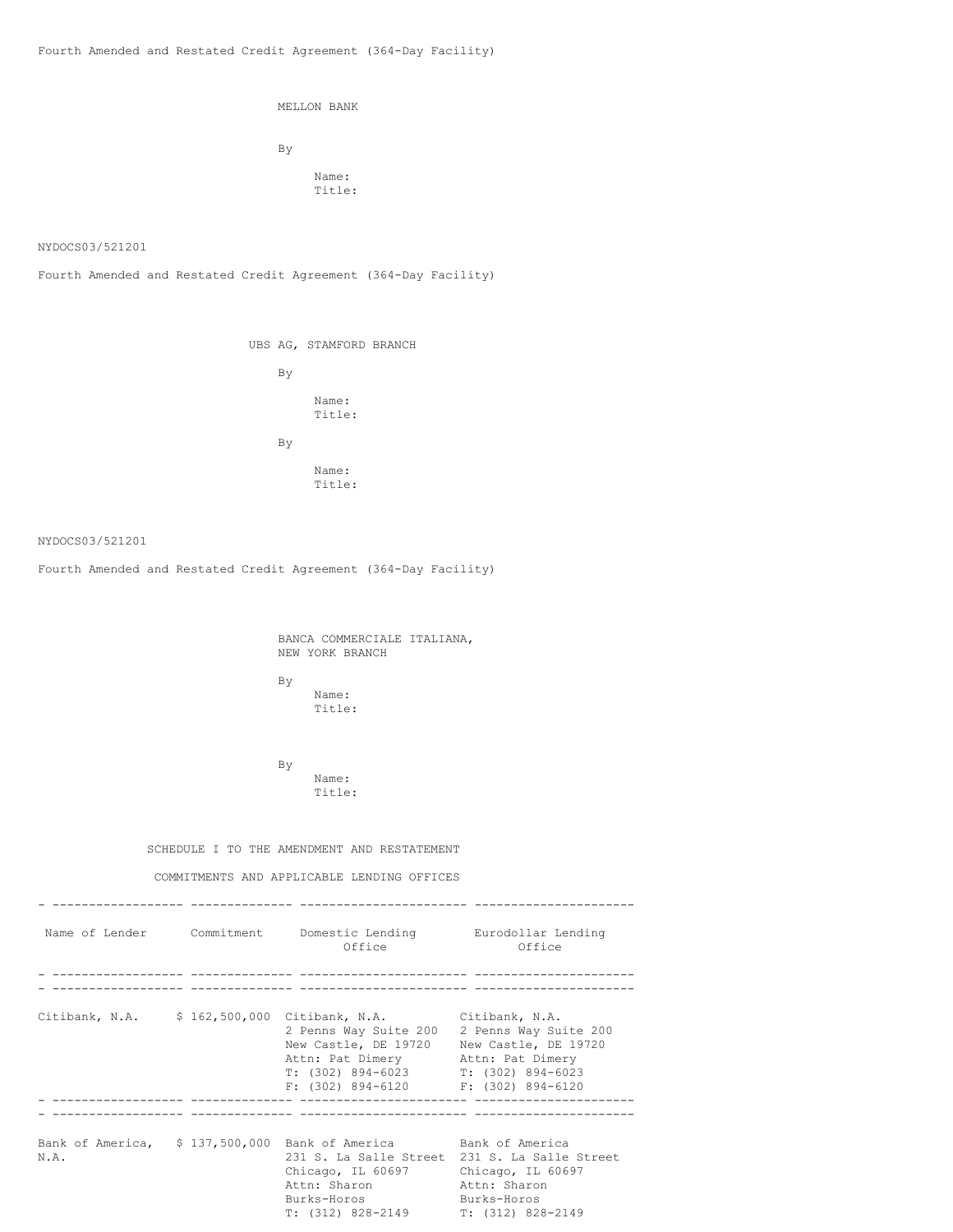|                                                                                          |  | $F: (312)$ 974-1997 $F: (312)$ 974-1997                                                                                                                                                                                         |                                                                                                                                                                                                                              |
|------------------------------------------------------------------------------------------|--|---------------------------------------------------------------------------------------------------------------------------------------------------------------------------------------------------------------------------------|------------------------------------------------------------------------------------------------------------------------------------------------------------------------------------------------------------------------------|
| The Chase<br>Manhattan Bank                                                              |  | \$ 100,000,000 The Chase Manhattan The Chase Manhattan<br>Bank<br>1 Chase Manhattan<br>Plaza<br>8th Floor<br>New York, NY 10081 Attn: May Fong<br>Attn: May Fong<br>$T: (212) 552 - 7314$<br>$F: (212) 552 - 5650$              | Bank<br>1 Chase Manhattan Plaza<br>8th Floor<br>New York, NY 10081<br>$T: (212) 552-7314$<br>$F: (212) 552 - 5650$                                                                                                           |
|                                                                                          |  |                                                                                                                                                                                                                                 |                                                                                                                                                                                                                              |
| First Union<br>National Bank                                                             |  | \$ 100,000,000 First Union National First Union National<br>Bank<br>214 Hogan Street<br>Attn: PTC FL0070<br>Jacksonville, FL<br>32231-4142<br>Attn: Cindy Petry<br>$T: (904)$ 489-6095<br>$F: (904) 489 - 1010$                 | Bank<br>214 Hogan Street<br>Attn: PTC FL0070<br>Jacksonville, FL<br>32231-4142<br>Attn: Cindy Petry<br>$T: (904) 489-6095$<br>$F: (904) 489-1010$                                                                            |
|                                                                                          |  |                                                                                                                                                                                                                                 |                                                                                                                                                                                                                              |
| Canada                                                                                   |  | New York Branch<br>One Liberty Plaza,<br>4th Floor<br>New York, NY<br>10006-1404<br>Attn: Manager, Loans Administration<br>Administration<br>T: (212) 428-6322<br>$F: (212)$ 428-2372                                           | Royal Bank of \$100,000,000 Royal Bank of Canada, Royal Bank of Canada,<br>New York Branch<br>One Liberty Plaza, 4th<br>Floor<br>New York, NY 10006-1404<br>Attn: Manager, Loans<br>$T: (212)$ 428-6322<br>F: (212) 428-2372 |
|                                                                                          |  |                                                                                                                                                                                                                                 |                                                                                                                                                                                                                              |
| N.A.                                                                                     |  | Wachovia Bank, \$100,000,000 Wachovia Bank, N.A. Wachovia Bank, N.A.<br>191 Peachtree Street,<br>N.E.<br>MC: GA3940<br>Atlanta, GA 30303<br>Attn: Karen McClain<br>T: (404) 332-6555<br>F: $(404)$ 332-5016 F: $(404)$ 332-5016 | 191 Peachtree Street,<br>N.E.<br>MC: GA3940<br>Atlanta, GA 30303<br>Attn: Karen McClain<br>$T: (404)$ 332-6555                                                                                                               |
|                                                                                          |  | Bank One, NA \$50,000,000 Bank One, NA<br>1 Bank One Plaza 1 Bank One Plaza<br>Chicago, IL 60670<br>Attn: Greg Sjullie Attn: Greg Sjullie<br>$T: (312)$ 732-8872<br>F: $(312)$ 732-3885 F: $(312)$ 732-3885                     | Bank One, NA<br>Chicago, IL 60670<br>$T: (312) 732 - 8872$                                                                                                                                                                   |
|                                                                                          |  |                                                                                                                                                                                                                                 |                                                                                                                                                                                                                              |
| Credit Suisse $$50,000,000$<br>First Boston                                              |  | Credit Suisse First Credit Suisse First<br>Boston<br>11 Madison Avenue<br>New York, NY<br>10010-3629<br>T: $(212)$ 325-9038 T: $(212)$ 325-9038<br>$F: (212)$ 325-8319 $F: (212)$ 325-8319                                      | Boston<br>11 Madison Aveune<br>New York, NY<br>10010-3629<br>Attn: Robert Finney Attn: Robert Finney                                                                                                                         |
|                                                                                          |  |                                                                                                                                                                                                                                 |                                                                                                                                                                                                                              |
| Dresdner Bank \$50,000,000 Dresdner Bank<br>AG, New York and<br>Grand Cayman<br>Branches |  | 75 Wall Street<br>New York, NY 10005<br>Attn: Ken Hamilton Attn: Ken Hamilton<br>$T: (212)$ 429-3201<br>F: $(212)$ 429-2524 F: $(212)$ 429-2524                                                                                 | Dresdner Bank<br>75 Wall Street<br>New York, NY 10005<br>$T: (212)$ 429-3201                                                                                                                                                 |
|                                                                                          |  |                                                                                                                                                                                                                                 |                                                                                                                                                                                                                              |
| Morgan Guaranty \$50,000,000<br>Trust Company of<br>New York                             |  | Company of New York Company of New York<br>60 Wall Street<br>New York, NY                                                                                                                                                       | Morgan Guaranty Trust Morgan Guaranty Trust<br>60 Wall Street<br>New York, NY 10260-0060                                                                                                                                     |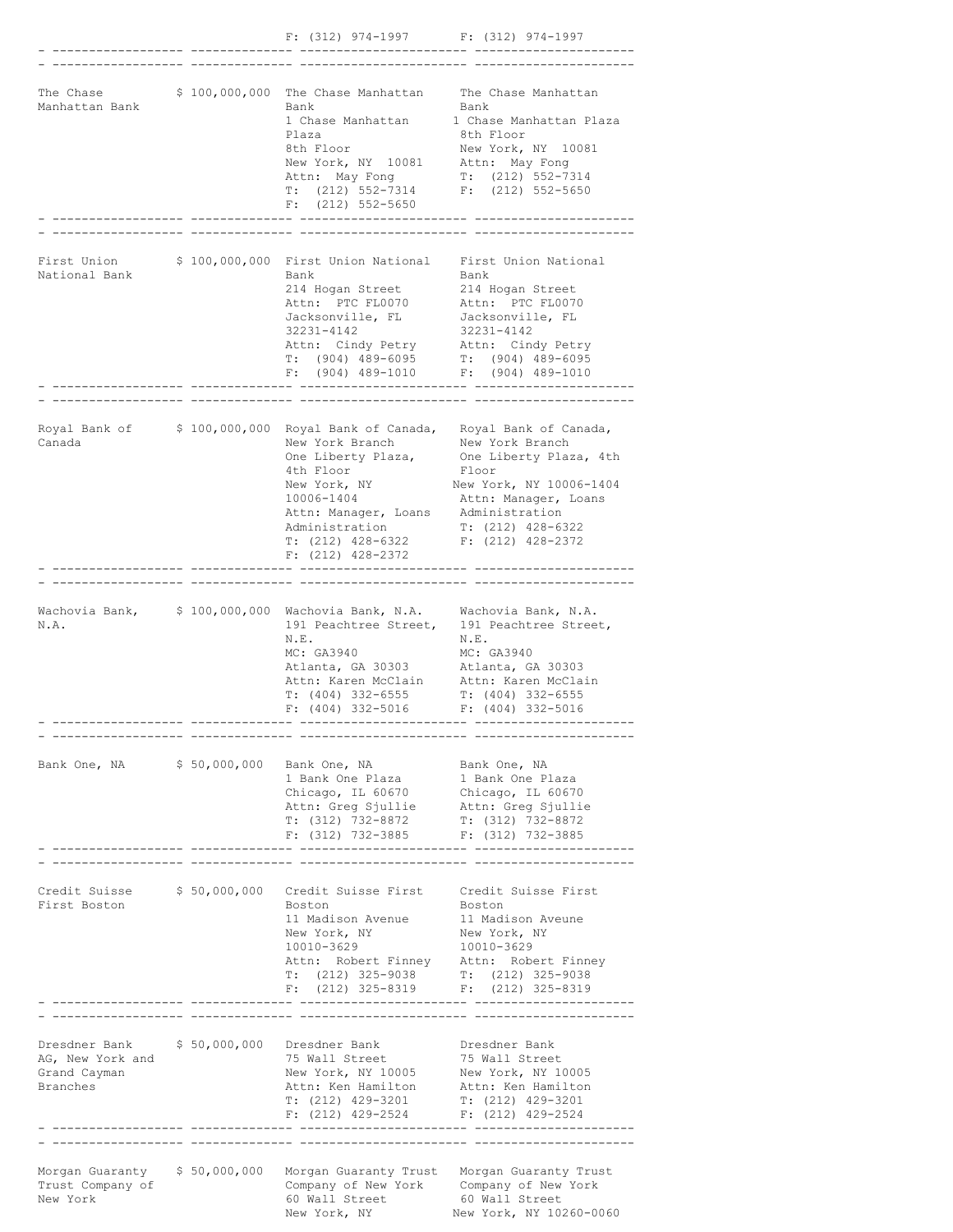|                                                       |               | 10260-0060<br>Attn: Mike Lobdell<br>T: (212) 648-7642 F: (212) 648-5895<br>$F: (212) 648 - 5895$                                                                                                                                          | Attn: Mike Lobdell<br>$T: (212) 648 - 7642$                                                                                                |
|-------------------------------------------------------|---------------|-------------------------------------------------------------------------------------------------------------------------------------------------------------------------------------------------------------------------------------------|--------------------------------------------------------------------------------------------------------------------------------------------|
| Mellon Bank                                           | \$ 50,000,000 | Mellon Bank<br>Pittsburgh, PA Pittsburgh, PA<br>15258-0001<br>Attn: Daniel Lenckos Attn: Daniel Lenckos<br>T: $(412)$ 234-0733 T: $(412)$ 234-0733<br>$F: (412) 236-1914$ $F: (412) 236-1914$                                             | Mellon Bank<br>One Mellon Bank Center One Mellon Bank Center<br>15258-0001                                                                 |
| PNC Bank, N.A. \$50,000,000                           |               | PNC Bank, N.A.<br>One PNC Plaza<br>249 Fifth Avenue<br>Pittsburgh, PA 15222 Pittsburgh, PA 15222<br>Attn: Marc Kennedy Attn: Marc Kennedy<br>$T: (412) 762-6547$<br>$F: (412) 762 - 6484$                                                 | PNC Bank, N.A.<br>One PNC Plaza<br>249 Fifth Avenue<br>$T: (412) 762 - 6547$<br>$F: (412) 762 - 6484$                                      |
| ABN AMRO Bank, \$25,000,000<br>N.V.                   |               | ABN AMRO Bank N.V. ABN AMRO Bank N.V.<br>208 South LaSalle<br>St., Suite 1500<br>Attn: Loan<br>Administration<br>$T: (312) 992 - 5160$<br>$F: (312)$ 992-5155 $F: (312)$ 992-5155                                                         | 208 South LaSalle St.,<br>Suite 1500<br>Chicago, IL 60604-1003 Chicago, IL 60604-1003<br>Attn: Loan<br>Administration<br>T: (312) 992-5160 |
| Banca<br>Commerciale<br>Italiana, New<br>York         |               | \$ 25,000,000 Banca Commerciale Banca Commerciale<br>Italiana<br>One William Street One William Street<br>New York, NY 10004 New York, NY 10004<br>$T: (212) 607-3918$ $T: (212) 607-3918$<br>$F: (212) 809 - 2124$ $F: (212) 809 - 2124$ | Italiana<br>Attn: John Michalisin Attn: John Michalisin                                                                                    |
|                                                       |               | Barclays Bank PLC \$ 25,000,000 Barclays Bank PLC<br>222 Broadway<br>New York, NY 10038 New York, NY 10038<br>Attn: Christina<br>Challenger-Batiz<br>$T: (212)$ 412-3701<br>F: $(212)$ 412-5306 F: $(212)$ 412-5306                       | Barclays Bank PLC<br>222 Broadway<br>Attn: Christina<br>Challenger-Batiz<br>$T: (212)$ 412-3701                                            |
| Ltd. - New York<br>Branch                             |               | The Fuji Bank, \$25,000,000 The Fuji Bank, Ltd. - The Fuji Bank, Ltd. -<br>New York Branch New York Branch<br>New York, NY<br>10048-0042<br>Attn: Chigosa Tada<br>T: (212) 898-2067 F: (212) 912-0516<br>$F: (212) 912 - 0516$            | Two World Trade Center Two World Trade Center<br>New York, NY 10048-0042<br>Attn: Chigosa Tada<br>$T: (212) 898 - 2067$                    |
| Merrill Lynch \$ 25,000,000 Merrill Lynch<br>Bank USA |               | 10281-1307<br>Attn: Wylie Collins T: (212) 449-4913<br>T: (212) 449-4913 F: (212) 449-2760<br>$F: (212)$ 449-2760                                                                                                                         | Merrill Lynch<br>World Financial Center World Financial Center<br>New York, NY New York, NY 10281-1307<br>Attn: Wylie Collins              |
| San Paolo IMI \$ 25,000,000<br>Bank                   |               | San Paolo IMI Bank San Paolo IMI Bank<br>245 Park Avenue<br>New York, NY 10167<br>Attn: Glen Binder Mattn: Glen Binder<br>$T: (212) 692-3016$<br>$F: (212)$ 692-3178                                                                      | 245 Park Avenue<br>New York, NY 10167<br>T: (212) 692-3016<br>$F: (212) 692 - 3178$                                                        |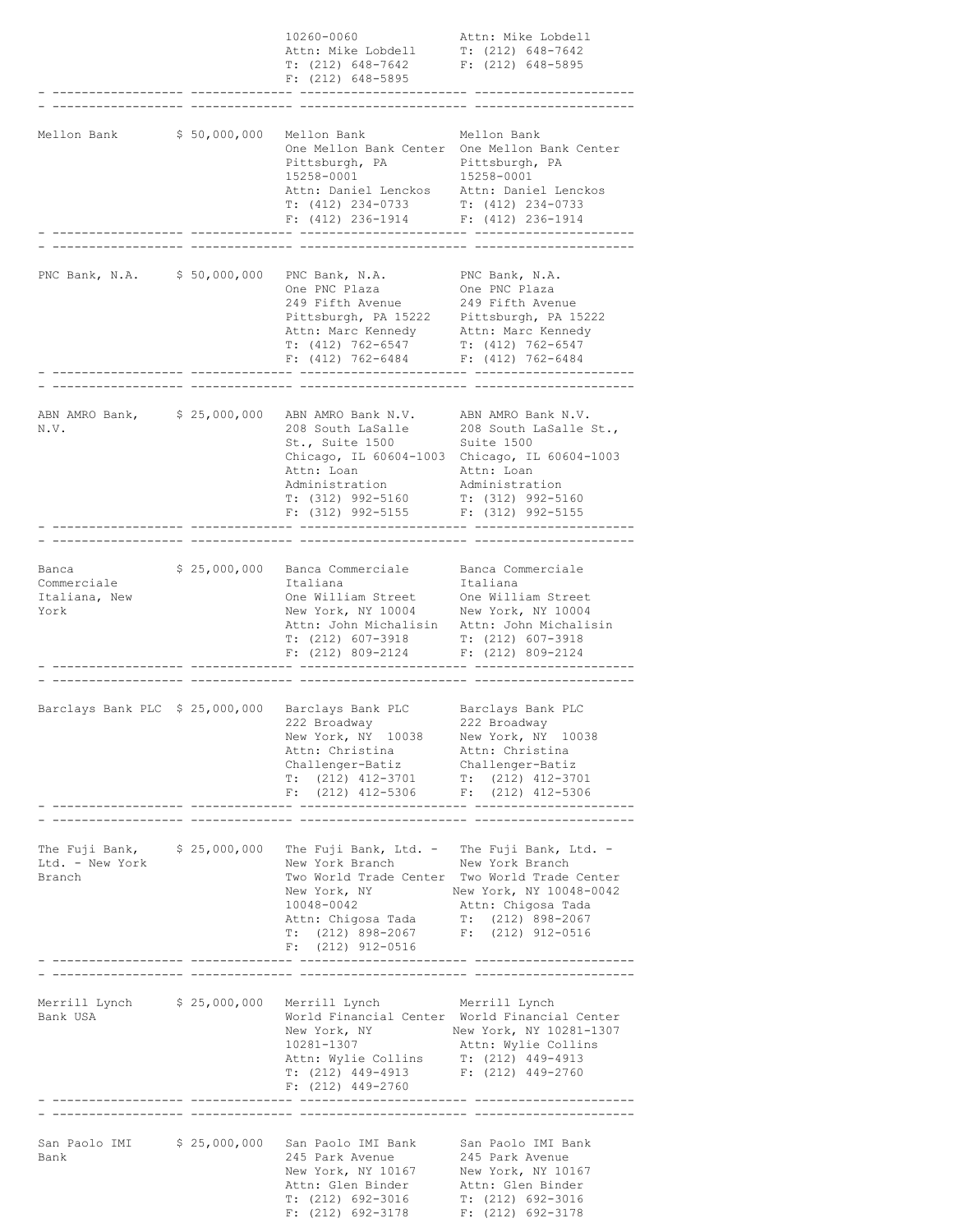| Standard<br>Chartered Bank                   | \$25,000,000 | Standard Chartered<br>Bank<br>7 World Trade Center New York, NY 10167<br>New York, NY 10167 Attn: Shafiq Rahman<br>Attn: Shafiq Rahman<br>$T: (212) 667 - 0336$<br>$F: (212) 667 - 0193$                                                              | Standard Chartered Bank<br>7 World Trade Center<br>$T: (212) 667 - 0336$<br>$F: (212) 667 - 0193$                               |
|----------------------------------------------|--------------|-------------------------------------------------------------------------------------------------------------------------------------------------------------------------------------------------------------------------------------------------------|---------------------------------------------------------------------------------------------------------------------------------|
|                                              |              |                                                                                                                                                                                                                                                       |                                                                                                                                 |
| State Street<br>Bank and Trust<br>Company    | \$25,000,000 | State Street Bank and State Street Bank and<br>Trust Company<br>2 Avenue De Lafayette 2 Avenue De Lafayette<br>Boston, MA 02111 Boston, MA 02111<br>Attn: Ms. C.<br>Jaynelle Landy, T:<br>$(617)$ 662-3677<br>$F: (617) 662-4201$ $F: (617) 662-4201$ | Trust Company<br>Attn: Ms. C. Jaynelle<br>Landy, T: (617)<br>662-3677                                                           |
|                                              |              |                                                                                                                                                                                                                                                       |                                                                                                                                 |
| Branch                                       |              | Branch<br>677 Washington Blvd. Stamford, CT 06901<br>Stamford, CT 06901 Attn: Gregory Raue<br>Attn: Gregory Raue T: (203) 719-3896<br>T: (203) 719-3896 F: (203) 719-3898<br>$F: (203)$ 719-3898                                                      | UBS AG, Stamford \$25,000,000 UBS AG, Stamford UBS AG, Stamford Branch<br>677 Washington Blvd.                                  |
|                                              |              |                                                                                                                                                                                                                                                       |                                                                                                                                 |
| Wells Fargo<br>Bank, National<br>Association |              | \$ 25,000,000 Wells Fargo Bank, Wells Fargo Bank,<br>National Association Mational Association<br>1445 Ross Avenue, 4th<br>Floor<br>Dallas, TX 75202 Dallas, TX 75202<br>$T: (512) 336 - 9153$<br>$(512)$ 336-9154<br>F:                              | 1445 Ross Avenue, 4th<br>Floor<br>Attn: Scott D. Bjelde Attn: Scott D. Bjelde<br>$T: (512) 336 - 9153$<br>$F: (512) 336 - 9154$ |

- -----------

TOTAL OF \$1,250,000,000 COMMITMENTS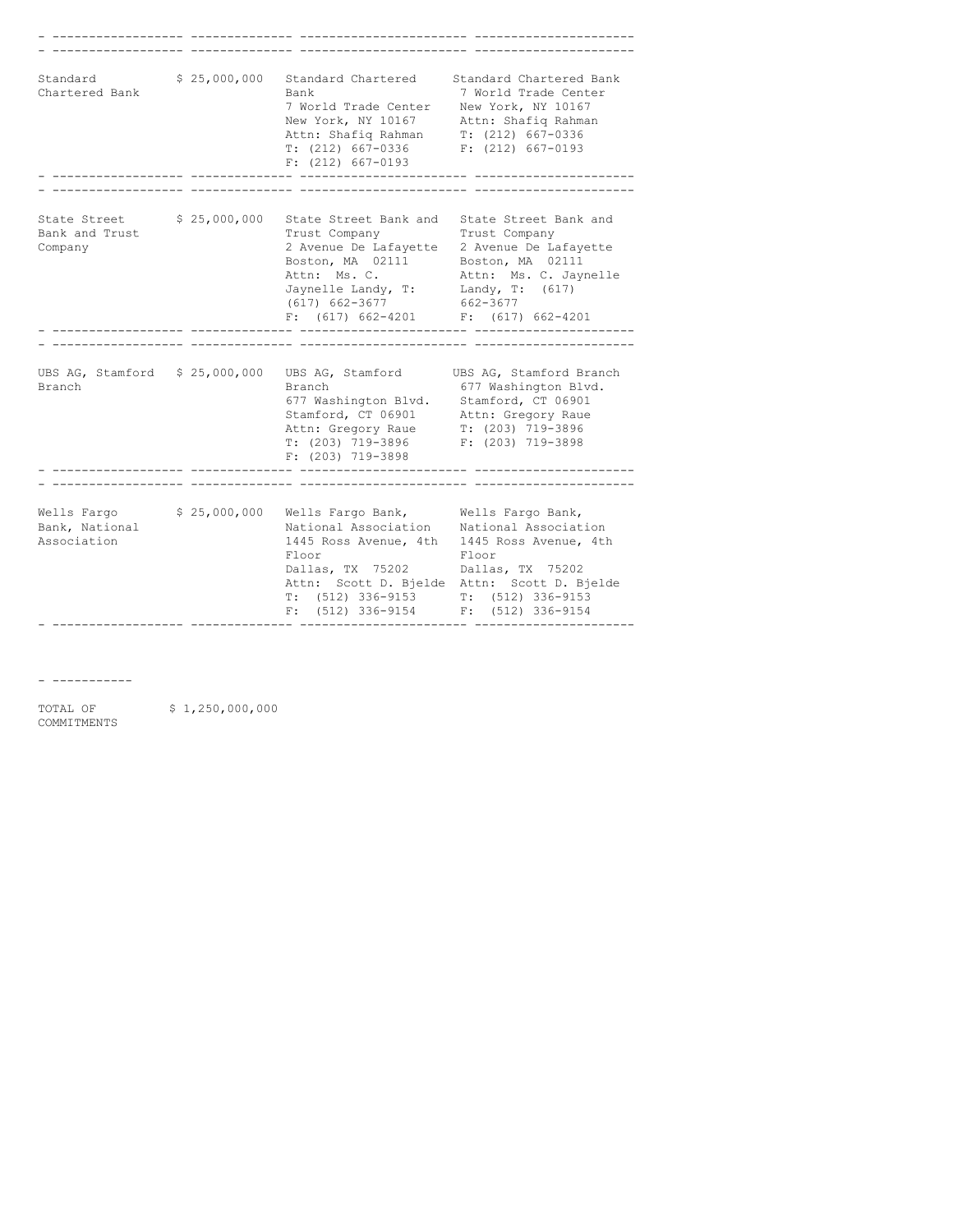Second Amended and Restated Credit Agreement (Five-Year Facility)

#### SECOND AMENDED AND RESTATED CREDIT AGREEMENT (FIVE-YEAR FACILITY)

# Dated as of April 27, 2000

UNITED PARCEL SERVICE OF AMERICA, INC., a Delaware corporation (the "Borrower"), the banks, financial institutions and other institutional lenders (collectively, the "Initial Lenders") party hereto, Citibank, N.A., as administrative agent (together with any successor thereto appointed pursuant to Article VII of the Existing Credit Agreement referred to below, in such capacity, the "Administrative Agent") and as syndication agent (in such capacity, the "Syndication Agent") for the Lenders (as defined in the Existing Credit Agreement referred to below), Bank of America, N.A., as documentation agent (in such capacity, the "Documentation Agent") for such Lenders, and Salomon Smith Barney Inc. and Banc of America Securities LLC, as co-arrangers (in such capacity, the "Co-Arrangers") under the Loan Documents (as defined in the Existing Credit Agreement described below), hereby agree as follows:

### PRELIMINARY STATEMENTS

(1) The Borrower is party to an Amended and Restated Credit Agreement (Five-Year Facility) dated as of April 30, 1998 (as amended, supplemented or otherwise modified from time to time to, but not including, the date hereof, the "Existing Credit Agreement") with the banks, financial institutions and other institutional lenders party thereto (the "Existing Lenders"), Citibank, N.A., as Administrative Agent for the Existing Lenders, Bank of America NT & SA, as Documentation Agent for the Existing Lenders, and Citicorp Securities, Inc. and BancAmerica Robertson Stephens, as Co-Arrangers for the Existing Lenders. Capitalized terms not otherwise defined in this Second Amended and Restated Credit Agreement (Five-Year Facility) (the "Amendment and Restatement") shall have the same meanings as specified in the Existing Credit Agreement.

(2) The Borrower has requested that the Lenders agree to extend credit to it from time to time in an aggregate principal amount of up to \$ 1,250,000,000 for general corporate purposes of the Borrower and its Subsidiaries not otherwise prohibited under the terms of this Amendment and Restatement. The Lenders have indicated their willingness to agree to extend credit to the Borrower from time to time in such amount on the terms and conditions of this Amendment and Restatement.

(3) The parties to this Amendment and Restatement desire to amend the Existing Credit Agreement as set forth herein and to restate the Existing Credit Agreement in its entirety to read as set forth in the Existing Credit Agreement with the following amendments.

SECTION 1. Amendments to the Existing Credit Agreement. Effective as of the date of this Amendment and Restatement and subject to the satisfaction of the conditions precedent set forth in Section 2 hereof:

(a) Section 1.01 of the Existing Credit Agreement is hereby amended by (i) deleting the definitions of "BARS", "Citicorp Securities", "Existing Credit Facilities", "Information Memorandum", and "Termination Date" set forth therein and (ii) replacing them with the following new definitions:

"Banc of America Securities LLC" has the meaning specified in the recital of parties to this Agreement.

"Existing Credit Facilities" means the credit facilities provided pursuant to (a) the Existing Credit Agreement, and (b) the Third Amended and Restated Credit Agreement (364-Day Facility) dated as of April 29,1999, as amended, supplemented or otherwise modified from time to time prior to the date hereof, among the Borrower, the banks, financial institutions and other institutional lenders parties thereto, Citibank, as administrative agent and syndication agent, and Salomon Smith Barney Inc. and NationsBanc Montgomery Securities, LLC, as co-arrangers thereunder.

"Information Memorandum" means the information memorandum dated April 2000 and used by the Agents and the Co-Arrangers in connection with the syndication of the Commitments.

"Parent" means United Parcel Service, Inc., a Delaware corporation, which owns 100% of capital stock of the Borrower.

"Salomon Smith Barney Inc." has the meaning specified in the recital of parties to this Agreement.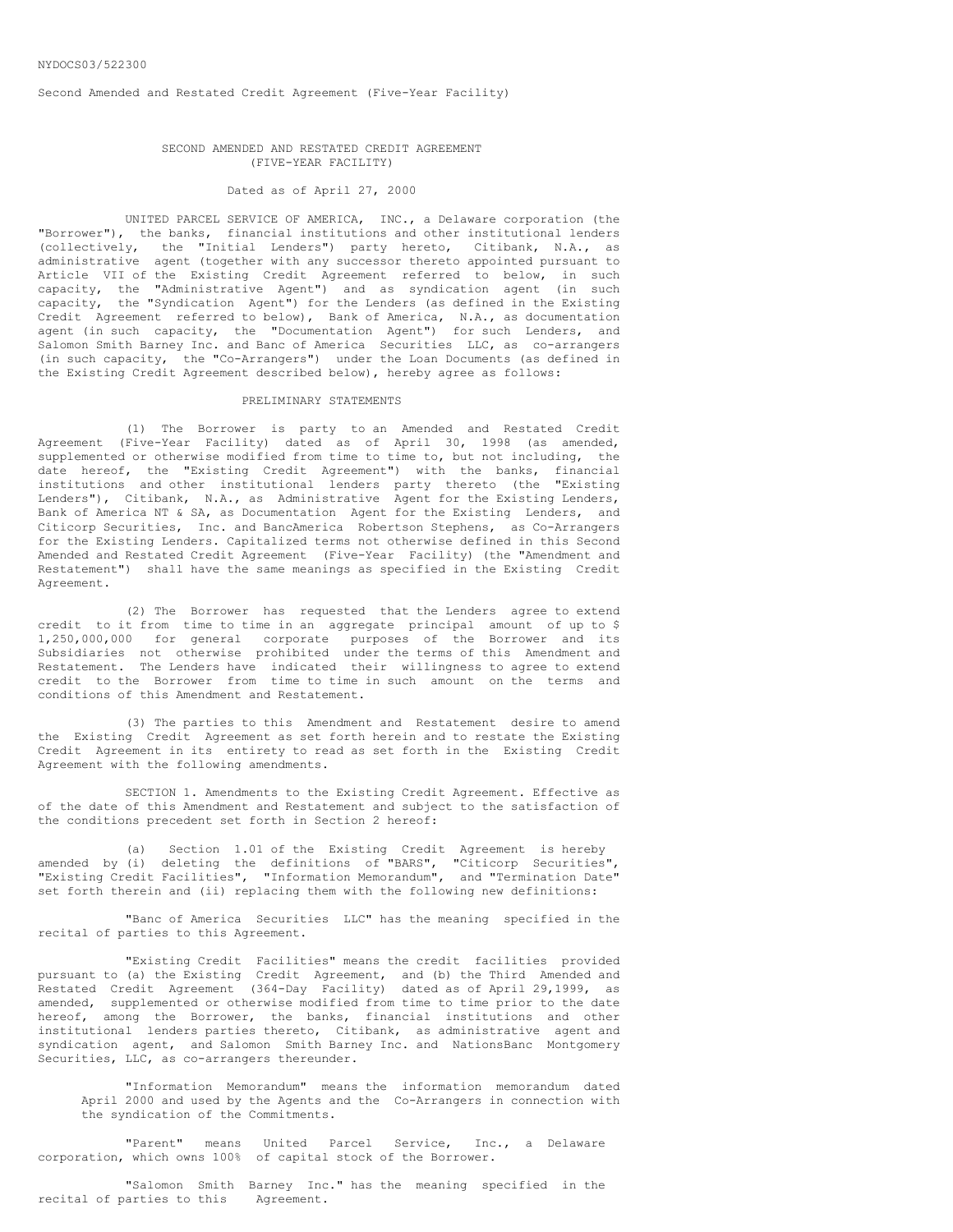"Termination Date" means the earlier of (i) April 27, 2005 or, if extended pursuant to Section 2.16, the date that is one year after the Termination Date then in effect, and (ii) the date of termination in whole of the Commitments pursuant to Section 2.05 or 6.01.

(b) Section 2.14 of the Existing Credit Agreement is amended by adding the phrase "measured by income" immediately after the phrase "and franchise taxes" in the fifth and eighth lines thereof.

(c) Section 4.01(e) of the Existing Credit Agreement is amended in full to read as follows:

"(e) The Consolidated balance sheet of the Parent and its Subsidiaries as at December 31, 1999, and the related Consolidated statements of income and cash flows of the Parent and its Subsidiaries for the Fiscal Year then ended, all audited and certified by Deloitte & Touche LLP, independent public accountants, copies of which have been furnished to each Lender, fairly present the Consolidated financial condition of the Parent and its Subsidiaries at such dates and the Consolidated results of the operations of the Parent and its Subsidiaries for the periods ended on such dates, all in accordance with GAAP consistently applied. Such balance sheets and the notes thereto disclose all material liabilities, direct or contingent, of the Parent and its Subsidiaries on a Consolidated basis as of the dates thereof."

(e) Section 4.01(f) of the Existing Credit Agreement is amended by replacing the words "December 31, 1998" with the words "December 31, 1999."

(f) Section 5.01(h)(i) is amended in full to read as follows:

"(i) within 120 days after the end of each Fiscal Year of the Parent , Consolidated balance sheets of the Parent and its Subsidiaries showing the financial condition of the Parent and its Subsidiaries as of the close of such Fiscal Year and the related statements of

Consolidated income and statements of Consolidated cash flow as of and for such Fiscal Year, all such Consolidated financial statements of the Parent and its Subsidiaries to be reported on by Deloitte & Touche or other independent accountants acceptable to the Required Lenders, and to be in form reasonably acceptable to the Required Lenders;"

(g) Schedules I and II to the Existing Credit Agreement are deleted in their entirety and replaced with Schedule I to this Amendment and Restatement.

SECTION 2. Conditions of Effectiveness of this Amendment and Restatement. This Amendment and Restatement shall become effective as of the date first above written (the "Restatement Effective Date") when and only if:

(a) The Administrative Agent shall have received counterparts of this Amendment and Restatement executed by the Borrower and all of the Initial Lenders or, as to any of the Initial Lenders, advice satisfactory to the Administrative Agent that such Initial Lender has executed this Amendment and Restatement.

(b) The Administrative Agent shall have received on or before the Restatement Effective Date the following, each dated such date and (unless otherwise specified below) in form and substance satisfactory to the Administrative Agent and (except for the Revolving Credit Notes) in sufficient copies for each Initial Lender:

(i) The new Revolving Credit Notes issued in connection with this Amendment and Restatement to the order of each of the Lenders which has a Commitment in a different amount from that, if any, with respect to the Existing Credit Agreement.

(ii) A certificate of the Secretary or an Assistant Secretary of the Borrower certifying (A) that there are no amendments to the charter of the Borrower since the Effective Date of the Existing Credit Agreement and (B) the names and true signatures of the officers of the Borrower authorized to sign this Amendment and Restatement and the Notes, if any, and the other documents to be delivered hereunder by the Borrower.

(iii) A favorable opinion of King & Spalding, counsel for the Borrower, in substantially the form of Exhibit G to the Existing Credit Agreement, but with such modifications as are required to address the Existing Credit Agreement, as amended by this Amendment and Restatement, in each such case in form and substance reasonably satisfactory to the Initial Lenders.

(iv) A favorable opinion of Shearman & Sterling, counsel for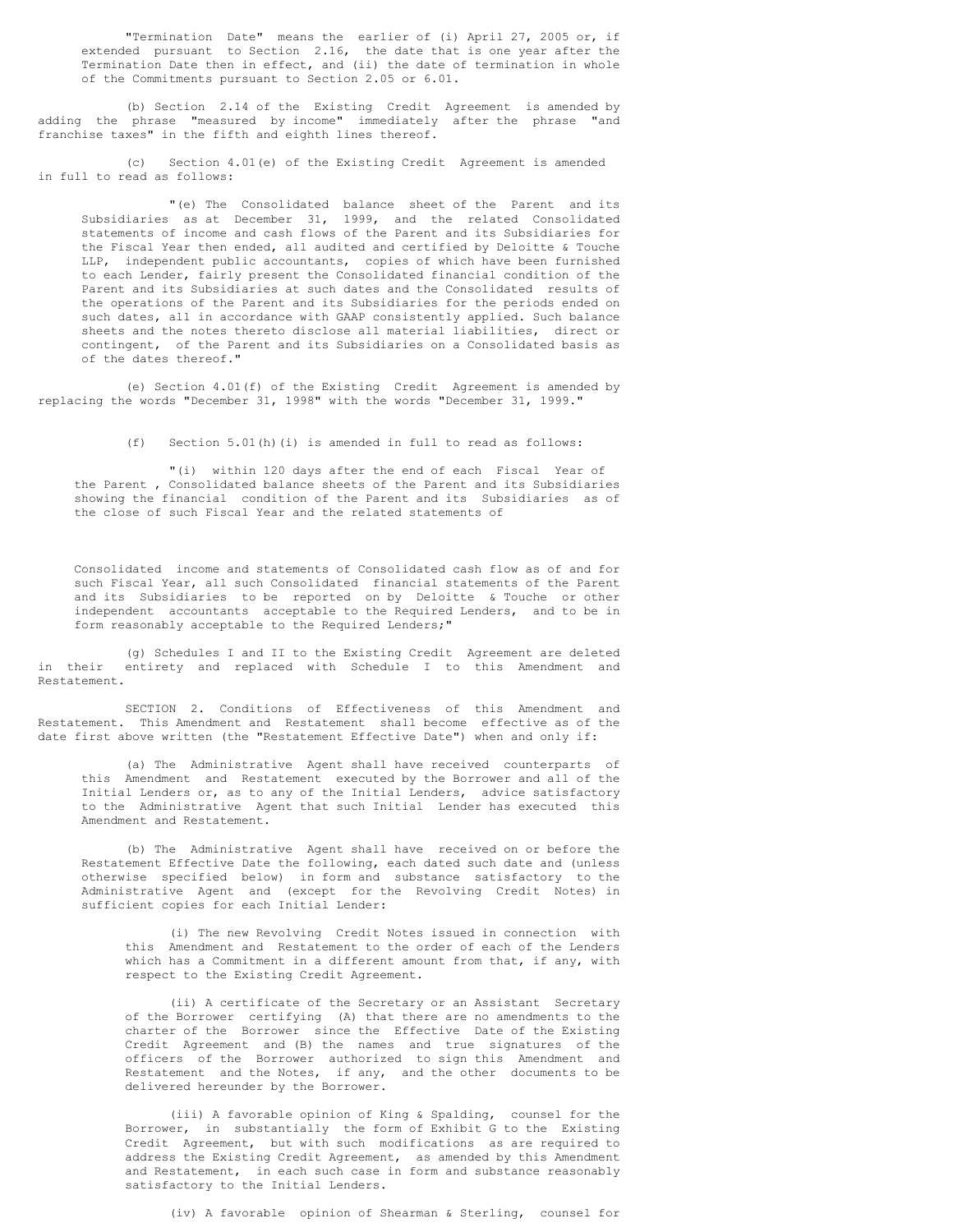the Administrative Agent, in form and substance reasonably satisfactory to the Administrative Agent.

(c) The representations and warranties contained in Section 4.01 of the Existing Credit Agreement shall be correct on and as of the Restatement Effective Date, before and after giving effect to the Restatement Effective Date, as though made on and as of such date.

(d) No event shall have occurred and be continuing, or shall occur as a result of the occurrence of the Restatement Effective Date, that constitutes a Default.

SECTION 3. Reference to and Effect on the Existing Credit Agreement and the Notes. (a) On and after the effectiveness of this Amendment and Restatement, each reference in the Existing Credit Agreement to "this Agreement", "hereunder", "hereof" or words of like import referring to the Existing Credit Agreement, and each reference in the Notes to "the Credit Agreement", "thereunder", "thereof" or words of like import referring to the Existing Credit Agreement, shall mean and be a reference to the Existing Credit Agreement, as amended by this Amendment and Restatement.

(b) The Existing Credit Agreement and the Notes, as specifically amended by this Amendment and Restatement, are and shall continue to be in full force and effect and are hereby in all respects ratified and confirmed.

(c) Without limiting any of the other provisions of the Existing Credit Agreement, as amended by this Amendment and Restatement, any references in the Existing Credit Agreement to the phrases "on the date hereof", "on the date of this Agreement" or words of similar import shall mean and be a reference to the date of the Existing Credit Agreement (which is April 30, 1998).

SECTION 4. Costs and Expenses. The Borrower agrees to pay on demand all reasonable out-of-pocket costs and expenses of the Administrative Agent in connection with the preparation, execution, delivery and administration, modification and amendment of this Amendment and Restatement, the Notes and the other documents to be delivered hereunder (including, without limitation, the reasonable and documented fees and expenses of counsel for the Administrative Agent with respect hereto and thereto) in accordance with the terms of Section 8.04 of the Existing Credit Agreement.

SECTION 5. Execution in Counterparts. This Amendment and Restatement may be executed in any number of counterparts and by different parties hereto in separate counterparts, each of which when so executed shall be deemed to be an original and all of which taken together shall constitute one and the same agreement. Delivery of an executed counterpart of a signature page to this Amendment and Restatement by telecopier shall be effective as delivery of an original executed counterpart of such signature page.

SECTION 6. Governing Law. This Amendment and Restatement shall be governed by, and construed in accordance with, the laws of the State of New York.

#### NYDOCS03/522300

Second Amended and Restated Credit Agreement (Five-Year Facility)

IN WITNESS WHEREOF, the parties hereto have caused this Amendment and Restatement to be executed by their respective officers thereunto duly authorized, as of the date first above written.

THE BORROWER

UNITED PARCEL SERVICE OF AMERICA, INC., as Borrower

By

Name:

#### Title:

THE AGENTS

CITIBANK, N.A., as Administrative Agent and Syndication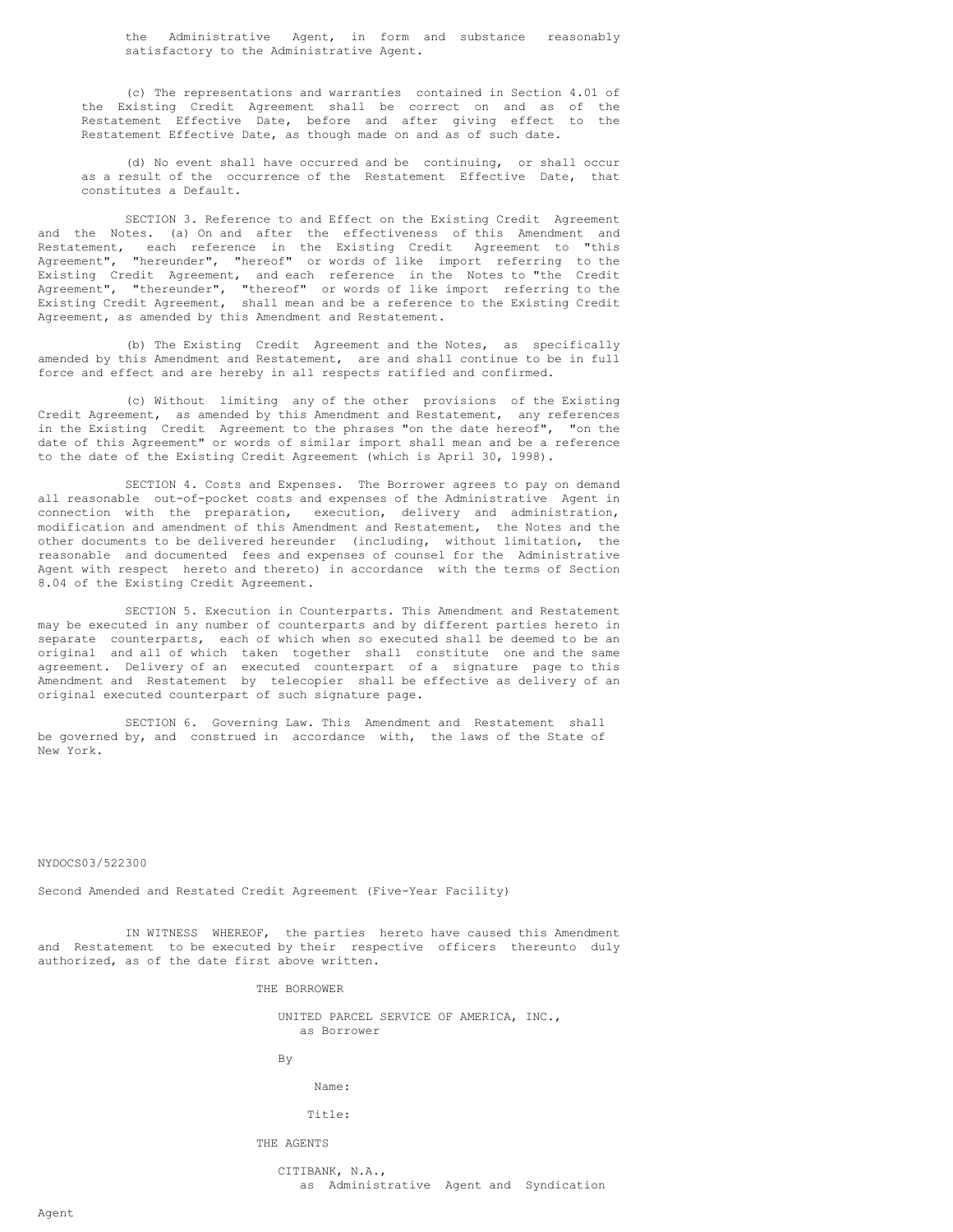By

Name:

Title:

BANK OF AMERICA, N.A., as Documentation Agent

> By Name: Title:

NYDOCS03/522300

Second Amended and Restated Credit Agreement (Five-Year Facility)

SALOMON SMITH BARNEY INC., as Co-Arranger

By

Name:

Title:

BANC OF AMERICA SECURITIES LLC, as Co-Arranger

By Name: Title:

FIRST UNION NATIONAL BANK

as Co-Agent

By Name: Title:

WACHOVIA BANK, N.A. as Co-Agent

 $By$ Name:

Title:

ROYAL BANK OF CANADA as Co-Agent

 $By$ 

Name: Title:

NYDOCS03/522300

Second Amended and Restated Credit Agreement (Five-Year Facility)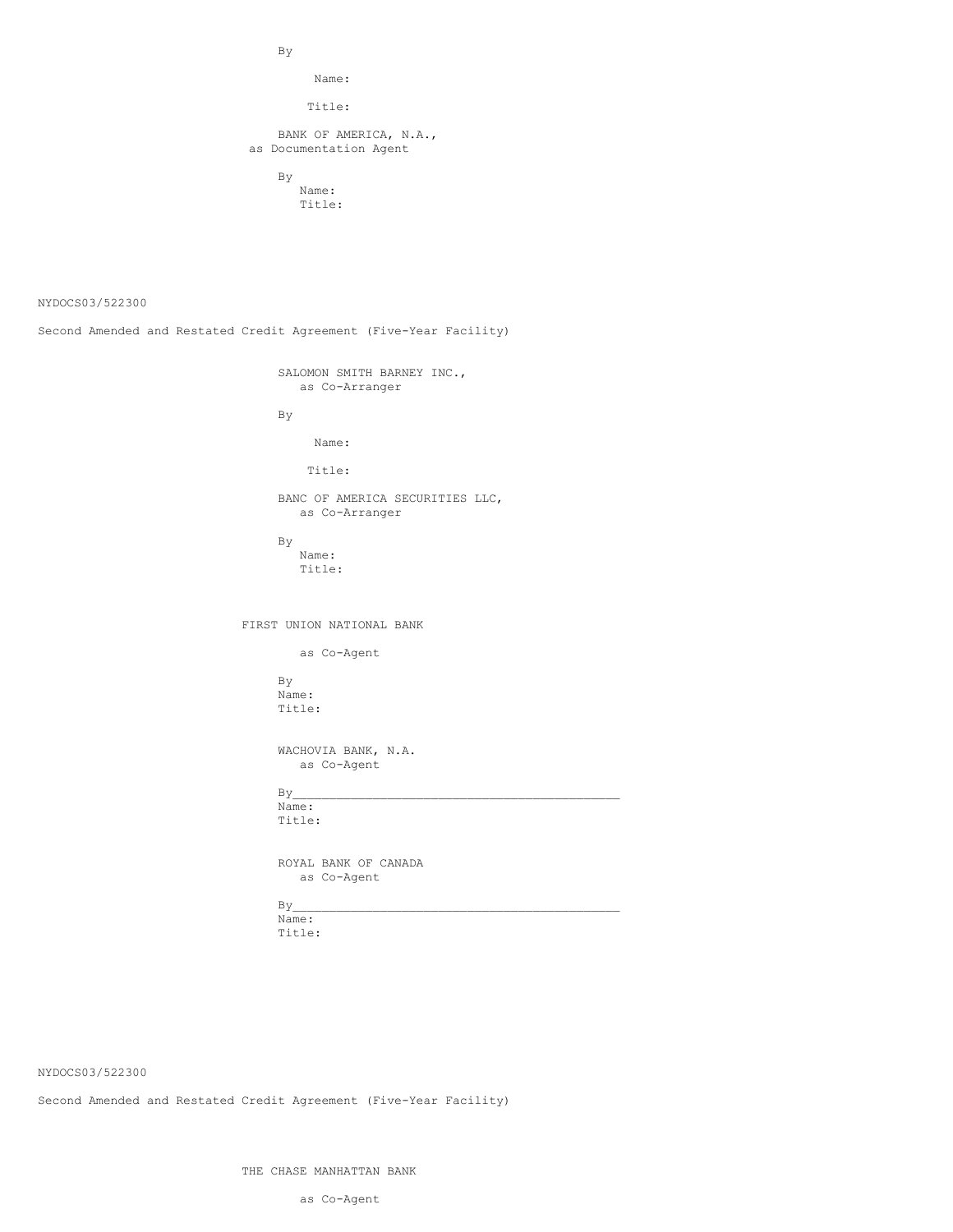| By     |  |
|--------|--|
| Name:  |  |
| Title: |  |

NYDOCS03/522300

Second Amended and Restated Credit Agreement (Five-Year Facility)

THE INITIAL LENDERS

CITIBANK, N.A.

By ---------------------------------------------- Name: Title:

NYDOCS03/522300

Second Amended and Restated Credit Agreement (Five-Year Facility)

BANK OF AMERICA, N.A.

By

Name: --------------------------- Title:

NYDOCS03/522300

Second Amended and Restated Credit Agreement (Five-Year Facility)

FIRST UNION NATIONAL BANK

By

Name: --------------------------- Title:

NYDOCS03/522300

Second Amended and Restated Credit Agreement (Five-Year Facility)

PNC BANK, NATIONAL ASSOCIATION

By

Name:

Title:

---------------------------

NYDOCS03/522300

Second Amended and Restated Credit Agreement (Five-Year Facility)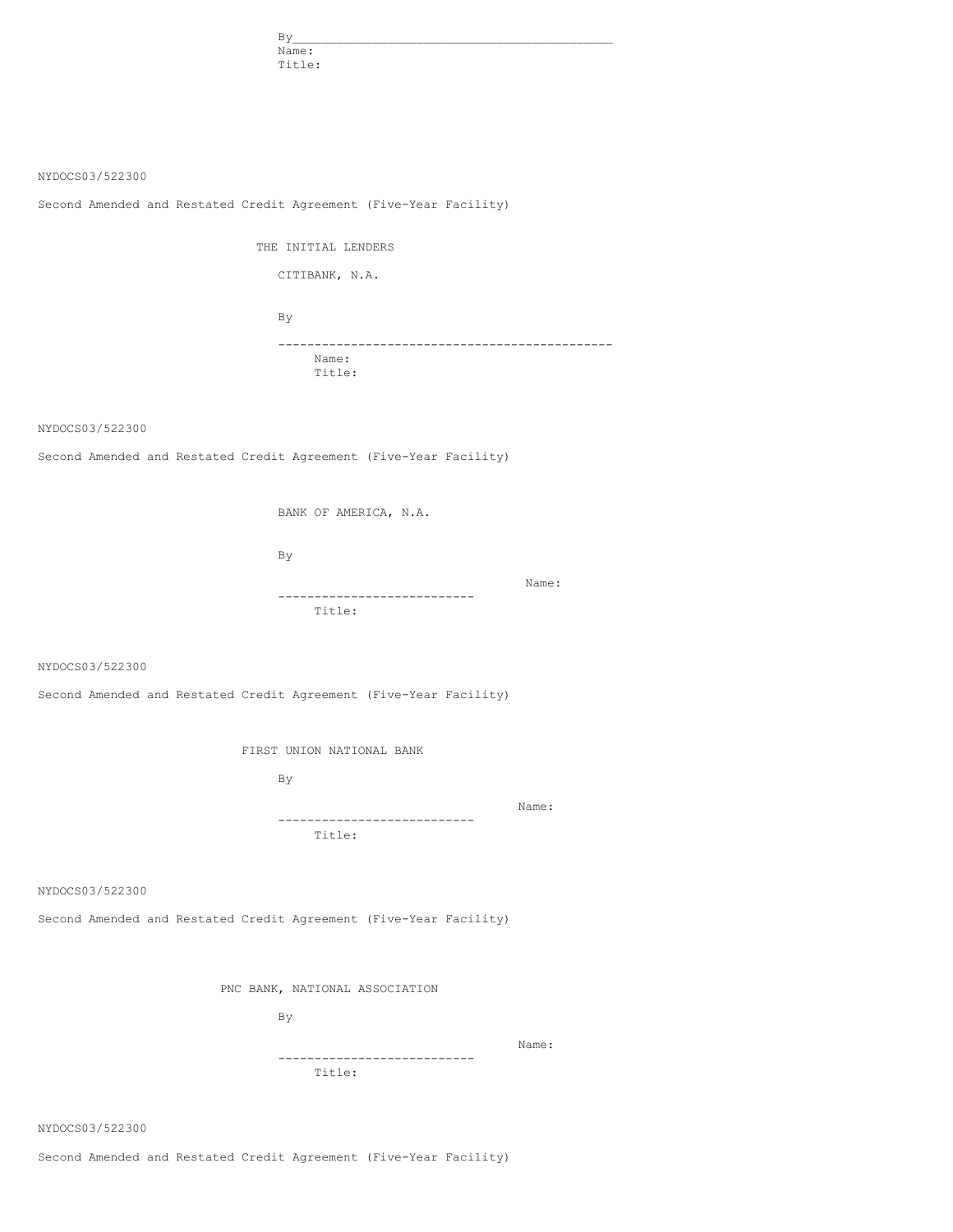ROYAL BANK OF CANADA

By

--------------------------- Title:

Name:

NYDOCS03/522300

Second Amended and Restated Credit Agreement (Five-Year Facility)

THE CHASE MANHATTAN BANK

By

Name: Title:

NYDOCS03/522300

Second Amended and Restated Credit Agreement (Five-Year Facility)

CREDIT SUISSE FIRST BOSTON

By Name: Title:

By

Name: Title:

NYDOCS03/522300

Second Amended and Restated Credit Agreement (Five-Year Facility)

DRESDNER BANK AG, NEW YORK AND GRAND CAYMAN BRANCHES

By

Name: Title:

NYDOCS03/522300

Second Amended and Restated Credit Agreement (Five-Year Facility)

REVOLVING COMMITMENT VEHICLE CORPORATION

By

Name: Title:

NYDOCS03/522300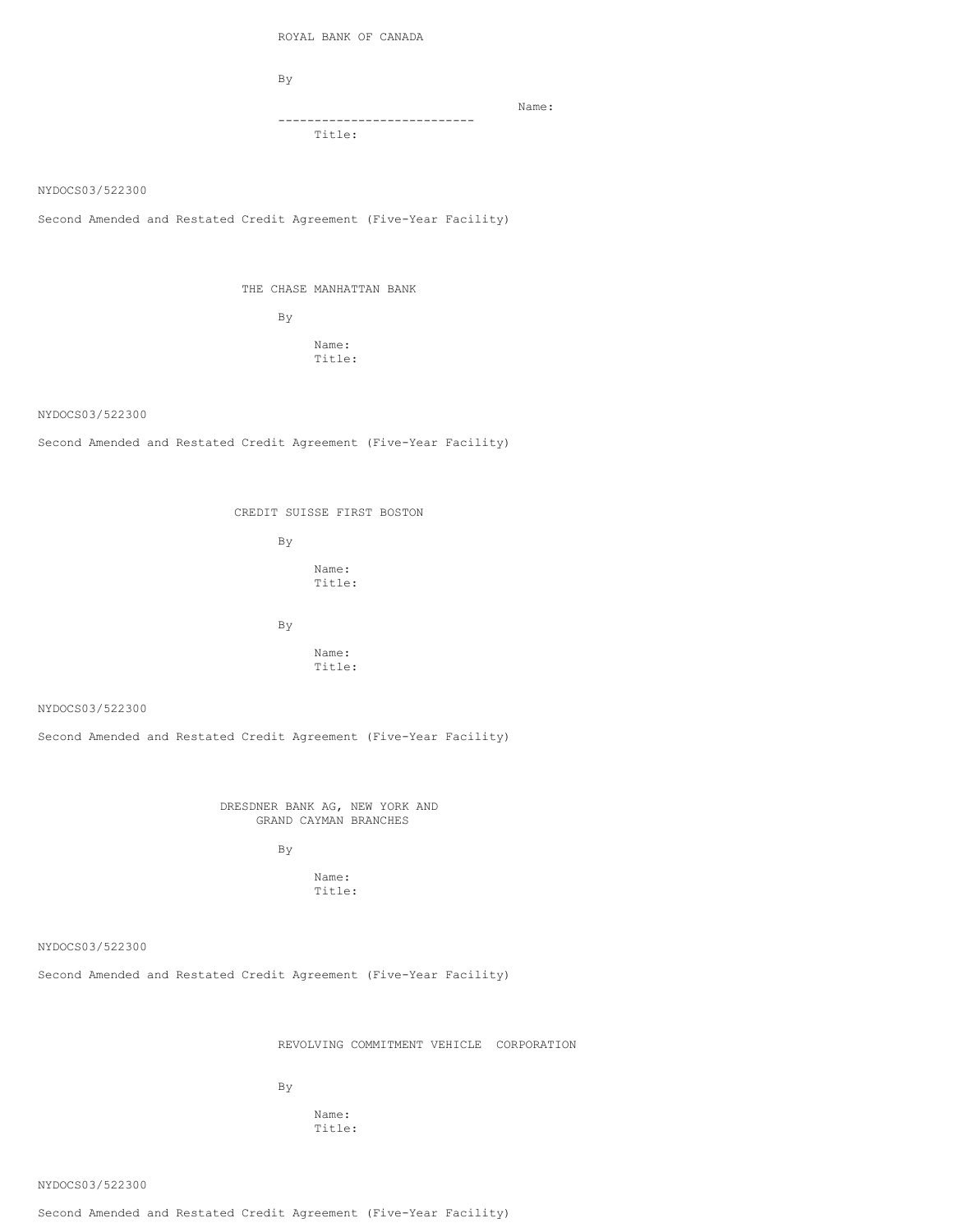WELLS FARGO BANK, N.A.

By

Name: Title:

NYDOCS03/522300

Second Amended and Restated Credit Agreement (Five-Year Facility)

WACHOVIA BANK, N.A.

By

Name: Title:

NYDOCS03/522300

Second Amended and Restated Credit Agreement (Five-Year Facility)

ABN AMRO BANK N.V.

By

Name: Title:

By

Name: Title:

NYDOCS03/522300

Second Amended and Restated Credit Agreement (Five-Year Facility)

BARCLAYS BANK PLC

By

Name: Title:

NYDOCS03/522300

Second Amended and Restated Credit Agreement (Five-Year Facility)

THE FUJI BANK, LTD-- NEW YORK BRANCH

By

Name: Title: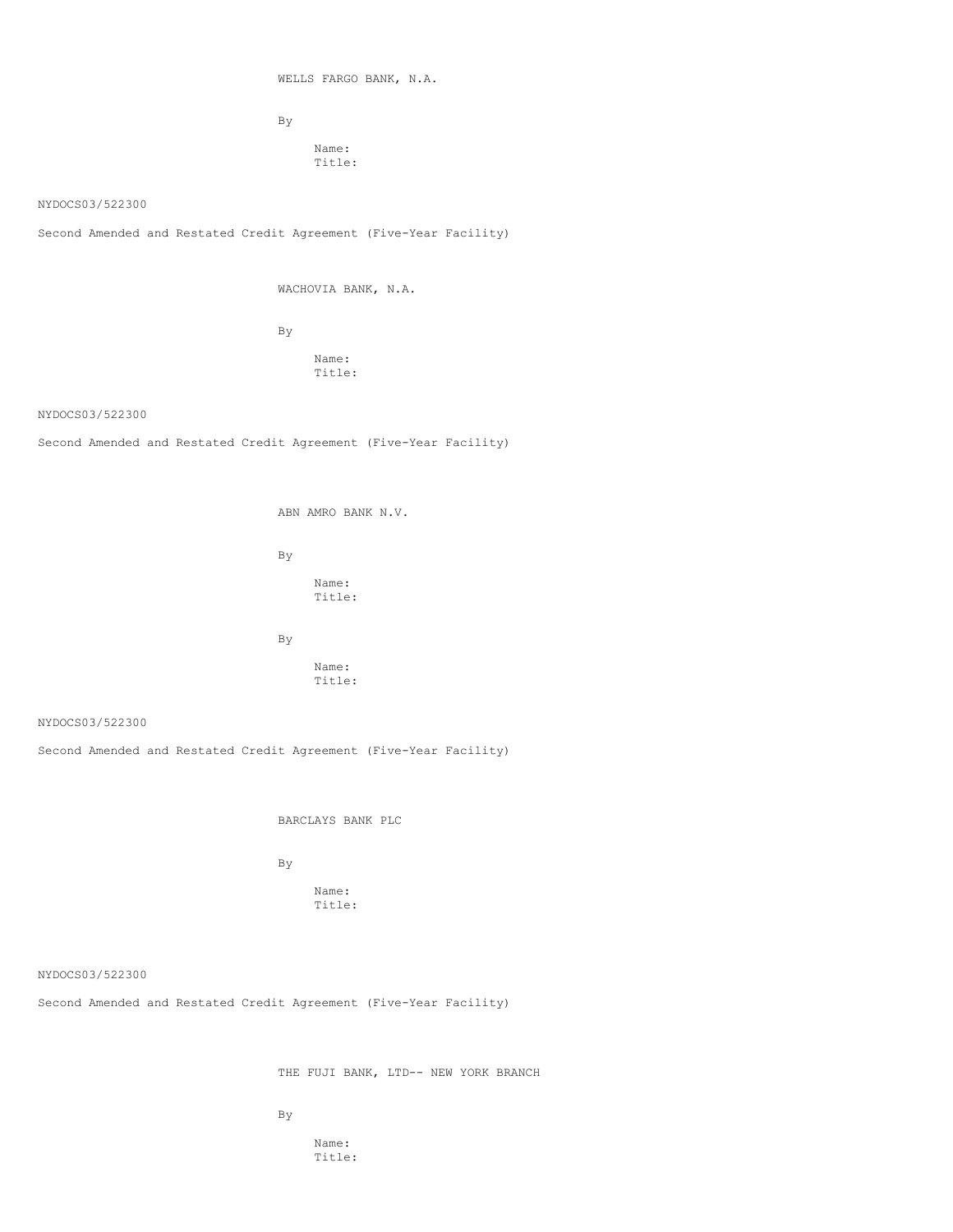Second Amended and Restated Credit Agreement (Five-Year Facility)

STATE STREET BANK AND TRUST COMPANY

By

Name: Title:

NYDOCS03/522300

Second Amended and Restated Credit Agreement (Five-Year Facility)

BANK ONE, NA

By

Name: Title:

NYDOCS03/522300

Second Amended and Restated Credit Agreement (Five-Year Facility)

MERRILL LYNCH BANK USA

By

Name: Title:

NYDOCS03/522300

Second Amended and Restated Credit Agreement (Five-Year Facility)

SAN PAOLO IMI BANK

By

Name: Title:

NYDOCS03/522300

Second Amended and Restated Credit Agreement (Five-Year Facility)

STANDARD CHARTERED BANK

By

Name: Title:

NYDOCS03/522300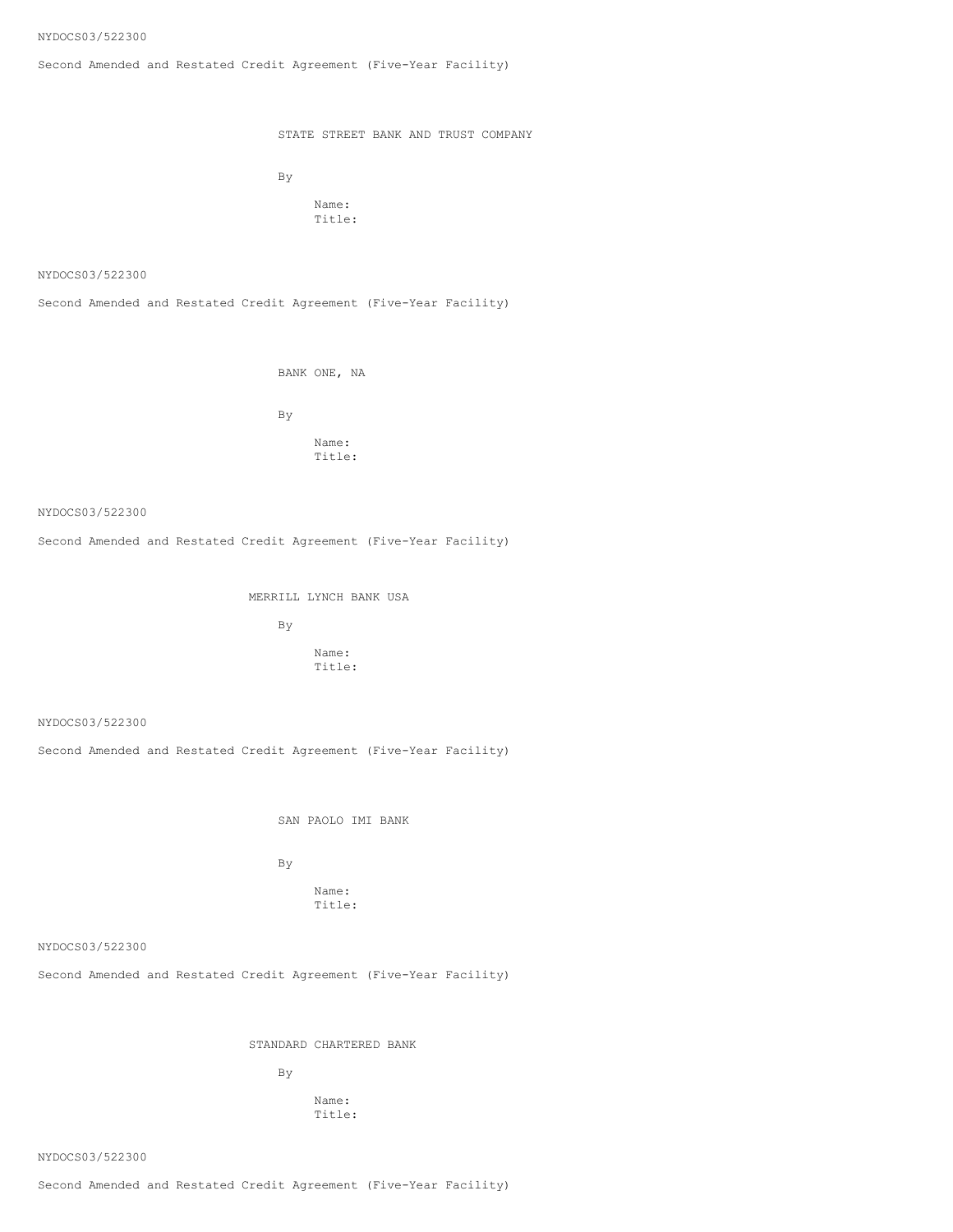MELLON BANK

By

Name: Title:

## NYDOCS03/522300

Second Amended and Restated Credit Agreement (Five-Year Facility)

|  |    | UBS AG, STAMFORD BRANCH |  |
|--|----|-------------------------|--|
|  | By |                         |  |
|  |    | Name:<br>Title:         |  |
|  | By |                         |  |
|  |    | Name:<br>Title:         |  |

## NYDOCS03/522300

Second Amended and Restated Credit Agreement (Five-Year Facility)

BANCA COMMERCIALE ITALIANA, NEW YORK BRANCH

By Name:

Title:

By Name: Title:

# SCHEDULE I TO THE AMENDMENT AND RESTATEMENT

# COMMITMENTS AND APPLICABLE LENDING OFFICES

|           | Name of Lender Commitment Domestic Lending Eurodollar Lending<br>Office                                                                                                                                                                                                           | Office                                                        |
|-----------|-----------------------------------------------------------------------------------------------------------------------------------------------------------------------------------------------------------------------------------------------------------------------------------|---------------------------------------------------------------|
|           |                                                                                                                                                                                                                                                                                   |                                                               |
|           | Citibank, N.A. \$162,500,000 Citibank, N.A. Citibank, N.A.<br>2 Penns Way Suite 200 2 Penns Way Suite 200<br>New Castle, DE 19720 New Castle, DE 19720<br>Attn: Pat Dimery Attn: Pat Dimery<br>$T: (302) 894-6023$ $T: (302) 894-6023$<br>$F: (302) 894-6120$ $F: (302) 894-6120$ |                                                               |
|           |                                                                                                                                                                                                                                                                                   |                                                               |
| N.A.      | Bank of America, \$137,500,000 Bank of America Bank of America<br>Chicago, IL 60697 Chicago, IL 60697<br>Attn: Sharon<br>Burks-Horos Burks-Horos<br>$T: (312) 828-2149$ $T: (312) 828-2149$<br>$F: (312)$ 974-1997 $F: (312)$ 974-1997                                            | 231 S. La Salle Street 231 S. La Salle Street<br>Attn: Sharon |
|           |                                                                                                                                                                                                                                                                                   |                                                               |
| The Chase | \$ 100,000,000 The Chase Manhattan The Chase Manhattan                                                                                                                                                                                                                            |                                                               |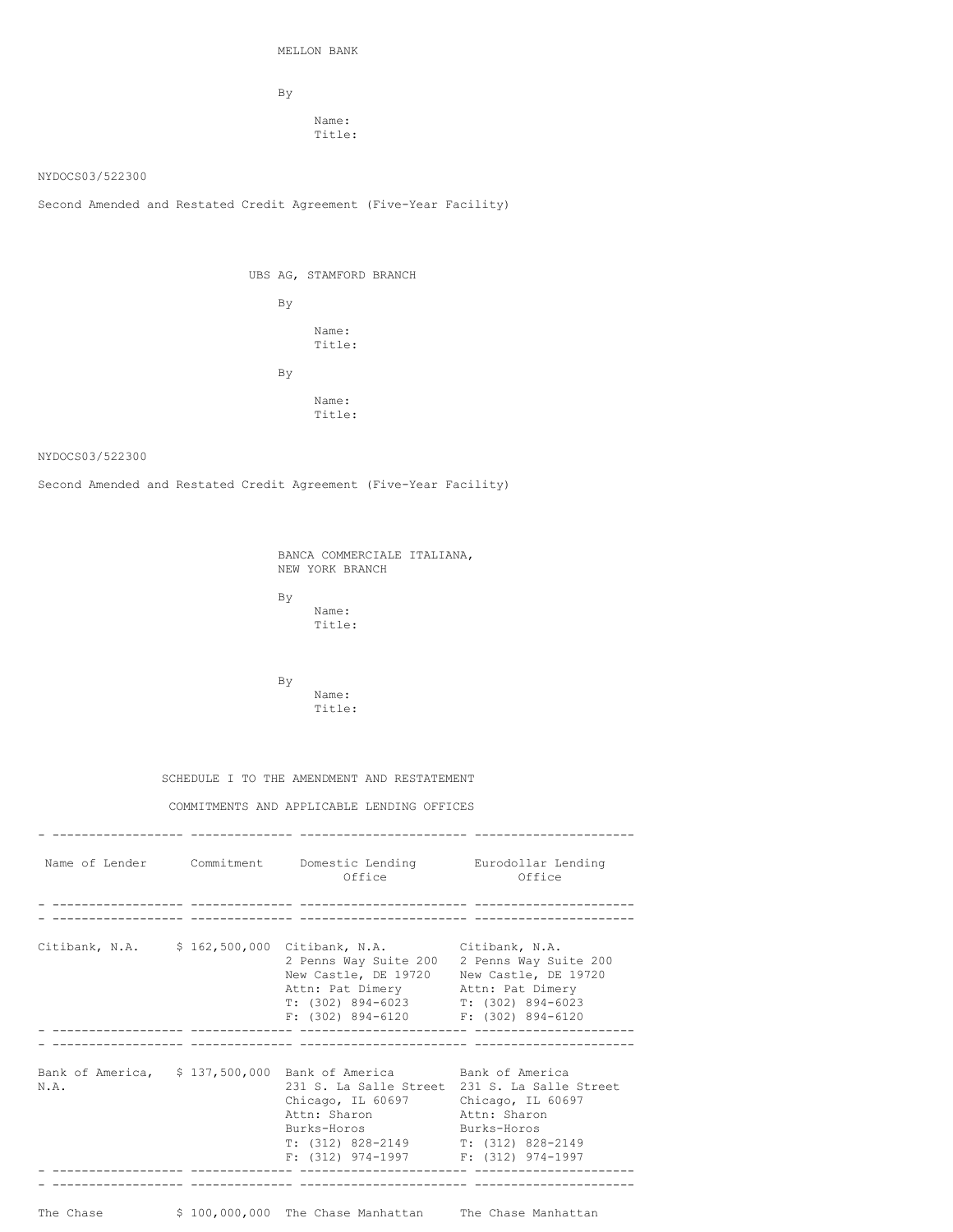| Manhattan Bank                                                |                 | Bank<br>1 Chase Manhattan<br>Plaza<br>8th Floor<br>New York, NY 10081<br>Attn: May Fong<br>$T: (212) 552-7314$<br>$(212)$ 552-5650<br>F:                                                                                                              | Bank<br>1 Chase Manhattan Plaza<br>8th Floor<br>New York, NY 10081<br>Attn: May Fong<br>$T: (212) 552 - 7314$<br>$F: (212) 552 - 5650$                                                                                                             |
|---------------------------------------------------------------|-----------------|-------------------------------------------------------------------------------------------------------------------------------------------------------------------------------------------------------------------------------------------------------|----------------------------------------------------------------------------------------------------------------------------------------------------------------------------------------------------------------------------------------------------|
| First Union<br>National Bank                                  | \$100,000,000   | First Union National<br>Bank<br>214 Hogan Street<br>Attn: PTC FL0070<br>Jacksonville, FL<br>32231-4142<br>Attn: Cindy Petry<br>$T: (904) 489 - 6095$<br>(904) 489-1010<br>F:<br>- -------------------                                                 | First Union National<br>Bank<br>214 Hogan Street<br>Attn: PTC FL0070<br>Jacksonville, FL<br>32231-4142<br>Attn: Cindy Petry<br>$T: (904) 489 - 6095$<br>$(904)$ 489-1010<br>F:<br>---- ------------------                                          |
|                                                               |                 |                                                                                                                                                                                                                                                       |                                                                                                                                                                                                                                                    |
| Royal Bank of<br>Canada                                       | \$100,000,000   | Royal Bank of Canada,<br>Grand Cayman (North<br>America No.1) Branch<br>c/o: New York Branch<br>One Liberty Plaza,<br>4th Floor<br>New York, NY<br>10006-1404<br>Attn: Manager, Loans<br>Administration<br>$T: (212)$ 428-6322<br>$F: (212)$ 428-2372 | Royal Bank of Canada,<br>Grand Cayman (North<br>America No.1) Branch<br>c/o: New York Branch<br>One Liberty Plaza, 4th<br>Floor<br>New York, NY 10006-1404<br>Attn: Manager, Loans<br>Administration<br>$T: (212)$ 428-6322<br>$F: (212)$ 428-2372 |
|                                                               | --------------- |                                                                                                                                                                                                                                                       |                                                                                                                                                                                                                                                    |
| Wachovia Bank,<br>N.A.                                        |                 | \$ 100,000,000 Wachovia Bank, N.A. Wachovia Bank, N.A.<br>191 Peachtree Street,<br>N.E.<br>MC: GA3940<br>Atlanta, GA 30303<br>Attn: Karen McClain<br>$T: (404)$ 332-6555<br>$F: (404)$ 332-5016                                                       | 191 Peachtree Street,<br>N.E.<br>MC: GA3940<br>Atlanta, GA 30303<br>Attn: Karen McClain<br>$T: (404)$ 332-6555<br>F: (404) 332-5016                                                                                                                |
|                                                               |                 |                                                                                                                                                                                                                                                       |                                                                                                                                                                                                                                                    |
| Bank One, NA                                                  |                 | \$ 50,000,000 Bank One, NA<br>1 Bank One Plaza<br>Chicago, IL 60670<br>Attn: Greg Sjullie Attn: Greg Sjullie<br>T: (312) 732-8872<br>F: $(312)$ 732-3885 F: $(312)$ 732-3885                                                                          | Bank One, NA<br>1 Bank One Plaza<br>Chicago, IL 60670<br>T: (312) 732-8872                                                                                                                                                                         |
|                                                               |                 |                                                                                                                                                                                                                                                       |                                                                                                                                                                                                                                                    |
| Credit Suisse $$50,000,000$<br>First Boston                   |                 | Credit Suisse First Credit Suisse First<br>Boston<br>11 Madison Avenue<br>New York, NY<br>10010-3629<br>Attn: Robert Finney Attn: Robert Finney<br>T: $(212)$ 325-9038 T: $(212)$ 325-9038<br>$F: (212)$ 325-8319 $F: (212)$ 325-8319                 | Boston<br>11 Madison Aveune<br>New York, NY<br>10010-3629                                                                                                                                                                                          |
|                                                               |                 |                                                                                                                                                                                                                                                       |                                                                                                                                                                                                                                                    |
| Dresdner Bank<br>AG, New York and<br>Grand Cayman<br>Branches | \$50,000,000    | Dresdner Bank<br>75 Wall Street<br>New York, NY 10005<br>Attn: Ken Hamilton<br>$T: (212)$ 429-3201<br>F: $(212)$ 429-2524 F: $(212)$ 429-2524                                                                                                         | Dresdner Bank<br>75 Wall Street<br>75 Wall Street<br>New York, NY 10005<br>Attn: Ken Hamilton<br>T: (212) 429-3201                                                                                                                                 |
|                                                               |                 |                                                                                                                                                                                                                                                       |                                                                                                                                                                                                                                                    |
| Revolving<br>Commitment<br>Vehicle<br>Corporation             | \$50,000,000    | Company of New York Company of New York<br>60 Wall Street<br>New York, NY<br>10260-0060<br>Attn: Mike Lobdell<br>$T: (212) 648-7642$                                                                                                                  | Morgan Guaranty Trust Morgan Guaranty Trust<br>60 Wall Street<br>New York, NY 10260-0060<br>Attn: Mike Lobdell<br>$T: (212) 648-7642$<br>$F: (212) 648-5895$                                                                                       |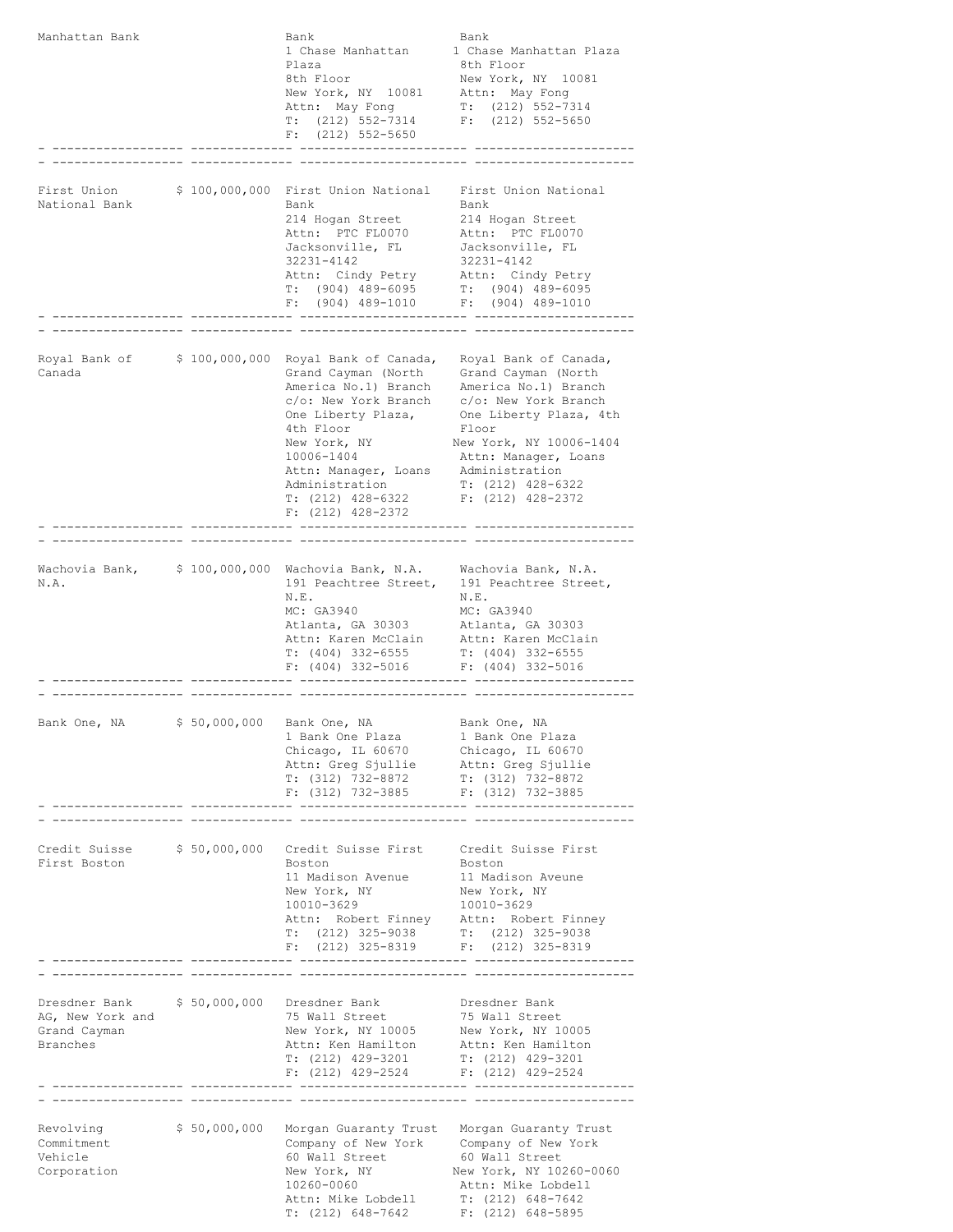|                                               |              | $F: (212) 648 - 5895$                                                                                                                                                                                              |                                                                                                                                                                     |
|-----------------------------------------------|--------------|--------------------------------------------------------------------------------------------------------------------------------------------------------------------------------------------------------------------|---------------------------------------------------------------------------------------------------------------------------------------------------------------------|
|                                               |              |                                                                                                                                                                                                                    |                                                                                                                                                                     |
| Mellon Bank                                   | \$50,000,000 | Mellon Bank<br>Pittsburgh, PA<br>15258-0001<br>Attn: Daniel Lenckos<br>T: (412) 234-0733<br>$F: (412) 236-1914$ $F: (412) 236-1914$                                                                                | Mellon Bank<br>One Mellon Bank Center One Mellon Bank Center<br>Pittsburgh, PA<br>15258-0001<br>Attn: Daniel Lenckos<br>T: (412) 234-0733                           |
|                                               |              |                                                                                                                                                                                                                    |                                                                                                                                                                     |
| PNC Bank, N.A.                                | \$50,000,000 | PNC Bank, N.A.<br>One PNC Plaza<br>249 Fifth Avenue<br>Pittsburgh, PA 15222 Pittsburgh, PA 15222<br>Attn: Marc Kennedy Attn: Marc Kennedy<br>$T: (412) 762 - 6547$<br>F: $(412)$ 762-6484 F: $(412)$ 762-6484      | PNC Bank, N.A.<br>One PNC Plaza<br>249 Fifth Avenue<br>T: (412) 762-6547<br>----- -------------                                                                     |
|                                               |              |                                                                                                                                                                                                                    |                                                                                                                                                                     |
| ABN AMRO Bank,<br>N.V.                        | \$25,000,000 | ABN AMRO Bank N.V. ABN AMRO Bank N.V.<br>208 South LaSalle<br>St., Suite 1500<br>Attn: Loan<br>Administration<br>$T: (312)$ 992-5160<br>$F: (312) 992 - 5155$                                                      | 208 South LaSalle St.,<br>Suite 1500<br>Chicago, IL 60604-1003 Chicago, IL 60604-1003<br>Attn: Loan<br>Administration<br>$T: (312) 992 - 5160$<br>F: (312) 992-5155 |
|                                               |              |                                                                                                                                                                                                                    |                                                                                                                                                                     |
| Banca<br>Commerciale<br>Italiana, New<br>York | \$25,000,000 | Banca Commerciale<br>Italiana<br>One William Street<br>New York, NY 10004 New York, NY 10004<br>T: (212) 607-3918 T: (212) 607-3918<br>$F: (212) 809 - 2124$ $F: (212) 809 - 2124$                                 | Banca Commerciale<br>Italiana<br>One William Street<br>Attn: John Michalisin Attn: John Michalisin                                                                  |
|                                               |              |                                                                                                                                                                                                                    |                                                                                                                                                                     |
|                                               |              | Barclays Bank PLC \$ 25,000,000 Barclays Bank PLC<br>222 Broadway<br>New York, NY 10038<br>Attn: Christina<br>Challenger-Batiz<br>(212) 412-3701<br>T:<br>$F: (212)$ 412-5306                                      | Barclays Bank PLC<br>222 Broadway<br>New York, NY 10038<br>Attn: Christina<br>Challenger-Batiz<br>$T: (212)$ 412-3701<br>F: (212) 412-5306                          |
|                                               | .            |                                                                                                                                                                                                                    |                                                                                                                                                                     |
| Ltd. - New York<br>Branch                     |              | The Fuji Bank, \$25,000,000 The Fuji Bank, Ltd. - The Fuji Bank, Ltd. -<br>New York Branch<br>New York, NY<br>10048-0042<br>Attn: Chigosa Tada T: (212) 898-2067<br>$T: (212) 898 - 2067$<br>$F: (212) 912 - 0516$ | New York Branch<br>Two World Trade Center Two World Trade Center<br>New York, NY 10048-0042<br>Attn: Chigosa Tada<br>$F: (212) 912-0516$                            |
| Bank USA                                      |              | Merrill Lynch \$25,000,000 Merrill Lynch Merrill Lynch<br>New York, NY<br>10281-1307<br>Attn: Wylie Collins T: (212) 449-4913<br>T: (212) 449-4913<br>$F: (212)$ 449-2760                                          | World Financial Center World Financial Center<br>New York, NY 10281-1307<br>Attn: Wylie Collins<br>F: (212) 449-2760                                                |
|                                               |              |                                                                                                                                                                                                                    |                                                                                                                                                                     |
| Bank                                          |              | San Paolo IMI \$ 25,000,000 San Paolo IMI Bank San Paolo IMI Bank<br>245 Park Avenue<br>New York, NY 10167 New York, NY 10167<br>Attn: Glen Binder<br>T: (212) 692-3016<br>$F: (212) 692 - 3178$                   | 245 Park Avenue<br>Attn: Glen Binder<br>$T: (212) 692-3016$<br>F: (212) 692-3178                                                                                    |
|                                               |              |                                                                                                                                                                                                                    |                                                                                                                                                                     |